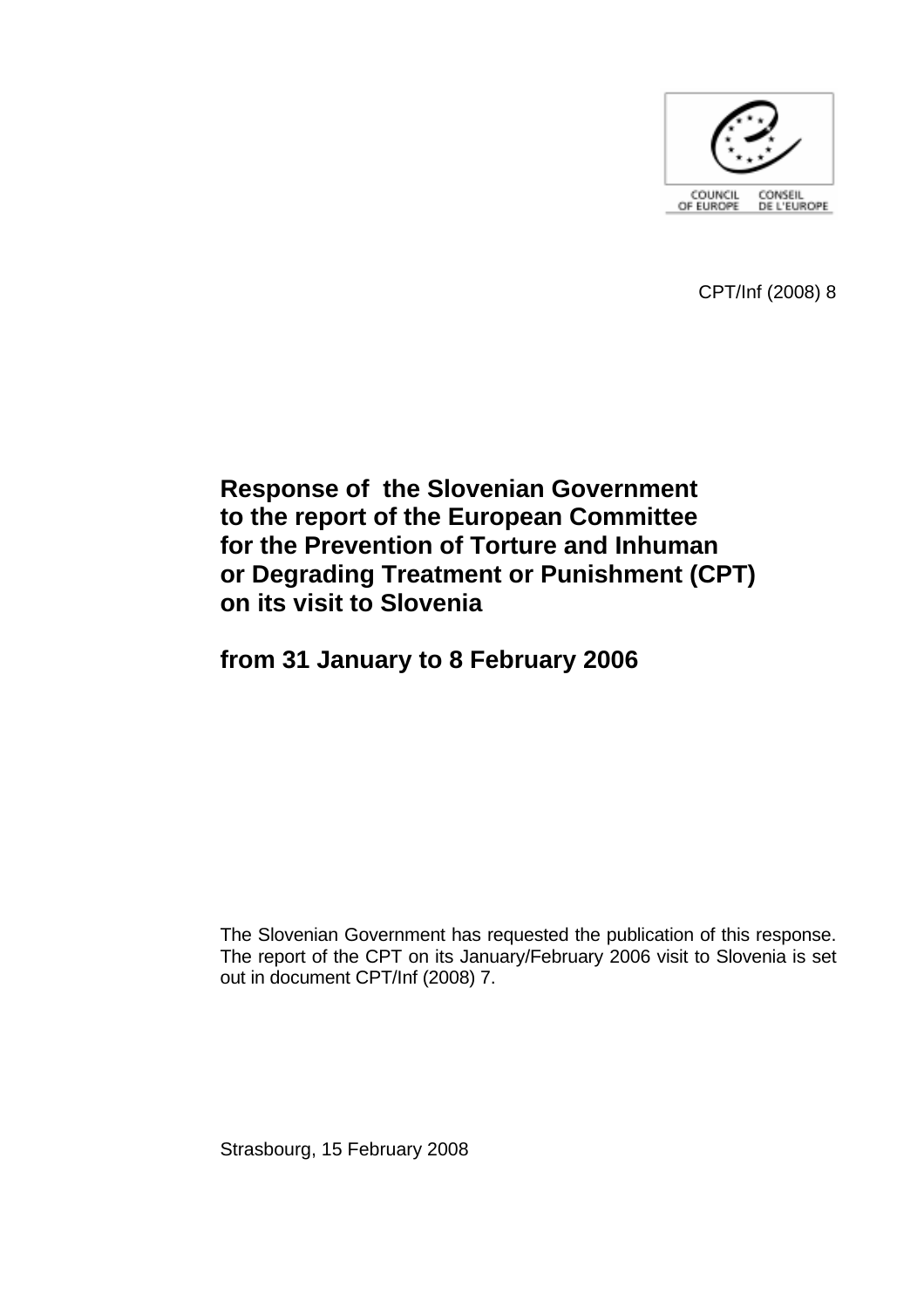*(\*) In accordance with Article 11, paragraph 3, of the Convention, certain names have been deleted.*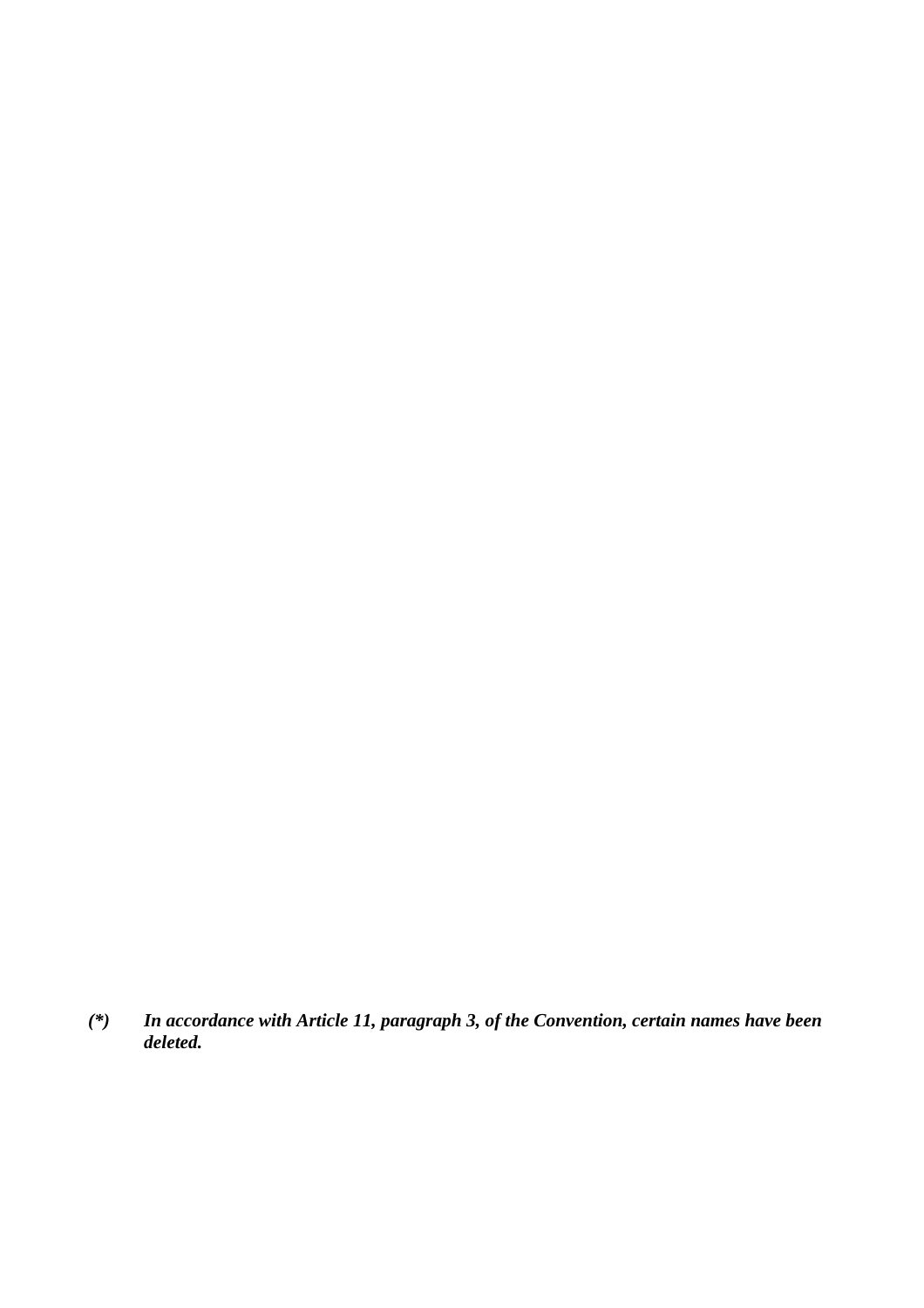

REPUBLIKA **SLOVENIIA** 

**MINISTRSTVO** ZA PRAVOSODIE

File number: 511-14/2006 Date:  $25<sup>TH</sup>$  of January, 2008

Pursuant to the sixth paragraph of Article 1 of the Government of the Republic of Slovenia Act (Official Gazette RS No 24/05-UPB1), at its sessions on  $8<sup>th</sup>$  November 2007 and 10<sup>th</sup> of January 2008 the Government of the Republic of Slovenia has adopted the following

## **DECISIONS:**

- 1. The Government of the Republic of Slovenia accepts the answer to the Report by the European Committee for the Prevention of Torture and Inhuman or Degrading Treatment or Punishment on the visit to the Republic of Slovenia from 31 January to 8 February 2006.
- 2. The Government of the Republic of Slovenia withdraws the designation of confidentiality from the above stated answer and at the same time requires from the above stated Committee to publish his report together with the answer of the Government of the Republic of Slovenia to this report.
- 3. The Government of the Republic of Slovenia has entrusted the Ministry of Justice with the task of forwarding the answer to the European Committee for the Prevention of Torture and Inhuman or Degrading Treatment or Punishment, with the withdrawal of the designation of confidentiality from the stated answer and with requirement to the stated Committee to publish the answer of the Government of the Republic of Slovenia to this report.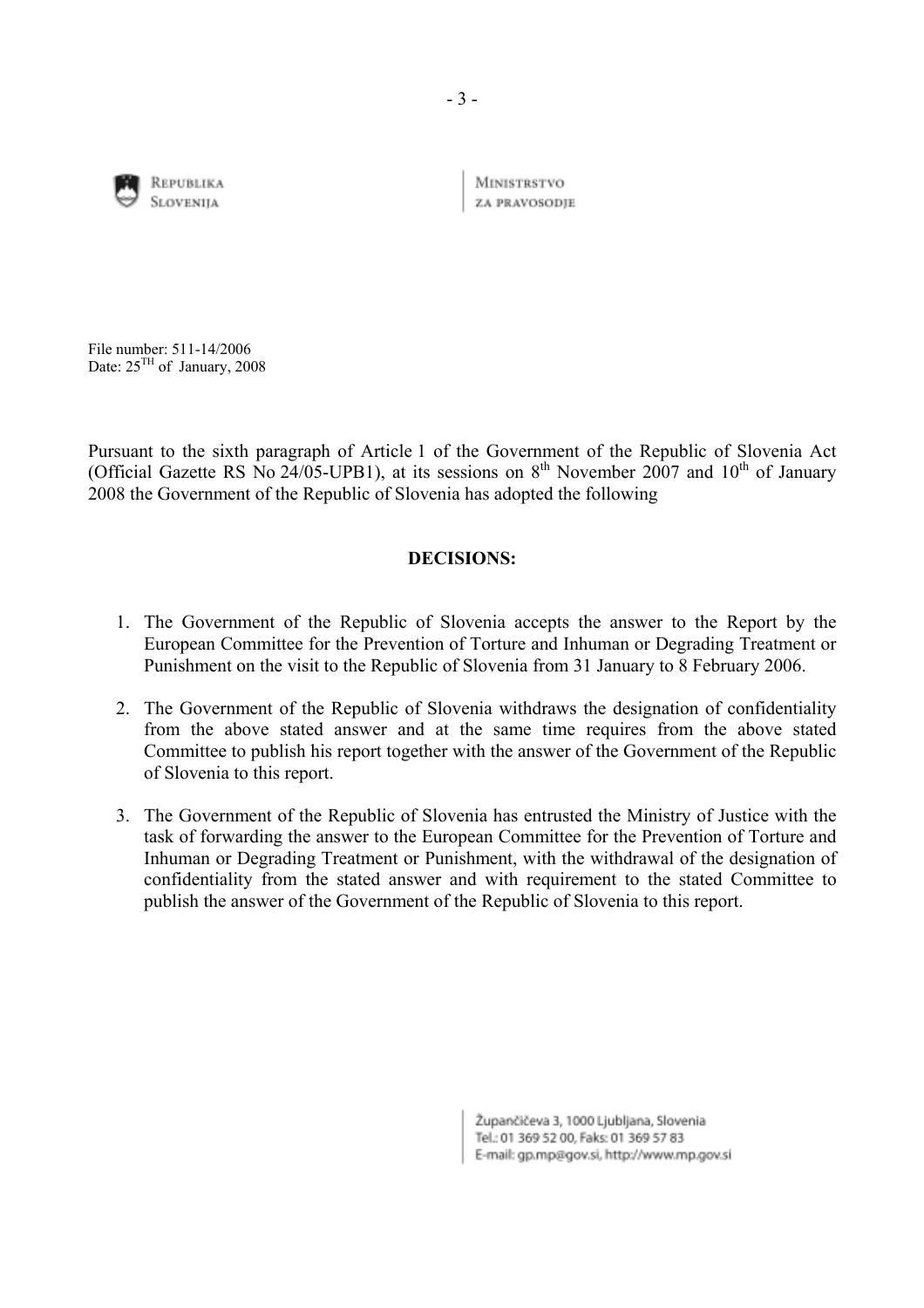# **II. FACTS ESTABLISHED DURING THE VISIT AND PROPOSED RECOMMENDATIONS**

# **A. Institutions within the Ministry of the Interior**

# **2. Ill treatment**

- **8.**
- **9.**

# **Explanation from the Police:**

We wish to underscore the fact that the findings in the CPT report regarding ill treatment by police officers are based on the unilateral allegations of detainees and do not contain facts and circumstances (except in the case involving a detainee at the Ljubljana Prison). This prevents the truthfulness of these persons' allegations being examined further and, hence, adequate measures being adopted. It should also be noted that the lack of definition regarding events and imprecision as regards time are improper because they allow the report to be interpreted and the situation to be assessed in different ways.

It should be furthermore pointed out that the rules currently in force precisely define the cases in which case a police officer can use restraints with due regard for the principles of legality, humanity, proportionality and professionalism enshrined in the relevant international legal instruments.

The Ministry of the Interior and the management of the Slovene Police make every effort to prevent all forms of illegal or unprofessional treatment by police officers of persons subject to police procedures. Where such treatment has been nonetheless occurred and been detected, measures against police officers are strictly enforced.

The respect of human rights in police procedures is a topic very often included in various forms of professional training and education in the Police. These topics have already formed but will also in future form part of the training and perfection programmes for police officers.

We would like to say that, in exercising their powers, police officers use restraints only in emergency situations, and this is corroborated by statistics. In 2005, although police officers intervened in 43 323 cases of violation of public order in private as well as public places<sup>1</sup>, dealt with 17 566 suspects for criminal offences and detained 7 276 persons, brought 5 980 persons before the court or other authorities, in 3 848 cases restraints were used against merely 4 479 persons. Of 8 027 various types of restraints the most commonly used were fettering and handcuffing (4 085-times) and physical force (3 701-times); other types were much less frequently used. The most common type of physical force was the so-called "professional grip"  $-$  3 389-times. In 93.0% of cases, police officers therefore used the most lenient restraints  $-$  handcuffing and fettering as well as professional grips, which undoubtedly shows that the principle of

 $\frac{1}{1}$ 

<span id="page-3-0"></span>The only interventions taken into consideration are those where a violation was established and repressive action was taken (issue of a payment order, decision in accelerated procedure, bill of indictment, etc.).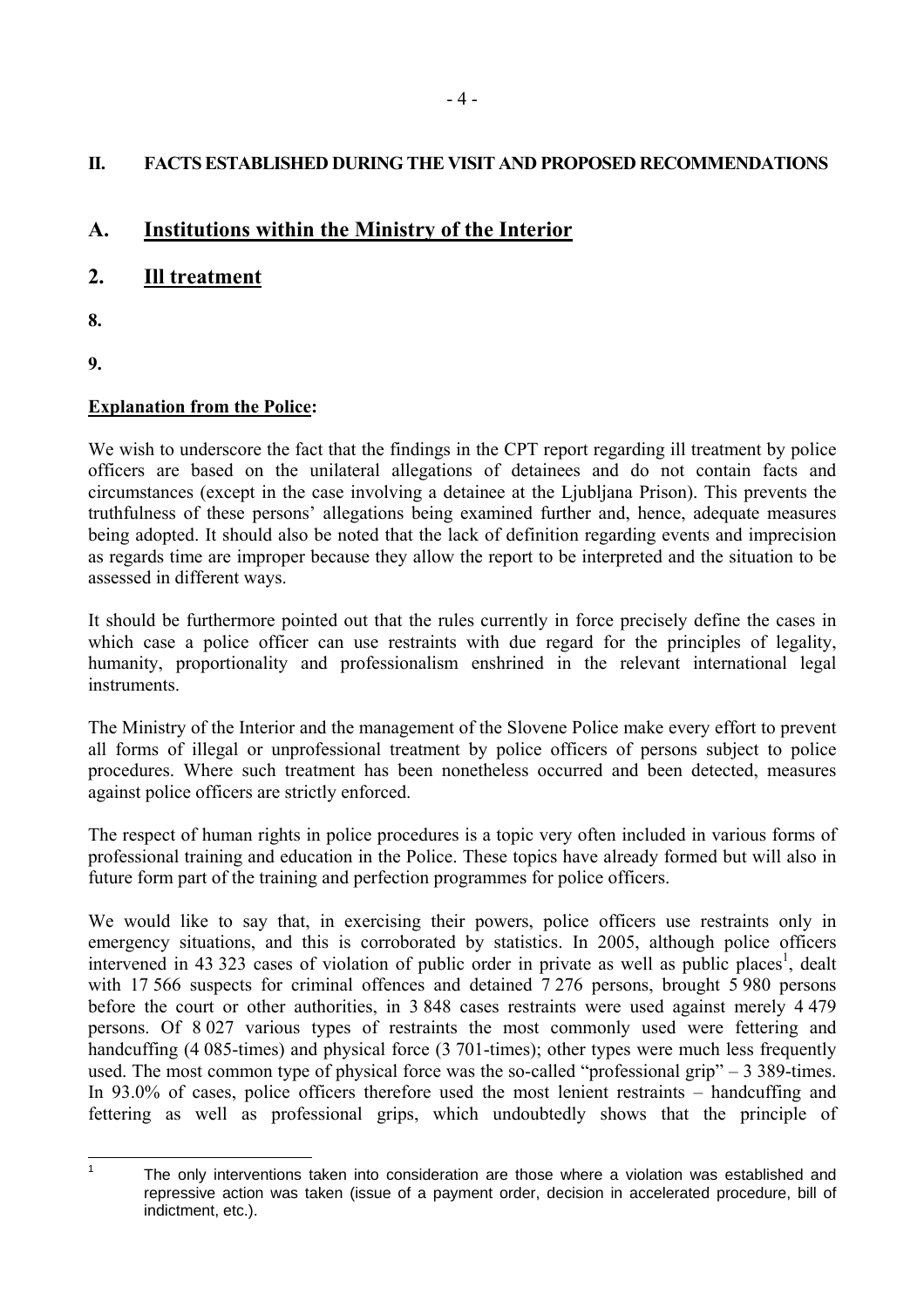proportionality was observed. This is reflected by the low number of bodily injuries with respect to the use of restraints and suspects' resistance to their use<sup>2</sup>. In 2005, 85 offenders and 106 police officers suffered minor injuries due to the use of restraints and attacks on police officers  $-$  two offenders and one police officer were seriously injured.

## **As regards the case involving a detainee in Ljubljana Prison when 9 police officers, members of the Special Task Force, allegedly ill-treated detainees, we have the following clarification:**

Pursuant to Article 157 of the Criminal Procedure Act (ZKP) and to the grounds for detention under Article 201 of the ZKP, the detainee A. was deprived of liberty at his home by Ljubljana Police Directorate officers (and not by members of the Special Task Force). There were reasonable grounds to suspect the detainee (hereinafter "suspect") of committing criminal offences that are prosecuted *ex officio* (illicit manufacturing of and trafficking in drugs under the first paragraph of Article 181 of the Penal Code (PC) as well as illicit manufacturing of and trafficking in weapons and explosives under Article 310 of the PC).

When collecting information, the police officers established that there were well-founded reasons to believe that the suspect would resist arrest physically and might even use a firearm. The police officers acquired a written warrant from the competent court to search the house.

Taking into consideration the information on the manner in which other criminal offences had been committed, previous police records related to drugs and weapons and fears that the suspect would resist arrest including by using firearms, the police officers decided that the search of the apartment and other premises would be carried out without issuing prior notice in order to preserve evidence and the *corpus delicti* (Article 215, fourth paragraph, of the ZKP).

In the light of the above reasons, the arrest was planned and, according to the risk assessment, was carried out by the criminal investigators of the Mobile Criminal Investigation Unit of the Ljubljana PD (hereinafter "police officers"), who are among other things also trained in arresting dangerous suspects of criminal offences.

On entering the apartment building, the police officers took the stairs to the first floor where the suspect's apartment is located. For their own protection they carried armoured shields with the inscription "POLICE". Before they reached the door of the suspect's apartment, he was already facing them. They recognised him from the description and immediately gave him the order, "Stop! Police! Hands up!" The suspect did not obey the orders but tried instead to run down the stairs. One of the police officers attempted to stop him and seized him by the hand. The suspect resisted by pushing the police officer away aggressively in order to avoid apprehension, so it was impossible to apply the most lenient measure of physical force  $-$  the professional grip. Due to the type, manner and force of the suspect's resistance, the police officer used a professional punch in his face, applied an elbow lock and forced the suspect to the floor. The police officer then used appliances for fettering his hands (handcuffs). After apprehending the suspect, the police officers searched him. It should be emphasised that, when the arrest was being prepared, the police officers had access to some very important information from a reliable source, namely that the suspect had been

constantly carrying a weapon when he was engaged in illicit trafficking in drugs and was also ready

 $\frac{1}{2}$ 

<span id="page-4-0"></span>In attacks on police officers and in offering resistance, in 2005, besides various forms of physical violence such as pushing, seizing, strangling, blows with hands or legs (239 times), offenders also used various dangerous objects and weapons (sticks 33 times, vehicles 25 times, knives or other bladed weapons 9 times, axes, hammers and other dangerous objects or tools 16 times, incendiary objects twice, rifle once, etc.). On 5 occasions the offenders set dogs on police officers.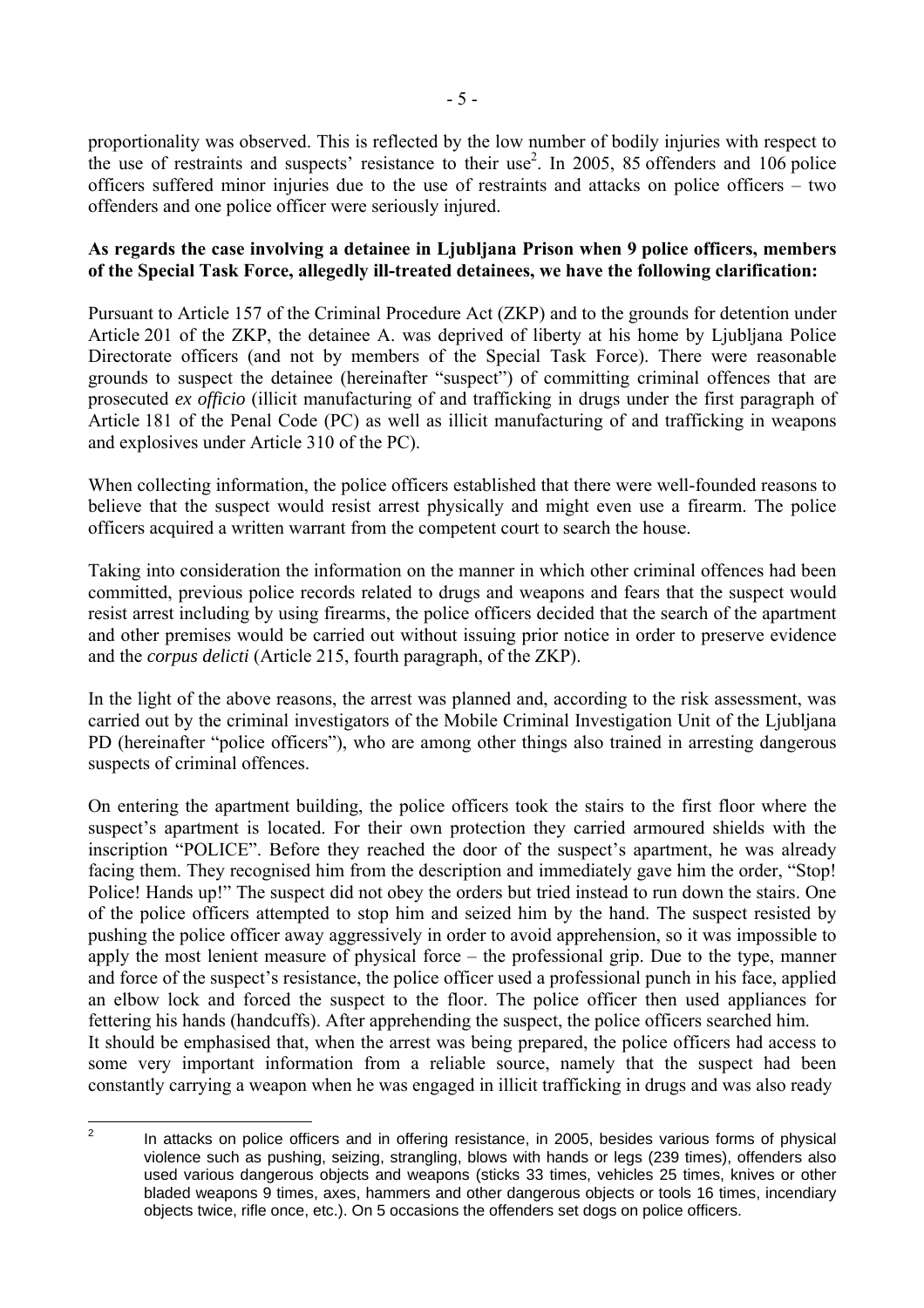to use it. It is also a fact that scientists and professionals have not so far invented any techniques for restraining violent persons that do not entail some risk of causing injury. In the light of all these facts and circumstances, the consequences were minimal.

The suspect was taken to the doctor after the search of the premises. The medical opinion voiced no objections to his detention. After being detained, the suspect was brought by the police officers before the judge, who ordered police custody.

We categorically deny the suspect's allegations as regards the use of other kinds of violent physical force and the baton. If the police officers had actually used physical force and the baton in the manner claimed by the suspect then he would undoubtedly have suffered much more serious physical injuries, for example visible external injuries to the head (and possibly internal injuries affecting the brain). A forensic expert is available to confirm the above.

Slovene police officers never use sticks or batons to arrest dangerous suspects (even in the event of a surprise raid) because their first priority is to handcuff the suspect quickly and professionally, which is very difficult to do when holding a stick. In addition, using a stick or baton when arresting dangerous suspects prevents the efficient deployment of firearms procedure.

The alleged ill treatment by police officers of minors in particular, as described by the Committee in the third and fourth paragraph of point  $9$  of the Report, is essentially a criminal offence  $-$  forced statement – under Article 271 of the PC. The Slovene Police does not deal with criminal offences where the injured parties are minors separately from other criminal offences where the injured parties are adults. The Police examine every suspected criminal offence of this kind – especially if minors are involved – and takes all necessary measures to establish the true situation. With regard to the allegation that many cases date back several years, we present below statistics on criminal offences of this kind for the past four years. According to the Police, in this period 15 cases were examined when there were reasons to suspect that an offence of this kind had been committed. In three cases the suspicions were confirmed and denunciations of criminal acts were filed against the police officers with the competent prosecutor's office. In 12 cases the suspicions were not confirmed and so the competent prosecutor's office received only reports.

| Year                                             | Denunciation of criminal act<br>or report<br>(Article $148(9)$ of the<br><b>Criminal Procedure Act)</b> | <b>Report</b><br>(Article148(10) of the<br><b>Criminal Procedure Act)</b> |
|--------------------------------------------------|---------------------------------------------------------------------------------------------------------|---------------------------------------------------------------------------|
| 2003<br>2004<br>2005<br>First six months of 2006 |                                                                                                         |                                                                           |

## *Table: Criminal offences – forced statements – under Article 271 of the Penal Code*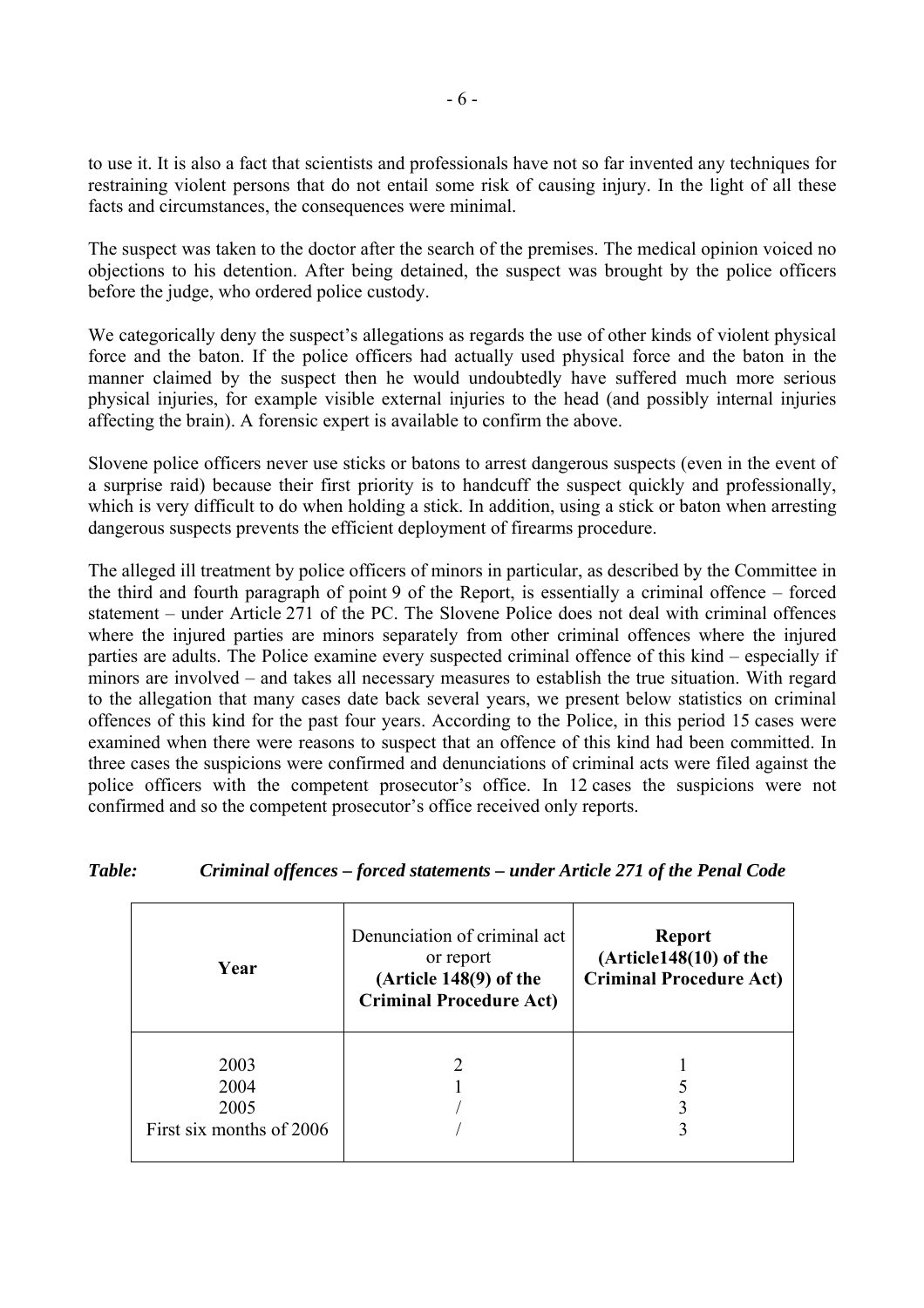# **Explanation from the Police:**

Due to the specific nature of the tasks performed by police officers there is always a possibility that, while exercising their powers in individual cases, unwarranted or excessive interference in human rights and fundamental freedoms may occur. Procedures involving the use of restraints are particularly delicate because, in order to safeguard the human rights of third parties, police officers often have to take decisions on the spur of the moment, without the option of delaying and weighing up every single aspect of the situation.

As members of the police force, we are aware of this and endeavour, through a raft of measures, to avoid violations of this kind as much as possible.

We constantly implement this CPT recommendation during the regular training and education of police officers in the implementation of police powers and practical procedures as well as self-defence<sup>[3](#page-6-0)</sup>. Besides this, senior police management at all levels constantly reminds police officers that ill treatment of persons is against the law and will be strictly sanctioned. Four times a year we also publish materials containing the cases of unlawful police conduct. During regular internal inspections, particular attention is paid to the respect and protection of human rights and fundamental freedoms of persons undergoing police procedures. All the above mechanisms were already presented to the members of the CPT delegation during their visit to Slovenia.

Moreover, each year, in the annual guidelines and instructions for the preparation of the Police annual plan, the Ministry of the Interior pays particular attention to the respect of human rights in police procedures with special emphasis on the prohibition of torture.

# **11.**

# **Explanation from the Police:**

We are surprised at the allegations regarding the fettering of persons in the so called "banana" positionî because in the complaints or denunciations of criminal acts against police officers neither were such acts described nor were the consequences definitely ascribed to such interventions established.

It must be noted that the professional standards of the practical procedure of the Slovene Police do not contain any such fettering or handcuffing techniques and that therefore police officers are not trained to use them.

In 2007, in addition to the professional rules for using fettering and handcuffing appliances, a handbook was also prepared. It contains the restrictions upon the use of such restraints due to medical reasons. Special emphasis is laid on the obligation to handcuff a person in such a way as to prevent "suffocation due to the position of the person".

<span id="page-6-0"></span><sup>-&</sup>lt;br>3

Point 12 below presents in detail the contents and the course of police training.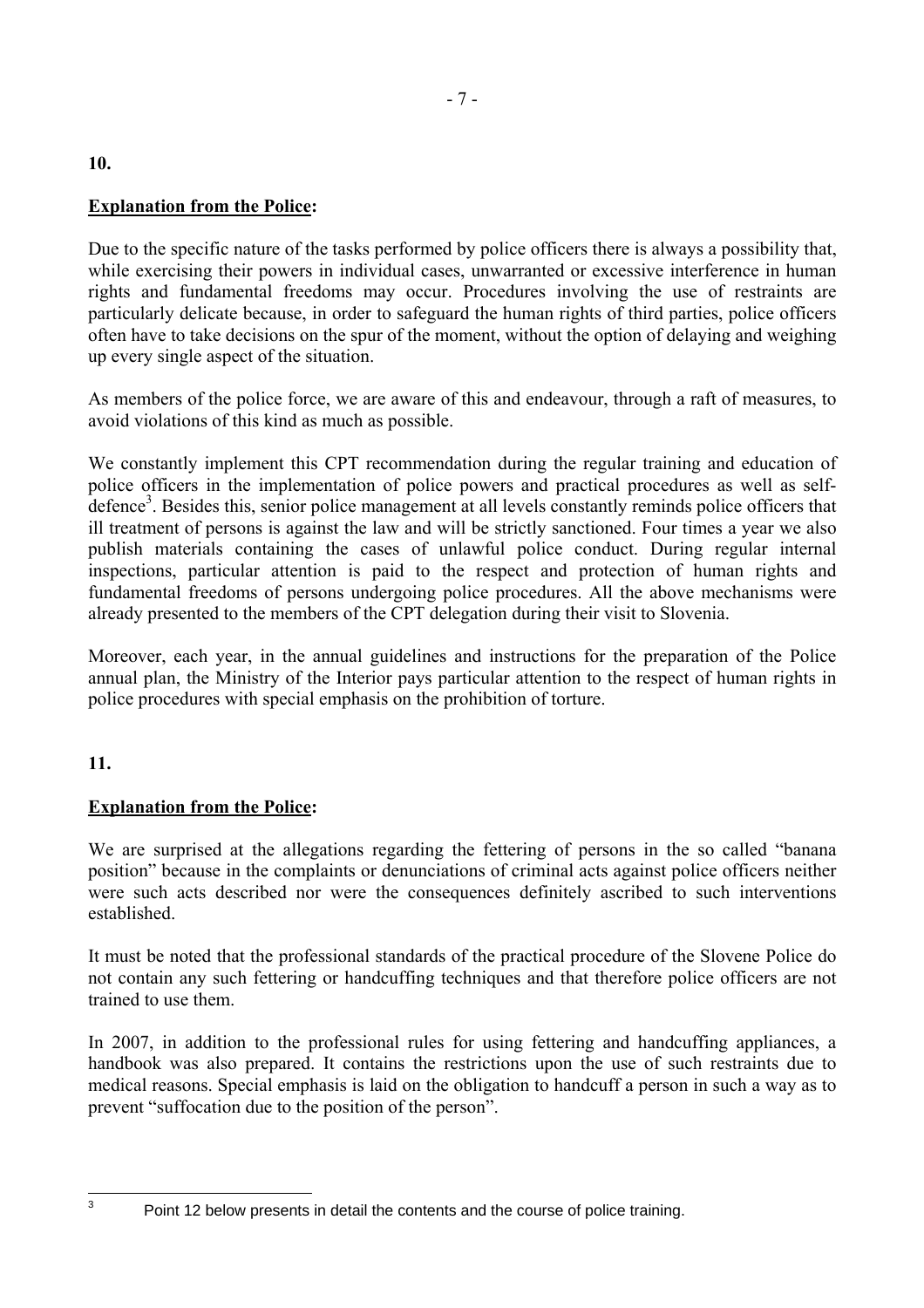#### **Explanation from the Police:**

As regards the Committee's order to the Slovene authorities to ensure that active police officers are systematically trained on the principle of connecting the theory of human rights with practical training on taking action in high-risk situations (such as the arrest and interrogation of suspects), we have to explain that this is already routine training in the Slovene Police, with refresher courses on a yearly basis.

Candidates in the basic police training programme are already made familiar with the content of police powers and the corresponding obligation to respect human rights, both theoretically and practically. The programme lasts 18 months and contains 2 190 hours of training. It is performed at the Police Academy and in police stations. A total of 100 hours are dedicated to each of the subjects of  $-$  "professional powers" and "social skills" and 20 hours to "police ethics". Besides regular classes, the "police ethics" course also comprises afternoon workshops carried out by the lecturer together with Amnesty International Slovenia. The Police Academy also cooperates with the Human Rights Ombudsperson and the Institute for Ethnic Studies. The subject of social skills lays particular emphasis on dealing with conflict situations.

Practical training is performed within the subject of practical procedures and skills comprising 270 hours, 70 of which are dedicated to practical procedures, 140 hours to self-defence and 60 hours to psychological/physical preparation.

Besides mastering various skills, the candidates are also made familiar with the legal requirements for the use of restraints as well as with lawful and professional approaches to persons involved in police procedures. Experts on police powers and social skills actively participate in these training classes.

Since 1996, continuous professional education and training on police powers and practical procedure has been provided for police officers at stations. All police officers are required to participate in training. For police officers deployed directly in the field the programme contains 80 hours per year and, for other police officers, 60 hours. During theory classes, given at police stations by deputy commanders, officers are made familiar with practical cases and warned about irregularities or excesses in exercising individual police powers, particularly in using restraints. Special emphasis is laid on strict compliance with the principles of legality, professionalism, humanity and proportionality. Besides theory, police officers are also trained in practical procedures, including self-defence, for which instructors in the police directorates are responsible. In recent years there have also been training courses for police officers on communication and social skills as well as anti-stress programmes. In addition, many other training courses are organised every year.

The 2006 training programme on the exercise of police powers and deployment of practical procedures and use of self-defence contains the following theory topics in the area of human rights:

- protection of human rights and fundamental freedoms in police procedures, in the event of deprivation of liberty and the use of restraints;
- rules of communication and attitudes to persons in police procedures;
- information on the new Rules on Police Powers;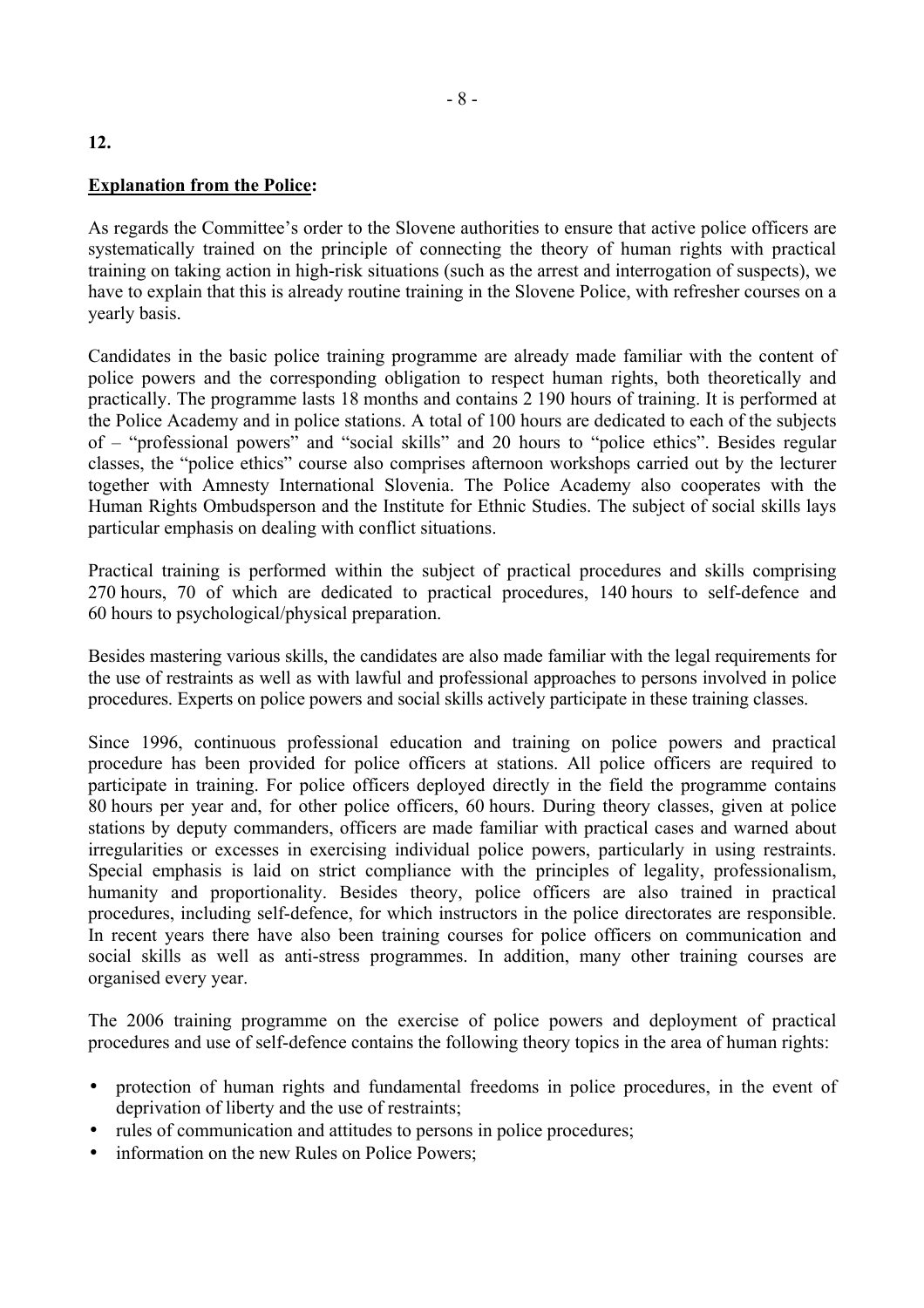- police detention; and
- constitutional principles and legal requirements for the use of restraints.

In the 2006 programme, interrogation as a police power was not included among the compulsory topics because the topics within the 80 hour yearly training programme are periodically exchanged.

As regards information (or lack thereof) on the new handbook on interrogation, we would like to explain as follows:

Even before the formal adoption of amendments to the Criminal Procedure Act (ZKP), the Police started intensive preparations for the introduction of the new police interrogation procedures. On 14 April 2003 the Director-General of the Police appointed a Working Group for the introduction of amendments to the Criminal Procedure Act. The task of the Group was to define, propose and perform all the necessary activities to successfully roll out the new interrogation procedures. The Group prepared an overall proposal covering all the activities and appropriate solutions for the introduction of amendments to the criminal Procedure Act as regards police work, namely:

- a proposal regarding adjustments to the Police in terms of its organisation, its personnel and its technical equipment was prepared,
- the financial impacts of proposed amendments to criminal Procedure Act were evaluated,
- a training programme for the interrogation of suspects, training course concept and implementation plan, written material and teaching equipment were prepared,
- a temporary aide-memoire for interrogations and model questionnaires to be used by police officers during interrogations were drawn up.

One of the most important tasks of the Working Group was to prepare and train police officers adequately to perform interrogations in a lawful and professional manner. The Group prepared a training programme on interrogating suspects and a plan for implementing said training. The programme specifies the objectives and purposes as well as the target groups and main topics of the training. The implementation plan sets out in detail the manner of implementing, time schedule, equipment and technical requirements and the specific tasks of all training providers.

The group targeted for training comprised all police officers involved in detecting and investigating criminal offences and conducting interviews with suspects. More than 80 training courses were planned, to be attended by some 2 500 police officers. Owing to the large number of police officers to be trained, a combined training concept was developed, with training to be carried out partly at national level and partly at the regional level, through multipliers or employees trained to hand their knowledge on to others. The training programme was of two days' duration.

All training courses at national and regional level were coordinated and supervised by the Criminal Investigation Police Directorate GPD in cooperation with the Police Academy and the Uniformed Police Directorate.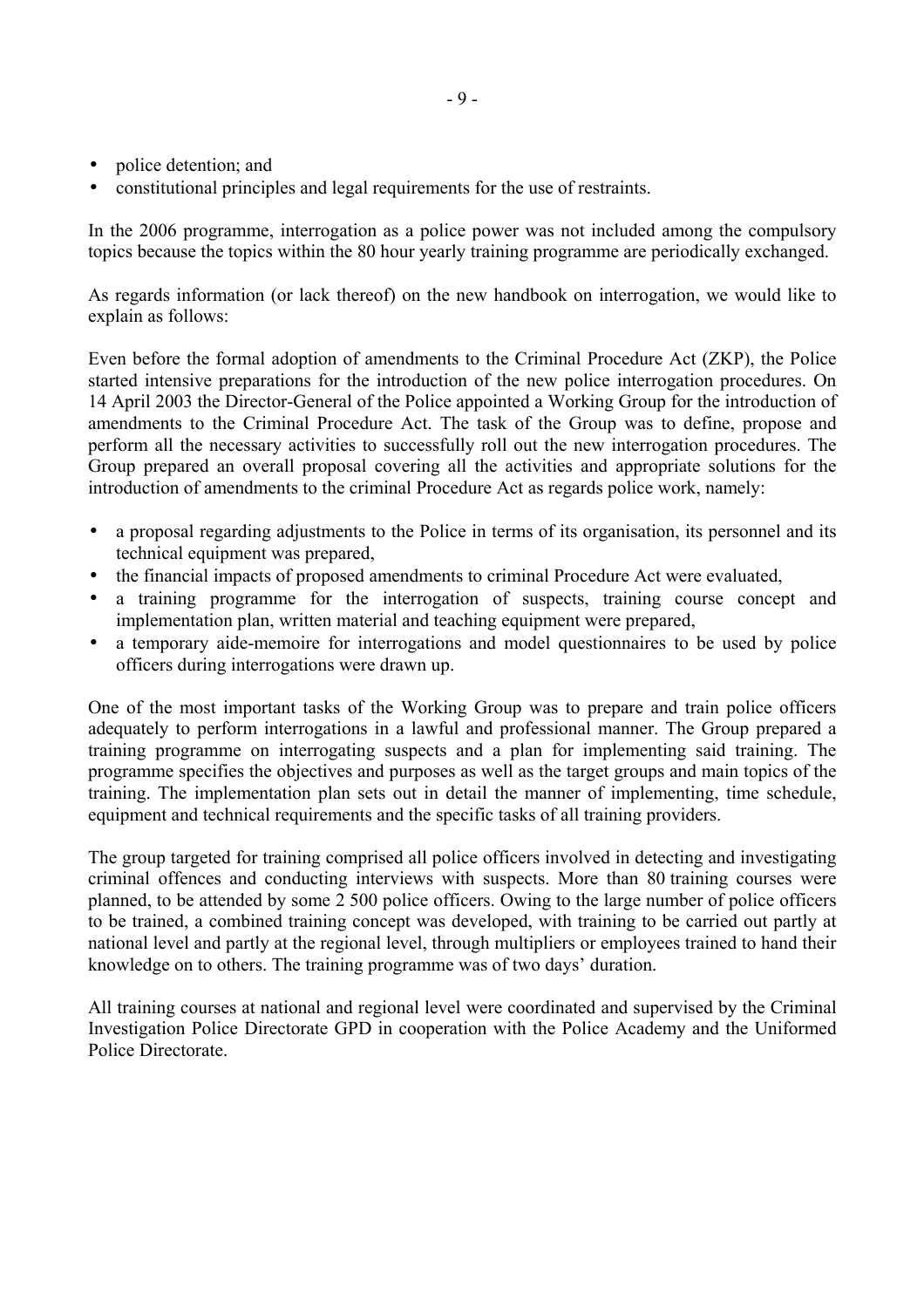#### **Training at national level**

Six training courses were carried out between October and December in the year before the introduction of interrogation nationally in line with the interrogation programme and the implementation plan and there were 231 participants, employees of the GPS, management of CIPD and deputy commanders-criminal investigators at police stations. In addition, multipliers were also trained at national level or police employees, selected according to special criteria to perform training at regional level and transfer their knowledge to other police officers.

Particular attention was paid to the training of multipliers. The entire programme lasted three working days because a specific training programme for transferring the knowledge was added to the two-day basic programme. Altogether, 43 multipliers were trained.

All training at national level was performed by a group of operators made up of appropriately trained employees of competent services of the General Police Directorate. There were also two external operators at all six training courses who actively and successfully participated: a representative of the Supreme Court of the Republic of Slovenia and a representative of the investigating magistrates The operators prepared written material  $-$  a set of documents and video footage of interrogation. A temporary handbook was also drawn up for performing interrogations.

#### **Regional training**

Regional training courses took place between January and June 2004 in all the police directorates. There were altogether 91 training courses attended by 2 126 police officers. Police directorates were responsible for the organisation and performance of regional training courses. They were implemented in line with an exact schedule for target groups from police directorates.

The following target groups were trained during Stage I (until April 2004):

- employees of the CIPD (except criminal investigation technicians and employees of mobile criminal investigation groups),
- criminal investigators at police stations (PS).
- shift leaders from all PS or police units (except shift leaders at traffic police stations),
- employees of the PD Director's office who deal with complaints.

During Stage II (until June 2004) all the chiefs of patrols from all PS or police units were trained (except chiefs of patrols at traffic police stations [TPS]).

Due to the particular nature of interrogations of parties suspected of traffic security offences, employees working in this area had a separate and slightly different type of training.

The operators or multipliers were specially selected employees of PD who were trained for the job at the central training course. In total, 43 multipliers participated from all the PD. The number of multipliers per individual PD was defined in line with special criteria set out in the implementation plan.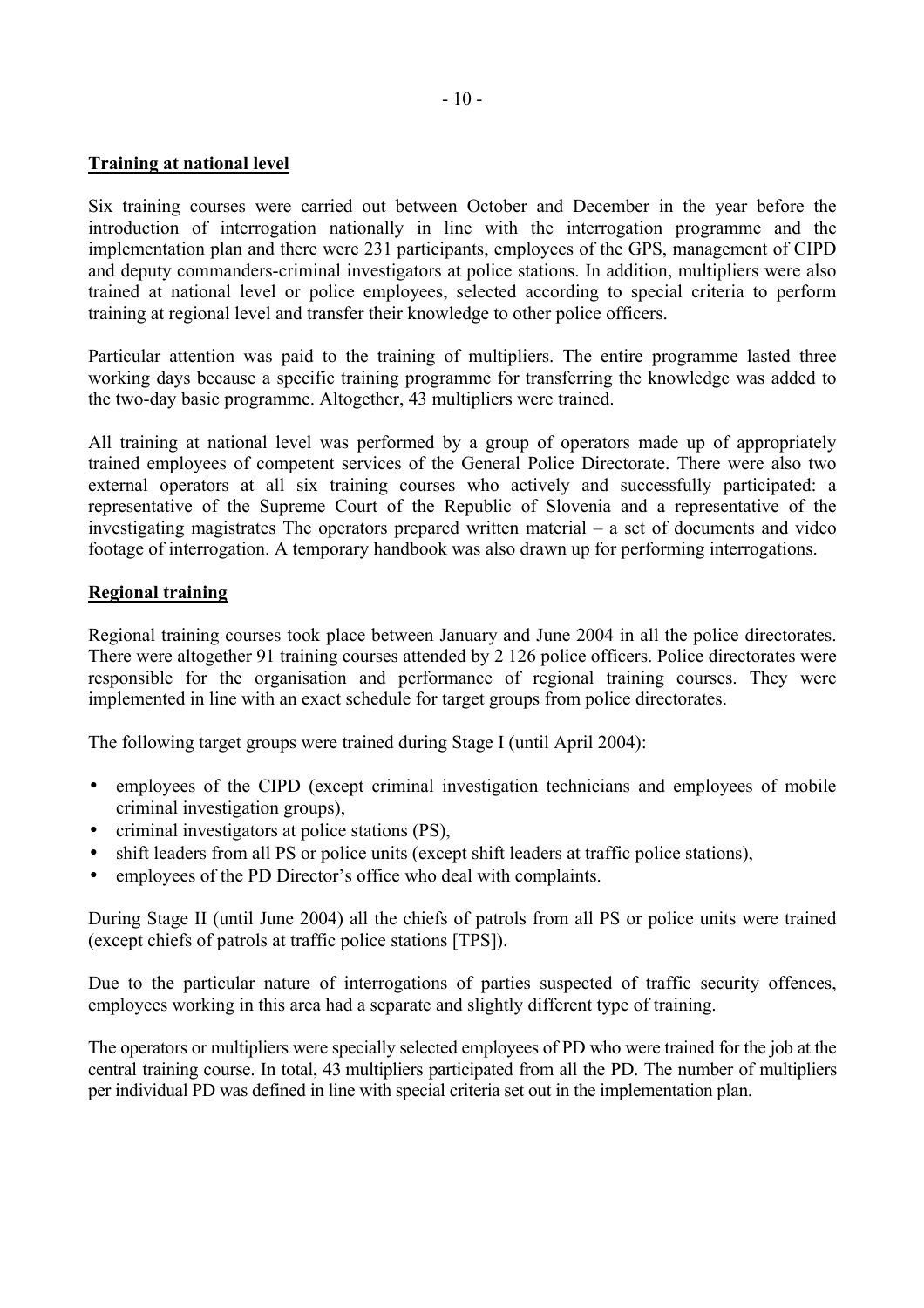Examining magistrates and public prosecutors participated in the implementation of all regional trainings.

Members of the Working Group also performed three expert visits to regional interrogation training courses. They ascertained whether the training was performed in line with the implementation plan and, if needed, also provided assistance to multipliers to deal with individual topics. The visits established that the training was being conducted according to the programmes and on a uniform basis, albeit with minor adjustments in individual PD that did not however have any critical impact on the programme's objectives.

| PD             | Number of<br>multipliers | <b>Number of trainings</b><br>$(Stages I + II)$ | Number of<br>participants |
|----------------|--------------------------|-------------------------------------------------|---------------------------|
| Celje          |                          |                                                 | 224                       |
| Koper          |                          | 8                                               | 149                       |
| Kranj          |                          | 6                                               | 166                       |
| Krško          |                          |                                                 | 101                       |
| Ljubljana      | 6                        | 16                                              | 452                       |
| Maribor        | 6                        | 13                                              | 269                       |
| Murska Sobota  |                          | 9                                               | 185                       |
| Nova Gorica    | $\mathfrak{D}$           | 3                                               | 106                       |
| Novo mesto     |                          |                                                 | 107                       |
| Postojna       |                          | 3                                               | 64                        |
| Slovenj Gradec |                          | 3                                               | 67                        |
| <b>TOTAL</b>   | 39                       | 81                                              | 1890                      |

*Table: Number of multipliers, performances and participants in regional trainings by PD* 

Note: The table does not show the training courses for traffic security.

## **Organisation of training in the area of traffic security**

Training courses in the area of traffic security took place from February to April 2004. There were altogether 10 training courses for 236 employees in the area of traffic security (assistants to commanders, shift leaders and chiefs of patrols at TSPS).

## *Table: Number of participants by PDs*

|                | <b>Police Directorate</b> Number of participants |
|----------------|--------------------------------------------------|
| Celje          | 27                                               |
| Koper          | 20                                               |
| Kranj          | 19                                               |
| Krško          | 16                                               |
| Ljubljana      | 46                                               |
| Maribor        | 37                                               |
| Murska Sobota  | 13                                               |
| Nova Gorica    | 16                                               |
| Novo mesto     | 17                                               |
| Postojna       | 14                                               |
| Slovenj Gradec | 11                                               |
| <b>Total</b>   | 236                                              |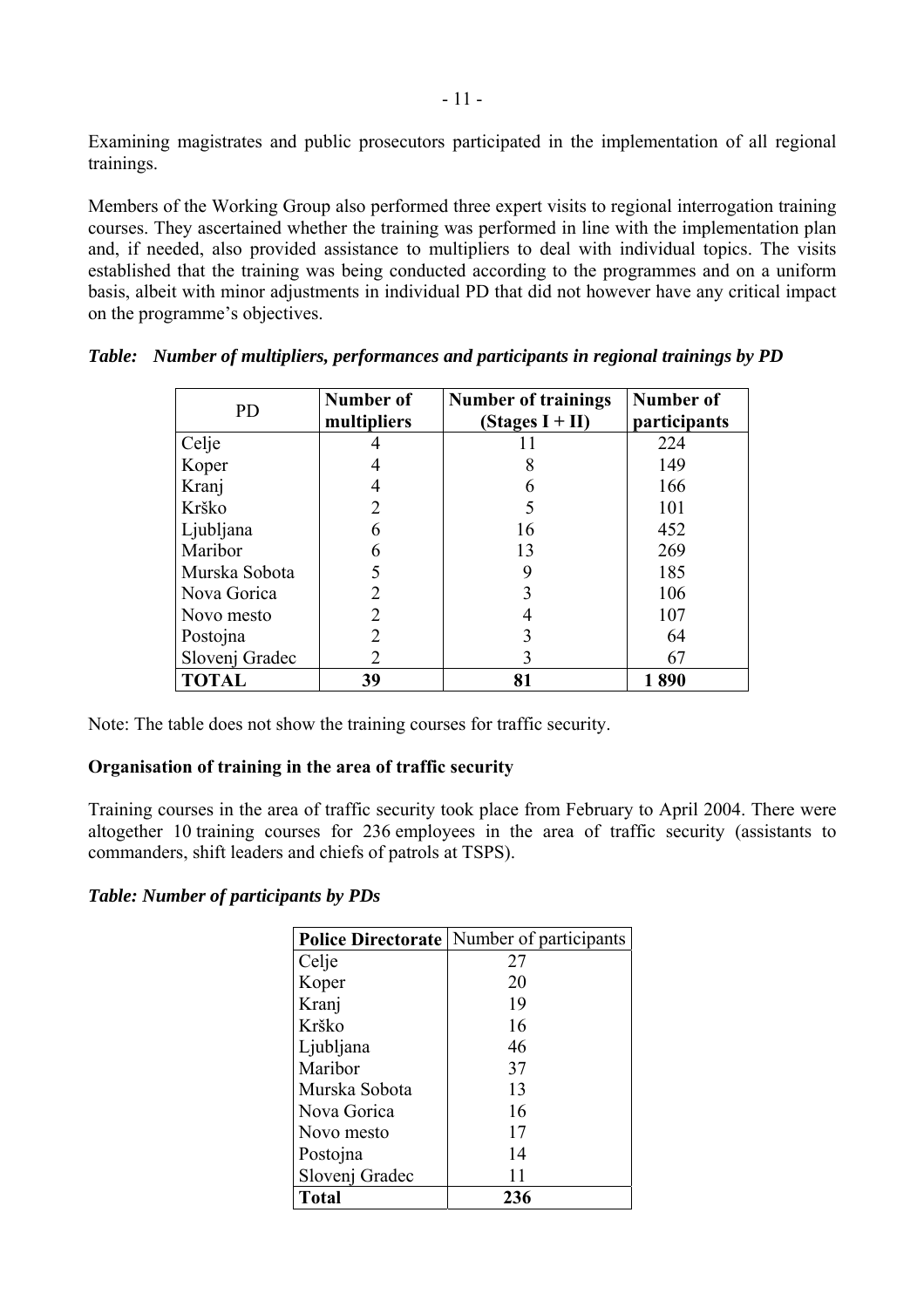There were altogether **97** training courses on interrogating suspects with **2 357** participants.

The above clearly shows that, when introducing the new police power (interrogation), the Slovene Police seriously and responsibly performed all the activities to ensure lawful and professional work. In the light of the findings of the CPT, it should be said that not all police officers deal with interrogations so they are not all just as familiar with the interrogation handbook as those who actually conduct interrogations. All police officers have, however, been properly familiarised with the legal provisions on interrogation.

In 2007, a training programme was authorised for criminal police investigators and deputy commanders in police units with provision for training for interrogation and collecting intelligence as well as information. The purpose is further or additional training of police officers.

In line with the CPT recommendations, interrogation was again one of the mandatory topics of the Training Programme for the performance of police powers with practical procedures and selfdefence designed for all police officers in 2007.

#### **13.**

#### **Explanation from the Police:**

The Police are committed to eliminating all forms of ill treatment of citizens in the broadest sense of the term. This is ensured by immediate in-depth investigation into all suspected criminal offences by officers. This is a clear message to all police officers that any illegal activities will be dealt with strictly and fairly by the competent service.

The Slovene Police management is absolutely committed to the strict respect of human rights at all stages of police procedure and demands that any ill treatment by colleagues be reported by all police officers to the proper authority. This is also their duty under the Civil Servants Code that applies also to police officers. If the opposite occurs, justified reasons can be established to suspect that a criminal offence was committed  $-$  unscrupulous conduct or failure to take due measures, since this kind of conduct by police officers may constitute a violation of civil rights. It also means a breach of contractual obligations, which could serve as a basis for cancelling the employment contract pursuant to legislation on employment relations.

#### **14.**

#### **Explanation:**

This recommendation will be submitted to the Supreme Court of the Republic of Slovenia.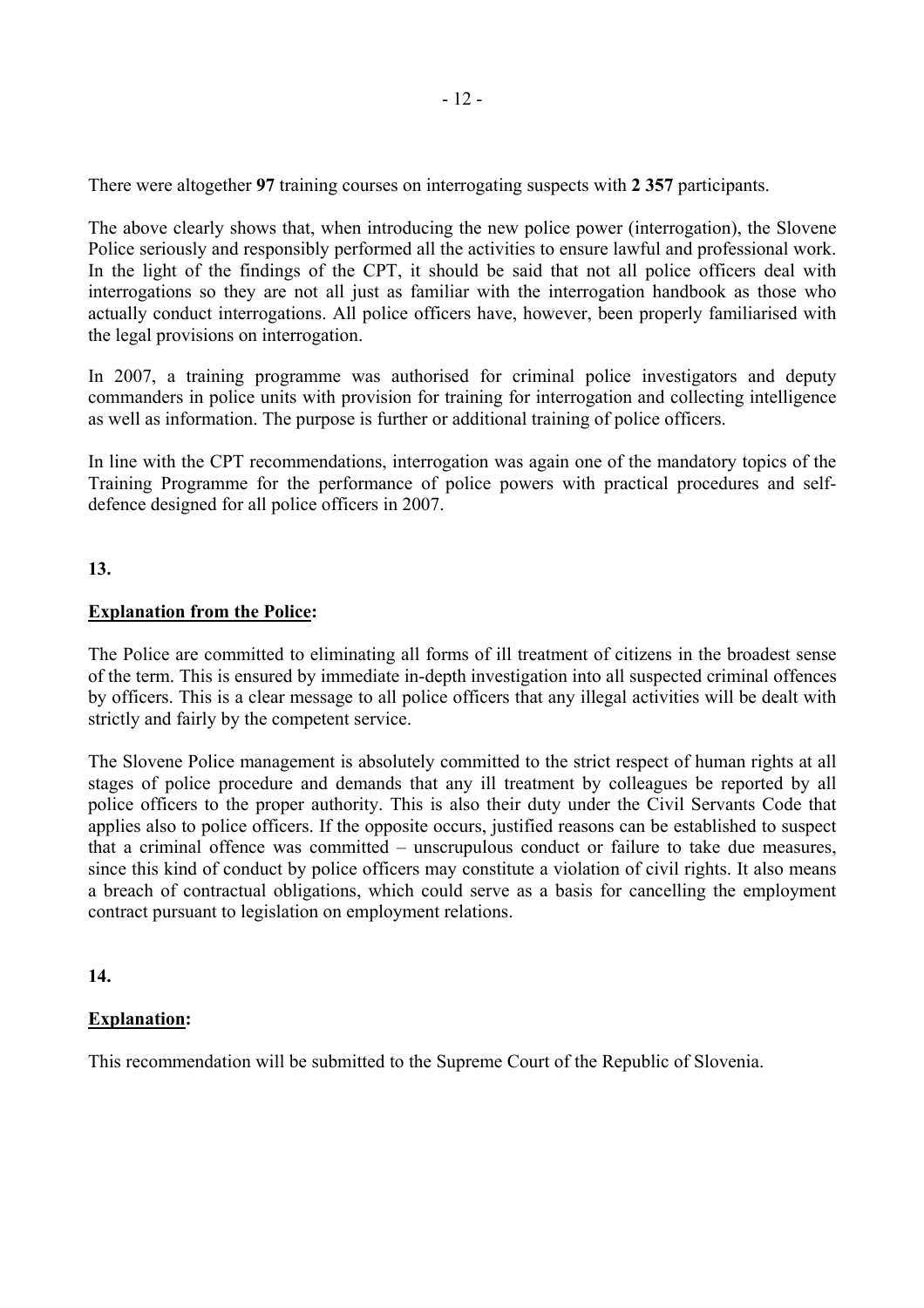#### **Explanation from the Police:**

The procedure for appeals against treatment at the hands of police officers shown in the report is presented with certain flaws, or is not entirely presented in line with the amended legislation (a representative of the Police Trade Union is still indicated as a member of the senate). This is why the Committee has recommended that Slovene authorities adopt certain measures. To clarify the appeals procedure against police officers, we present normative possibilities for complaint by an individual against the treatment at the hands of a police officer and the course of the appeals procedure.

The Slovene Police management certainly supports the idea that an individual, if he or she believes that his or her rights or freedoms were violated by police officer's action or failure to act, has the right to file a complaint with the Ministry or the Police within 30 days of the moment he or she learned about said violation.

Every complaint against a police officer must first be examined and all the relevant facts checked by the head of the police organisation unit which employs the officer concerned by the complaint or by a police officer appointed by the head of the unit (hereinafter "head"). The plaintiff shall be made familiar with the findings and, if he or she agrees with them, the complaint examination procedure is closed. This is entered in the records that summarise the essential findings of the head and are signed also by the plaintiff. The procedure has to be closed within 15 days of receipt of the complaint.

If the plaintiff, having been duly invited, fails to respond to the invitation for an interview or does not notify the Police in writing that he intends to continue the procedure, his or her silence is deemed to constitute withdrawal from the complaint, and this is entered in the record of the examination of the complaint.

If the plaintiff disagrees with the head's findings, or the complaint raises a suspicion that a criminal offence prosecuted *ex officio* was committed, the head immediately submits the entire dossier to the Ministry for a further examination procedure.

At the Ministry, complaints are examined by a senate composed of three members: a person authorised by the minister and two representatives of the public. Representatives of the public who participate in examining complaints against the police employees at regional level are appointed on the basis of proposals by local communities within the area of individual police directorates and are relieved of their duties by the minister. The representatives of the public are appointed for four years and can be re-appointed.

The complaint examination procedure at the Ministry is closed with the communication of an answer to the plaintiff within 30 days of the closure of the procedure by the head of the police organisation unit. The plaintiff is furthermore free to resort to any legal remedies for the protection of his or her rights and freedoms.

A detailed procedure for examining complaints has been laid down by the Minister of the Interior in the Rules on resolving of appeals.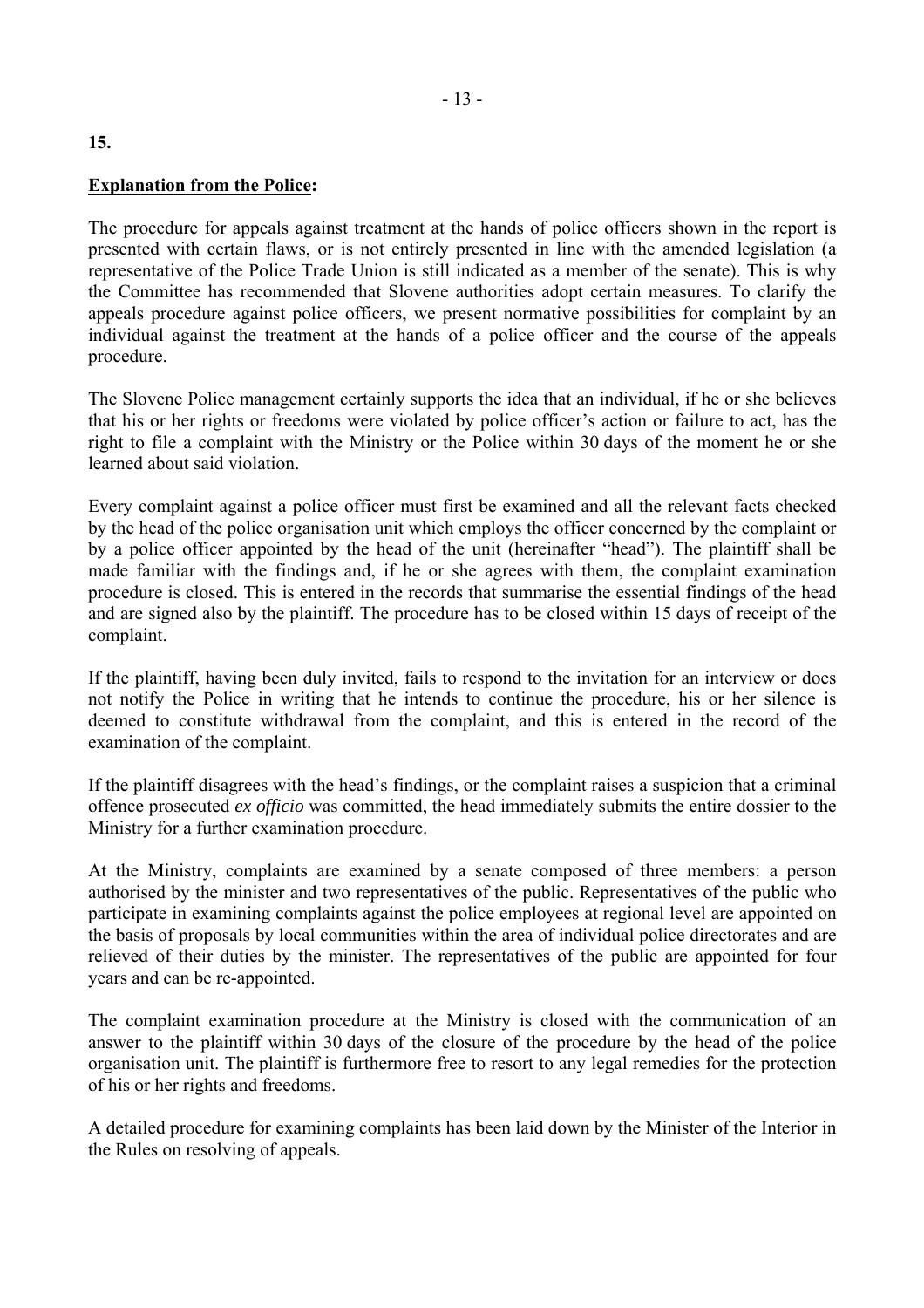The plaintiff can file the complaint in writing, orally or in electronic form with the Ministry or any police organisation unit. At the Ministry, an oral complaint is received by the organisation unit responsible for examining complaints. If the plaintiff files a written complaint in person, he is issued with a certificate of filing of a complaint. An oral complaint is documented in a record which are to be signed by the plaintiff and the person who received the complaint. A complaint submitted in electronic form is deemed to have been signed if the plaintiff is indicated in the complaint as its signatory.

If the complaint is incomplete or unintelligible, the plaintiff receives a written request to correct it or amend it within five days. If this request ais disregarded, the complaint is rejected and the plaintiff is notified of same in writing. The procedure can also be closed if the plaintiff withdraws the complaint, if the complaint has already been decided in the procedure, if the complaint was filed too late or if it was filed by a person not entitled to do so. In that case, too, the plaintiff is notified in writing of the closed procedure. In both cases, the decision is taken by the responsible internal organisation unit of the Ministry that draws up the notice for the plaintiff.

The complaint in the "reconciliation part" is examined by the head of the police organisation unit which employs the police officer against whom the complaint was filed and, during the examination by the senate, as a rule by the employee of the Ministry or the Police (rapporteur). The ministry rapporteurs are appointed permanently or for a single case by the Minister of the Interior whereas the police rapporteurs are appointed by the Director-General of the Police. On the basis of the collected findings and evidence, the rapporteur draws up a report on the findings regarding the complaint in which the police officer's actions are assessed in terms of their compliance with the rules in force.

The first part of the examination procedure is conducted by the head of the police organisation unit where the officer against whom the complaint was filed is employed. When the examination is over, the head invites the plaintiff either orally or in writing to an interview where he presents the findings and measures taken. The head also invites the police officer against whom the complaint was filed.

After the examination of the complaint, the head of the police organisation unit draws up the records indicating the essential conclusions. If the plaintiff agrees with the head's findings, the latter suggests that the interview constitutes the end of the procedure. This is placed on the record and signed by both the head and the plaintiff.

The procedure with the head of the organisation unit is to be closed within 15 days of a complaint being received.

If the examination of the complaint by the head of the organisation unit is not successful, the head must hand the complaint with all the collected documentation over to the competent internal organisation unit of the Ministry for further examination. That unit is also responsible for examining the complaint if there are reasons to believe a criminal offence was committed that is prosecuted *ex officio*. In both cases, the head of the competent unit appoints a rapporteur who examines the entire complaint, draws a report and presents it at the session of the senate.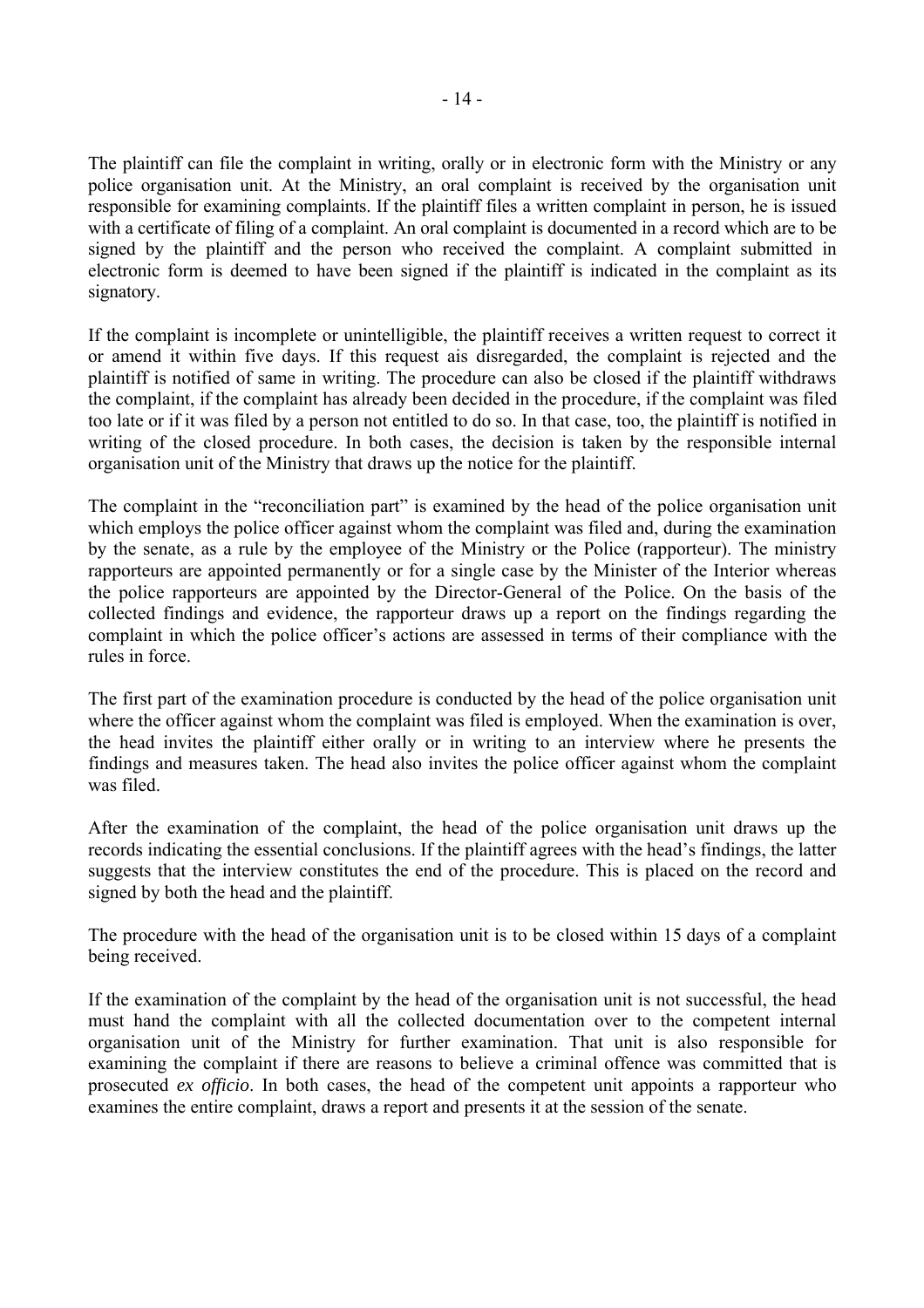The senate for dealing with complaints is composed of three members: a person authorised by the minister and two representatives of the public. The senate is chaired by the person authorised by the minister, who is responsible for ensuring that the complaint is examined and weighed in all aspects. The senate's session is public. A written invitation is sent to the plaintiff and the police officers against whom the complaint was filed. At the session they can present their facts in connection with the contents of the complaint. The senate decides on the substance of the complaint on the basis of the completed procedure, the established facts and circumstances as well as evidence by voting. The decision of which at least two members of the senate are in favour prevails and is deemed final. The minutes on the senate's session are drawn up and signed by all the members of the senate, the plaintiff, the police officer concerned and the recording clerk.

In line with the decision taken during the session, the head of the senate prepares and signs a written answer for the plaintiff in which the essence of the senate's decision must be explained. At the end of the answer, the plaintiff is cautioned that the procedure is closed but that there are still other legal remedies available for protecting his rights and freedoms.

The time limit for closing the examination procedure at the Ministry through the communication of an answer to the plaintiff is within 30 days of the close of the procedure involving the head of the police organisation unit.

As mentioned above, in the final stage the complaint is examined by a senate composed of three members, two of whom are representatives of the public appointed by the minister on the basis of proposals by the local community and by non-governmental and civil organisations. The senate takes its decision by voting. The decision of which the majority is in favour prevails. Impartiality in taking the senate's decision is guaranteed by two representatives of the public and the representative, a ministry employee, appointed by the Minister**.** 

The following should also be pointed out:

If the complaint raises a suspicion that a criminal offence was committed, the whole case is also examined in line with Article 148 of the Criminal Procedure Act and the Decree on the cooperation of the State Prosecutor's Office of the RS and the Police in detection and investigation of perpetrators of criminal offences (Official Gazette of the Republic of Slovenia No 52/2004). Based on the findings, a report or a denunciation of a criminal act is sent to the State Prosecutor's Office.

If the complaint against a police officer concerns an action or failure to act that did not cause any violation of individual human rights or fundamental freedoms, the complaint is not examined according to the Rules but under the Decree on administrative operations (Official Gazette of the Republic of Slovenia No 20/2005) or the professionalism and legality of the police officer's actions are verified. According to the above Decree, the complaint is examined by the head of the internal organisation of the employee who has the duty to answer the plaintiff no later than 15 days after receipt of the complaint if the plaintiff has indicated their full name, surname and address. If the plaintiff is not satisfied with the answer, he or she may turn directly to the head of a superior organisation unit that supervises the unit that gave the answer.

All other legal remedies are available to the plaintiff after the procedure has been closed in order to protect his or her rights and freedoms.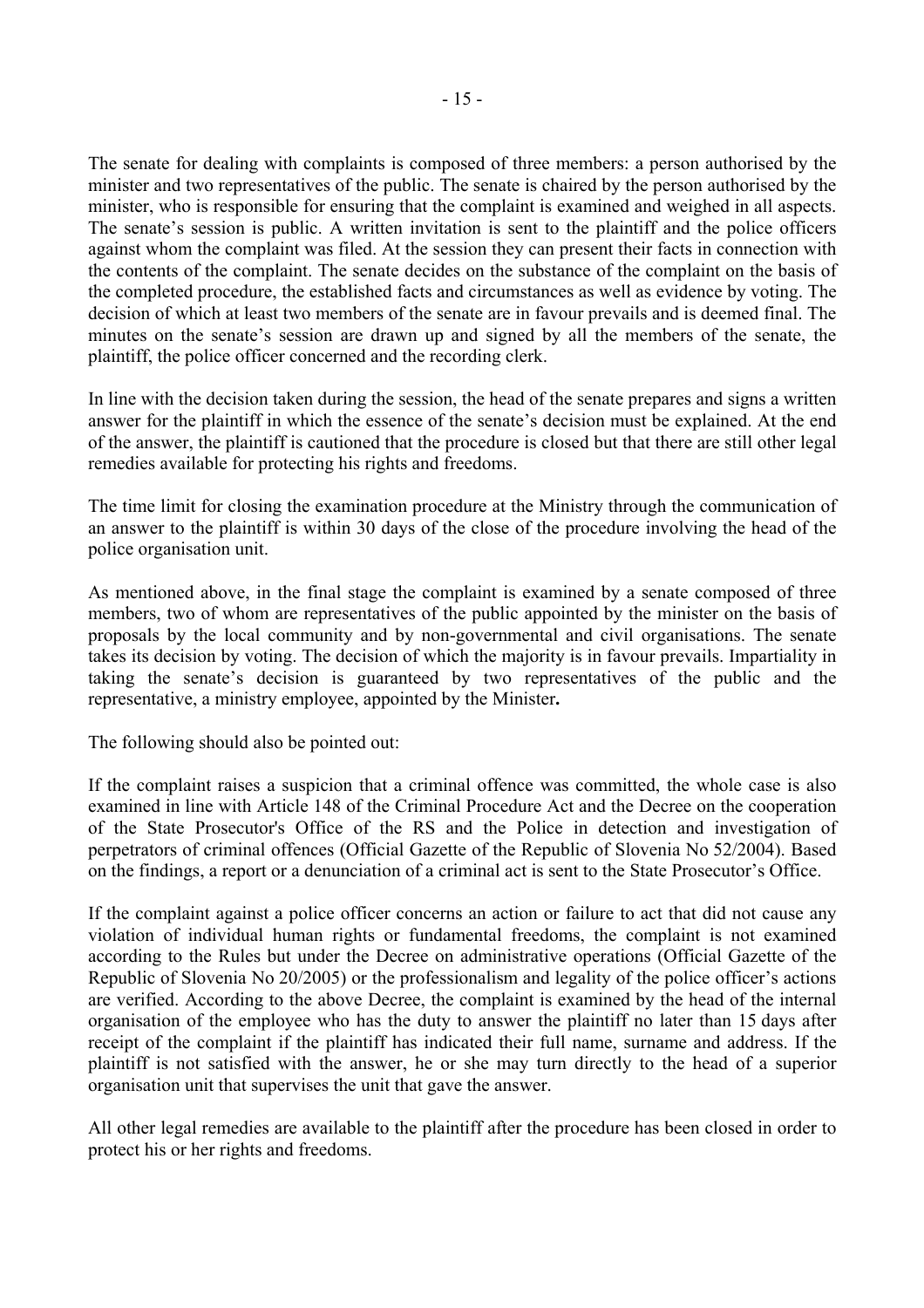## **Explanation from the Police:**

The Police operate a collection of personal data (hereinafter "records") based on Article 59 of the Police Act (ZPol-UPB5 – Official Gazette of the Republic of Slovenia No 70/2005). These records, that also include records of complaints, contain the following personal data: full name, date and place of birth, unified citizen's personal number (UCPN), sex, address of permanent or temporary residence and data on citizenship.

The records contain the reasons for the complaint according to the following categories:

- with regard to the powers used;
- with regard to the restraints used;
- with regard to other reasons, such as incorrectness, offensiveness, unprofessional demeanour etc., therefore the reasons that show the police officer's attitude towards persons in the procedure;

Cases of so-called ill-treatment are established when restraints are used. The cases dealt with are shown in the table for the year 2005 and the first six-month period in 2006:

## *Table: Number of complaints due to the use of restraints*

|                                          |         | Year $2005*$ First six-months of 2006 |
|------------------------------------------|---------|---------------------------------------|
| <b>Unfounded</b>                         | 145     | 17                                    |
| <b>Justified</b>                         | 15      |                                       |
| Total                                    | $160**$ | $71***$                               |
| Share of justified complaints (in $\%$ ) | 9.4     | 10.5                                  |

Remark:

- \* Until 2006 statistics on the use of restraints were managed according to the reasons for complaints; since 2006 the statistics have been managed according to the number of cases where the restraints were used.
- \*\* This is the number of police officers who used various restraints (in fact, 71 persons filed complaints due to the use of 126 different restraints).
- \*\*\* Two complaints are pending.

The Police employees' procedures allegedly involving "ill-treatment" of citizens may contain elements of criminal offences in terms of "the violation of human dignity through abuse of official position and rights" under Article 270 of the Penal Code (PC) or "forcing the person to give a statement" under Article 271of the PC. The investigation into such criminal offences is initiated on the basis of a complaint regarding the police officer's procedure that contains justified reasons to believe that a criminal offence was committed for which the perpetrator is to be prosecuted *ex officio* based on the denunciation of a criminal act filed by citizens or on the police officer's own establishment of the reasons for suspecting that such a criminal offence was committed.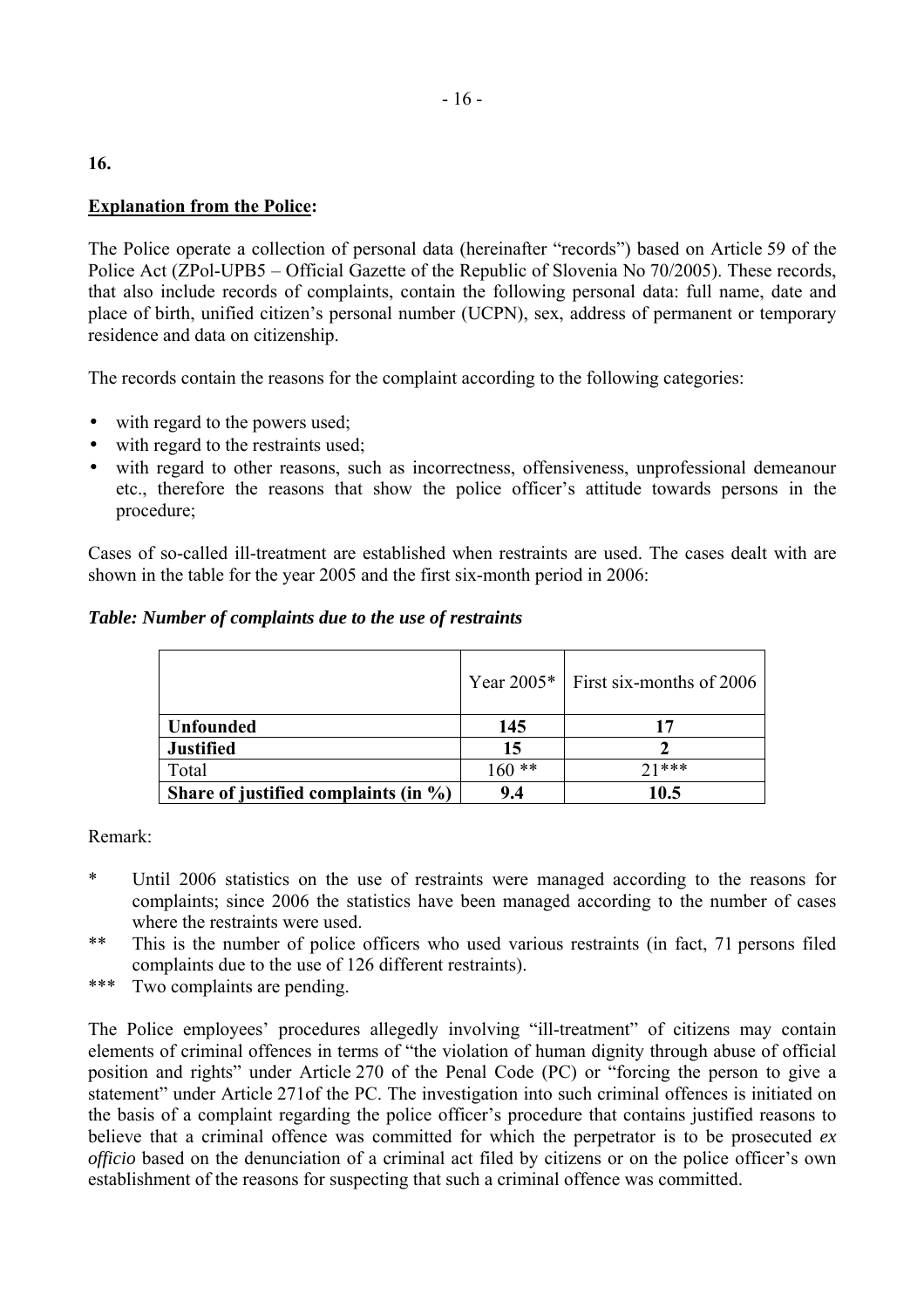| <b>Criminal offences under the Penal Code</b>                                                              |      | <b>Denunciation of</b><br>criminal act or report<br>(Article 148(9) - ZKP -<br><b>Criminal Procedure</b><br>Act) | <b>Report</b><br>(Article 148(10)<br>of ZKP) |                                       |  |
|------------------------------------------------------------------------------------------------------------|------|------------------------------------------------------------------------------------------------------------------|----------------------------------------------|---------------------------------------|--|
|                                                                                                            | 2005 | <b>First six</b><br>months of<br>2006                                                                            | 2005                                         | <b>First six</b><br>months of<br>2006 |  |
| Violation of human dignity through<br>abuse of official position and rights<br>under Article 270 of the PC | 10   | $\overline{4}$                                                                                                   | 98                                           | 58                                    |  |
| Forced statements under Article 271<br>of the PC                                                           |      |                                                                                                                  | 3                                            | 3                                     |  |

|  |  | Table: Criminal offences by police officers under Articles 270 and 271 of the Penal Code |
|--|--|------------------------------------------------------------------------------------------|
|  |  |                                                                                          |

The table shows that in 2005 and in the first six months in 2006 police officers were suspected of a total of 170 criminal offences related to violations of human dignity through abuse of official position and rights under Article 270 of the PC. The suspicion was confirmed in 14 cases and the competent state prosecutor's office received denunciations of a criminal act against the police officers. In the same period, police officers were suspected of having committed six criminal offences regarding forced statements but the suspicion was not confirmed in any of these cases so the competent state prosecutor's offices received only reports.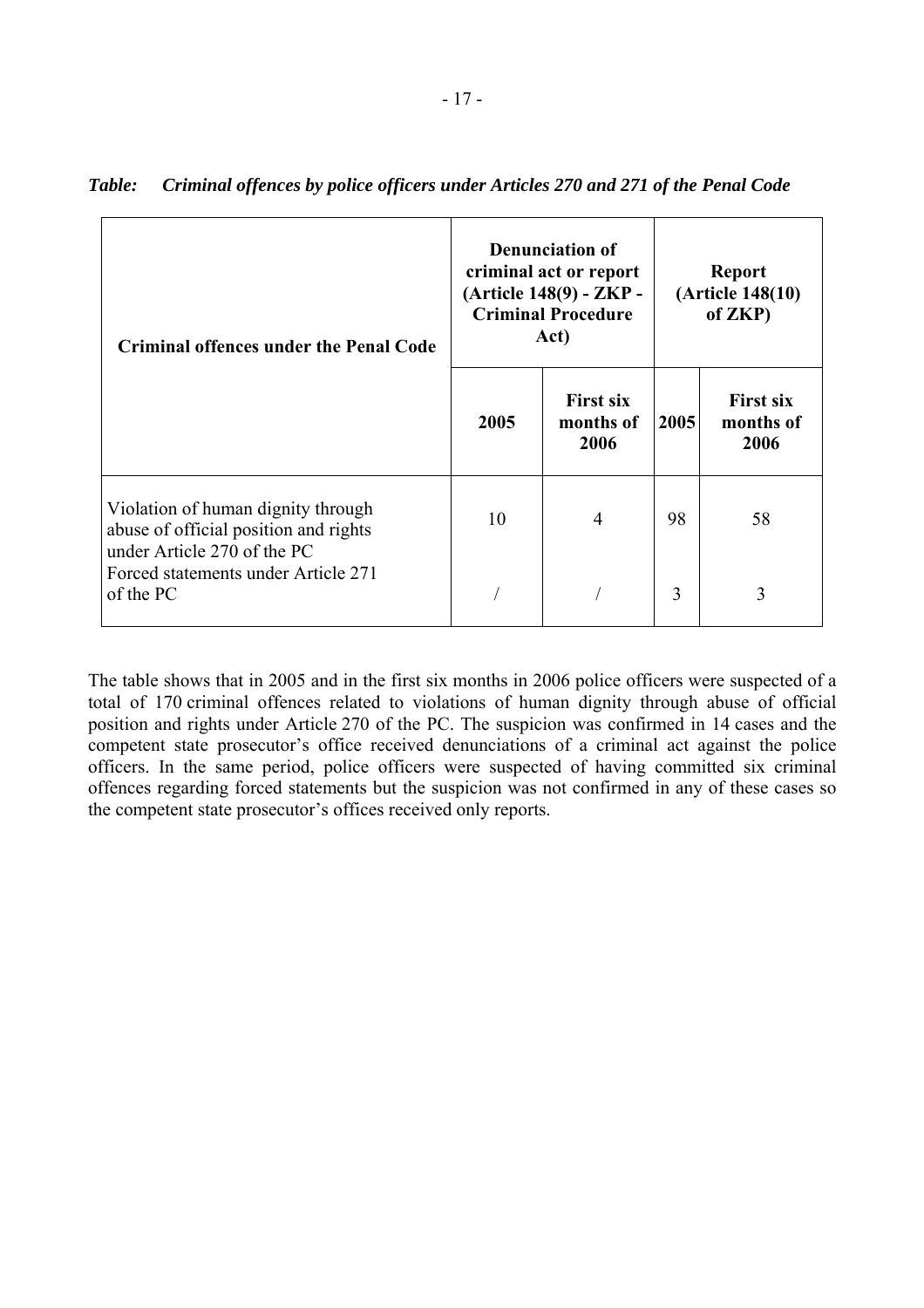# **3. Measures against ill-treatment of persons detained by the Police**

- **17.**
- **18.**

# **Explanation from the Police:**

The second paragraph of Article 108 of the Criminal Offences Act (ZP-1-UPB3 – Consolidated – version No 3, Official Gazette of the Republic of Slovenia No 70/06) provides as follows: "A defendant who has been detained must be notified immediately of the reasons for his detention either in his mother tongue or a language he understands. He must also be instructed without delay that he is not obliged to give any statements, that he has the right to immediate legal aid by counsel whom he can choose freely and that the competent authority is obliged to notify his closest relatives or his employer of the detention if he so requests. If he is a foreign citizen, the competent authority is also obliged to notify the consular representation office of his country if he so requests. The defendant must be immediately or within at most three hours served a written decision on his detention, which contains the reasons for the deprivation of liberty and the legal caution. While detained, the defendant has the right to file an appeal against the decision; the appeal has no suspensive effect, however. The appeal is decided by the panel of judges of the competent district court (sixth paragraph of Article 25 of the Criminal Procedure Act - ZKP) within 48 hours." The Criminal Procedure Act (ZKP) and the Police Act (ZPol) contain the same provisions. Therefore all persons who have been deprived of liberty and have received a detention order must be informed immediately of their rights. By signing the liberty deprivation decision or the order the person actually confirms that he has been made familiar with his rights. However, for different types of detention the law defines different deadlines within which the detainee is to be served the detention decision or detention order.

Police officers must ensure that the rights requested by a detainee are guaranteed whenever circumstances permit, most commonly on the premises of the police station. With regard to the above, it is understood that the time for notifying the next of kin and the legal counsel depends on the situation and does not necessarily correspond to the time when the person was detained. As a rule, these persons are notified within between 30 and 90 minutes.

Pursuant to the Convention on the Rights of the Child which provides that the leading principle in procedures involving children is the child's best interest, Article 33 of the Rules on Police Powers defines an exception in terms of notifying the next of kin in the event that the detainee is a child or a minor. If a police officer ascertains that such a notification could be contrary to the rights or interests of the child or minor, he shall notify only a social welfare authority of the detention (for example if the child is a victim of parental or domestic violence).

Pursuant to Article 49 of the Rules on Police Powers, a police officer has the duty to write a formal note and, in certain cases prescribed by law, also a decision or a resolution that clearly shows the manner in which the detainee has been made familiar with his rights and the procedure for enforcing these rights. This allows additional supervision of the respect and provision of detainees<sup>7</sup> rights in police procedures.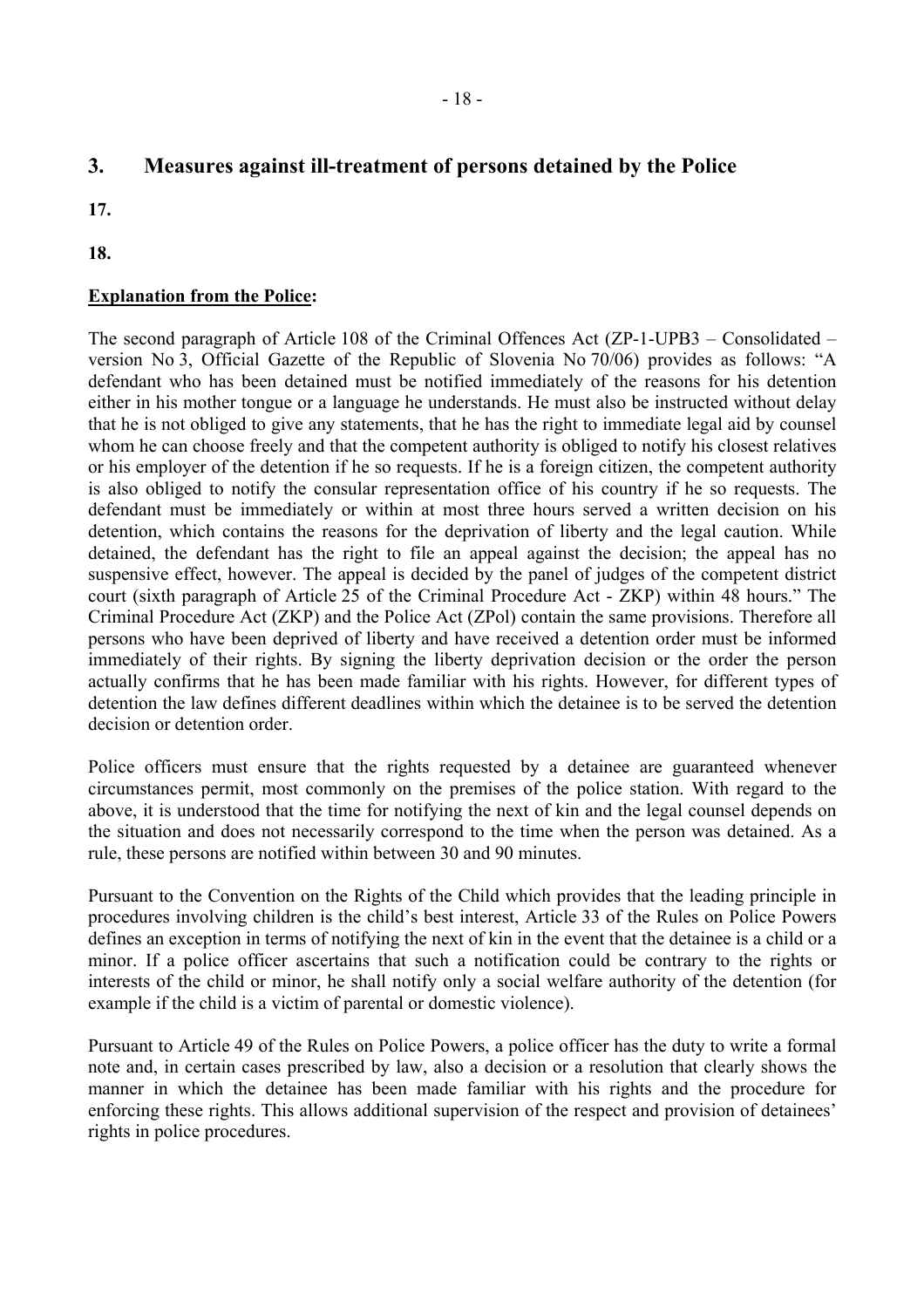With regard to the detainees' allegations that they were not permitted to notify their relatives (in one case, for as much as a whole day), the Police examined all the files on the deprivation of liberty in respect of the persons with whom the CPT delegation talked in the Police facilities. It was established that not one of the allegations was confirmed. Nor did the police during their regular controls establish any irregularities regarding notification of the detainees' close relatives. In any case, we intend to continue to monitor this sensitive area where police intervention impacts on human rights and freedoms.

It is not possible from the statistics on complaints and declared reasons to establish the number of complaints linked to the right to information on the deprivation of liberty.<sup>[4](#page-18-0)</sup> The table below shows the data on complaints concerning the deprivation of liberty.

| Table: Number of complaints due to the deprivation of liberty |  |  |  |  |  |  |  |
|---------------------------------------------------------------|--|--|--|--|--|--|--|
|---------------------------------------------------------------|--|--|--|--|--|--|--|

|                                           | Year 2005* | First six months<br>of 2006 |
|-------------------------------------------|------------|-----------------------------|
| <b>Unfounded complaints</b>               | 40         |                             |
| <b>Justified complaints</b>               |            |                             |
| Total                                     | 44**       |                             |
| <b>Proportion of justified complaints</b> |            |                             |
| $\left( \text{in } \% \right)$            | 9.1        | 25.0                        |

# Remark:

- \* Until 2006 the statistics on using police powers were managed according to the reasons for complaints. Now they are managed according to the number of cases involving the use of police powers.
- \*\* This is the number of police officers who carried out the detention.

In 2005, 44 reasons for complaints were dealt with due to the deprivation of liberty. four cases were deemed justified. During the first six months of 2006 there were four such cases and one was deemed justified. Considering the total number of detainees (7 276 persons in 2005), the share of complaints based on the deprivation of liberty is extremely small.

We therefore believe that there is no need to adopt new measures further to the ones already implemented.

<span id="page-18-0"></span> $\frac{1}{4}$ 

The data can be checked by looking into the actual files.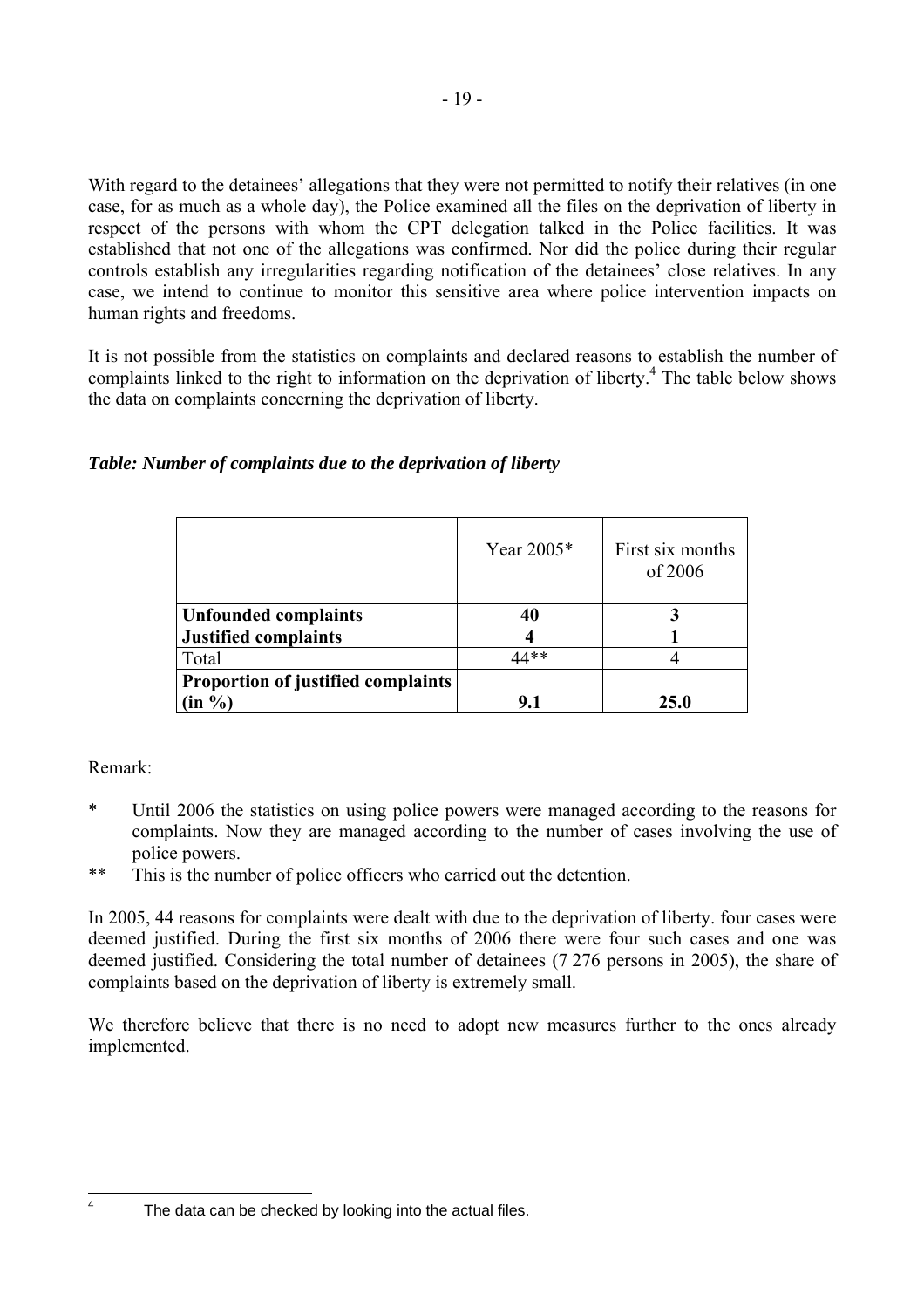#### **Explanation from the Police:**

From the allegations made by the CPT regarding the complaints of persons who were notified of their right to the legal counsel only a few hours after their arrest (even eight hours later) or after the first hearing, it is not clear what were the cases about, and therefore we cannot pass any judgements. The police examined all the files on the deprivation of liberty concerning the persons with whom the CPT delegation spoke on Police premises. It was established that not one of the the detainees' allegations regarding the above delay in the notification of rights was confirmed. Nor did the Police, during their regular controls, establish any irregularities about the notification of this right or its enforcement. We shall by all means continue to monitor this sensitive area where police intervention impacts on human rights and freedoms.

Under point 18 of the reply to the CPT's comments, we already gave an answer on the manner and procedure of notifying the persons of their rights upon the deprivation of their liberty as well as transparency in terms of exercising these rights. The procedure or the composition of the detention document itself guarantees that the person is made familiar with his rights. By signing the document the detainee confirms that he has been made familiar with his rights and their enforcement. The detainee can also refuse to sign the document and thus raise doubts about the correctness of the procedure and the fact that he has been made familiar with his rights.

In addition to the above, the Police also prepared the following:

In order to facilitate the work of police officers and to notify detainees without delay of the reasons for the deprivation of liberty and of their rights, pocket-size cards were printed several years ago in six languages (Slovene, English, German, French, Italian and Hungarian). The police officers keep them with them at all times and always show them to detainees in case they do not speak or understand Slovene.

In Police facilities there are posters showing the rights of persons who have been deprived of their liberty. The rights are written in 15 languages. When these posters are reproduced, they will be supplemented with the CPT recommendations with respect to the right to a physician of one's own choice.

In 2004, the Slovene Police published a booklet titled "Information on the Rights of Detainees". It contains information on a person's rights in the event of deprivation of liberty in 22 languages, selected considering the most important world languages and those spoken or understood by the majority of persons who most often undergo police procedures in Slovenia (particularly when crossing the state border illegally). The booklet concisely explains all their rights and the manner of putting them into practice. The right to access a physician of one's choice is therefore clearly set out as well as the right to legal aid free of charge.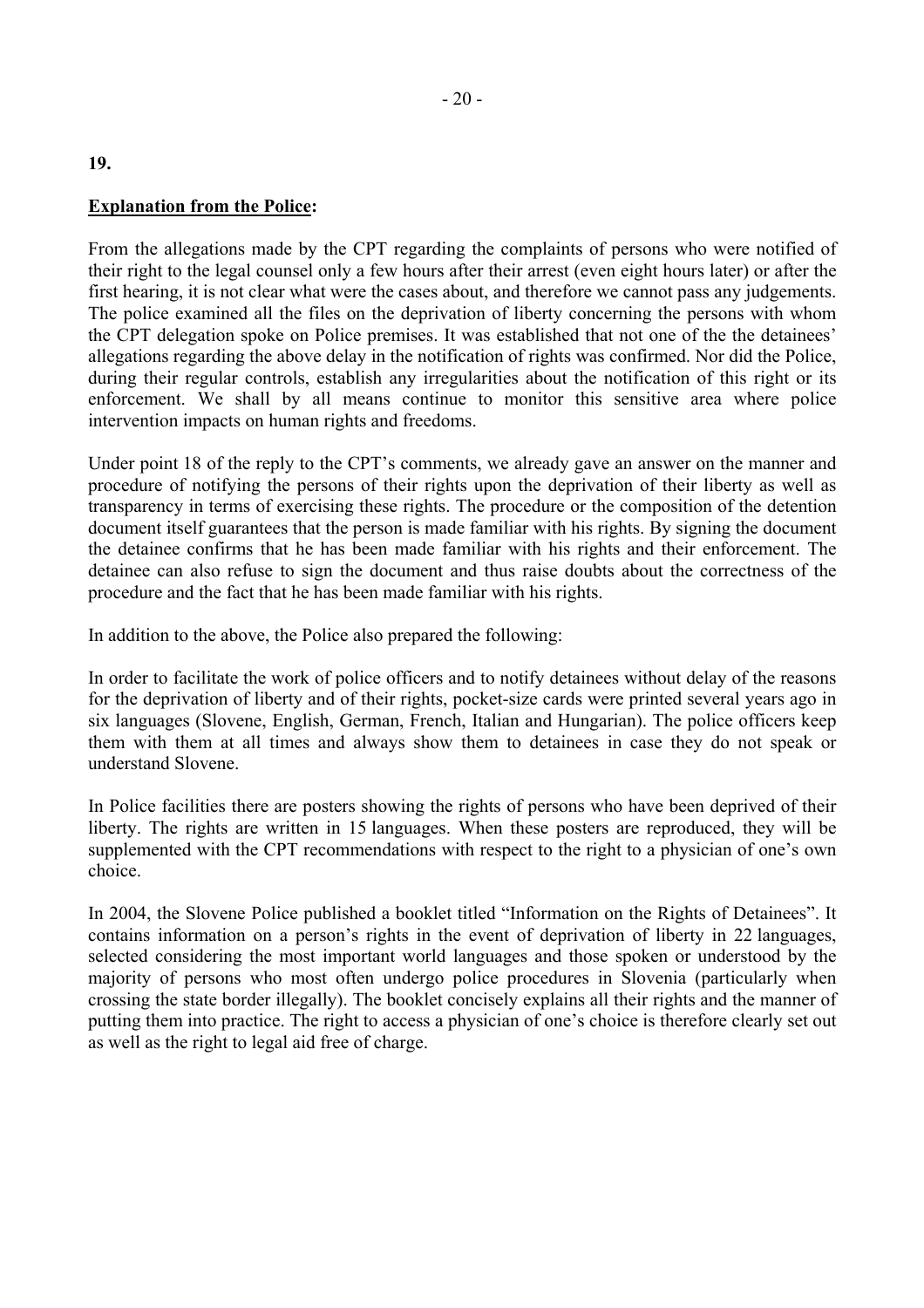Particularly as regards the right to legal counsel, it is necessary to point out that the Criminal Procedure Act was amended in 2003 to contain<sup>5</sup> the possibility of using the minutes of the suspect's hearing as evidence during the trial. Article 148 contains the following additional paragraphs:

*"(4) When, in the process of collecting intelligence, the police establishes that there are reasons to believe that a certain person committed or participated in the commission of a criminal offence (the suspect), the police shall, before collecting information from that person, inform him of which criminal offence he is suspected and the grounds for this suspicion. The police has also the duty to instruct the suspect that he is not obliged to make any statements or answer questions, and if he wishes to speak for himself he is not obliged to testify against himself or his closest relatives or to plead guilty and has the right to legal counsel of his own free choice who may be present during the hearing and that everything he says may be used against him in the court of law.* 

*(5) If the suspect declares that he will take legal counsel, the hearing shall be postponed until the arrival of the legal counsel or until the time limit determined by the Police where this is not less than two hours. Other investigation activities shall also be postponed until the arrival of the legal counsel, except those in respect of which the delay could be harmful. The hearing of the suspect is conducted by virtue of the provisions set out in Article 148a of this Act.* 

*(6) If the suspect declares that he will not take legal counsel or if the chosen legal counsel does not arrive within the time limit determined by the Police, a formal note of the suspect's statement shall be made. The note shall contain the legal caution and the suspect's statement; if he wishes to make a statement about the criminal offence, the note shall contain also the essential contents of the statement and the remarks concerning the contents. The contents of the formal note shall be read to the suspect and he shall receive the copy of the formal note which will be confirmed by the suspect's signature. Subject to preliminary notification, the suspect's statement can be recorded by a device that records sound and images."*

Article 148.a was also added:

*"(1) Hearing of the suspect can take place only in the presence of the legal counsel. The State Prosecutor can also be present at the hearing but has to be notified of it by the Police in a proper manner.* 

*(2) The hearing of the suspect is conducted by the Police by virtue of the provisions of this Act that apply for the hearing of the defendant (Articles 227to 233). Minutes of the hearing shall be made by virtue of the provisions of Articles 79 to 82 of this Act.* 

*These minutes can be used as evidence in a criminal procedure. Subject to preliminary notification, the hearing can be recorded by a device that records sound and images.* 

*(3) In the event that the suspect has not been informed on his rights as set out in the fourth paragraph of the previous Article, or if the instruction given and the suspect's statement have not been put on record with respect to the right to legal counsel or if he has been heard without the legal counsel being present or the procedure followed is contrary to the provisions of the eighth paragraph of Article 227 of this Act, the court cannot corroborate its decision with reference to the suspect's testimony."* 

The hearing procedure itself, and the composition of the form, guarantee that the suspect is made familiar with his right to legal counsel before the hearing, irrespective of whether or not he is deprived of his liberty.

<span id="page-20-0"></span> $\frac{1}{5}$ 

ZKP-E, Off.Gaz.RS No 56-2770/2003.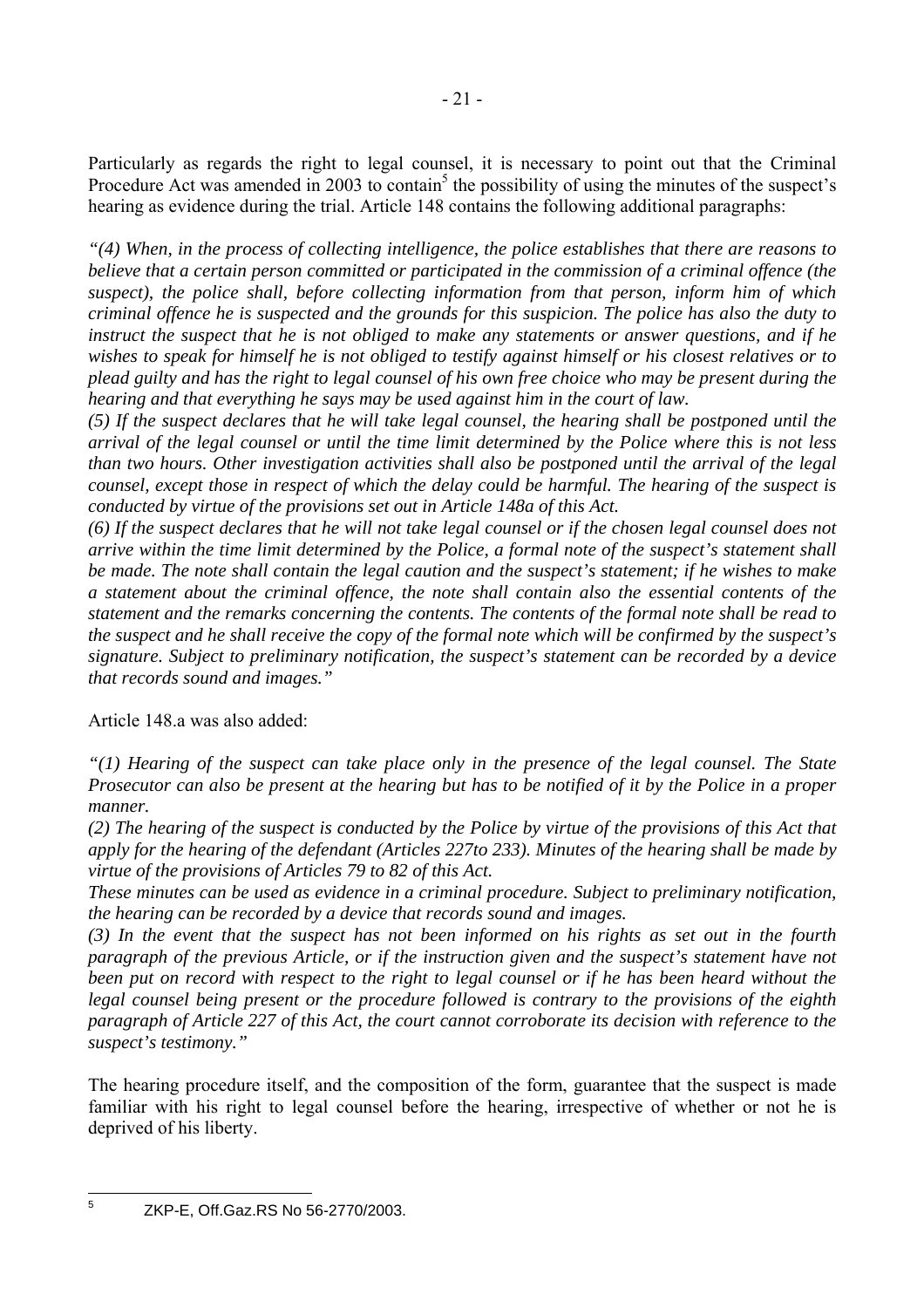#### **Explanation from the Police:**

We believe that enforcing the right to legal counsel exclusively depends on the detainee's will. Already under points 18 and 19 of the reply to CPT's comments we gave an answer about the manner and the procedure for informing persons of their rights in a detention situation which are no doubt very transparent.

With regard to legal aid free of charge, Article 4(4) of the Criminal Procedure Act provides as follows: if, due to his material situation, the suspect cannot hire legal counsel himself, one shall be appointed to him by the authority responsible for internal affairs in the interest of justice, at his own request and at the expense of the state. This provision contains all the elements for enforcing the detained person's right to legal aid free of charge. The obligation of law enforcement authorities or the Police is invoked when a detained person makes such a request. In this case, the Police have the duty to verify all the relevant circumstances and resolve the matter in line with the principle of justice. In this way, all the requirements for effective implementation and enforcement of this provision in practice are met. The state has established an adequately funded system for the provision of legal aid that is also practically implemented and in which the actual use of the system depends on the direct will of the detainee.

**21.**

#### **Explanation from the Police:**

As regards the allegations of certain detainees that they were not familiar with the right to choose their own physician, we would like to explain that this right is also described in the Brochure on the Rights of Persons deprived of their Liberty.

#### **Explanation of the Ministry of Health**

The Ministry of Health will prepare instructions for physicians as regards entering all data into the medical files of detainees, prisoners and wards in social welfare institutions, especially in case of an injury. The Ministry will also prepare instructions regarding the strict observance of personal data protection rules, particularly medical data and the management and handling of medical documentation.

These instructions will take into consideration all the CPT Committee recommendations with a view to gradually eliminating the established shortcomings. The proposed new legislation on patient's rights and the rights of persons with mental disorders will, in addition to the established rights protection and monitoring institutes, also introduce a special representative to protect patient's rights and an advocate of persons with mental disorder who will be authorised to access individual detainees and speak with them confidentially. Besides regular monitoring, independent supervision of the protection of rights will also be stepped up.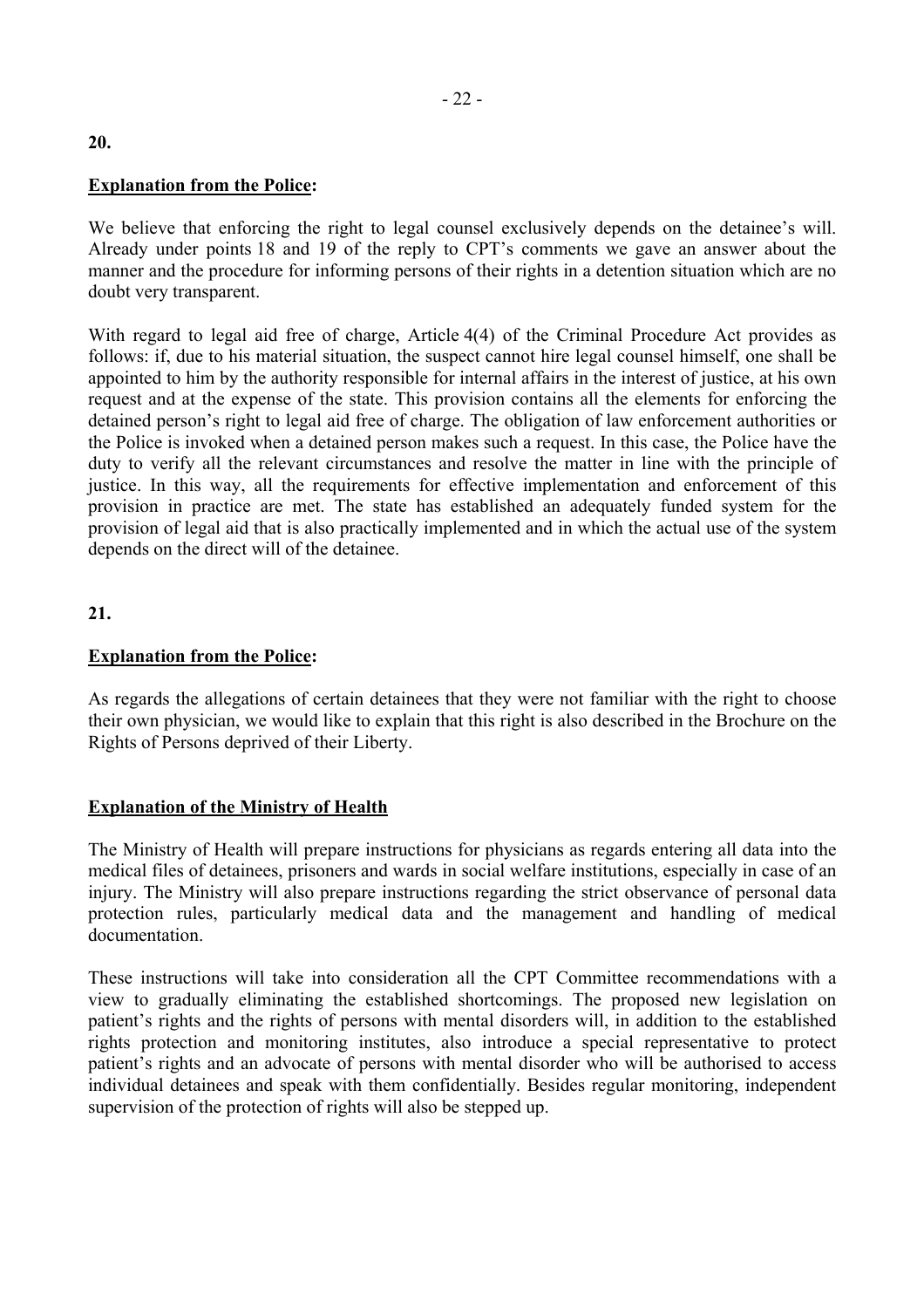## **Explanation from the Police:**

Under the previous points, we already explained in detail the methods and procedures for informing the detainees of their rights as well as enforcing those rights. They are no doubt in line with the CPT recommendations.

As for the second recommendation, it should be said that the detainee's right to access a physician at his own choice is described already in the  $2004$  Brochure on the Rights of Detainees – all detainees are given an opportunity to become familiar with its contents.

## **23.**

## **Explanation from the Police:**

As explained under previous points, the detainees confirm by means of their signature that they have been made familiar with their rights. This also applies to detained minors who may also choose not to sign.

Under Article 4 of the ZKP, it is the duty of the Police to notify a detainee's relatives of his deprivation of liberty at his request. Article 50 of the Rules on Police Powers also defines the duty of the police to notify parents or legal representative if the detainee is a minor. The only exceptions are cases where such a notification would be contrary to the minor's rights or interests, in which case only a social welfare authority is notified. Parents, legal representatives and - in certain cases the social welfare authority have the same rights as the detained minor; they can be present at hearings and they can exercise the right to legal counsel on behalf of the minor. Under the conditions set out under point 20, they can also benefit from the right to legal aid free of charge.

Minors should certainly be treated with due regard and their mental maturity, vulnerability and personal characteristics taken into consideration so that the penal procedure does not harm their development (Article 453 of the ZKP). We will prepare special simplified and more understandable information on the rights of detained minors and prepare an adequate solution.

## **24.**

## **Explanation from the Police:**

Based on the provision in the new Article 148.a of the ZKP, the suspect's hearing can be recorded, after preliminary notification, by a sound or image recording device. Due to this provision, the facilities and premises for hearings have been fitted out with the appropriate technical equipment. The law does not prescribe the recording of hearings as obligatory but gives the Police the possibility of recording the hearing after giving prior notice. Based on professional criteria, we have prepared guidelines as to the cases where sound or image recording could be advisable. Police officers who conduct hearings will be re-issued the guidelines stating that hearings should be recorded in order to guarantee the correctness and legality of the procedure.

As regards the performance of hearings and the training of police officers in the use of the technical equipment, we already gave a partial answer under point 12 of the CPT comments.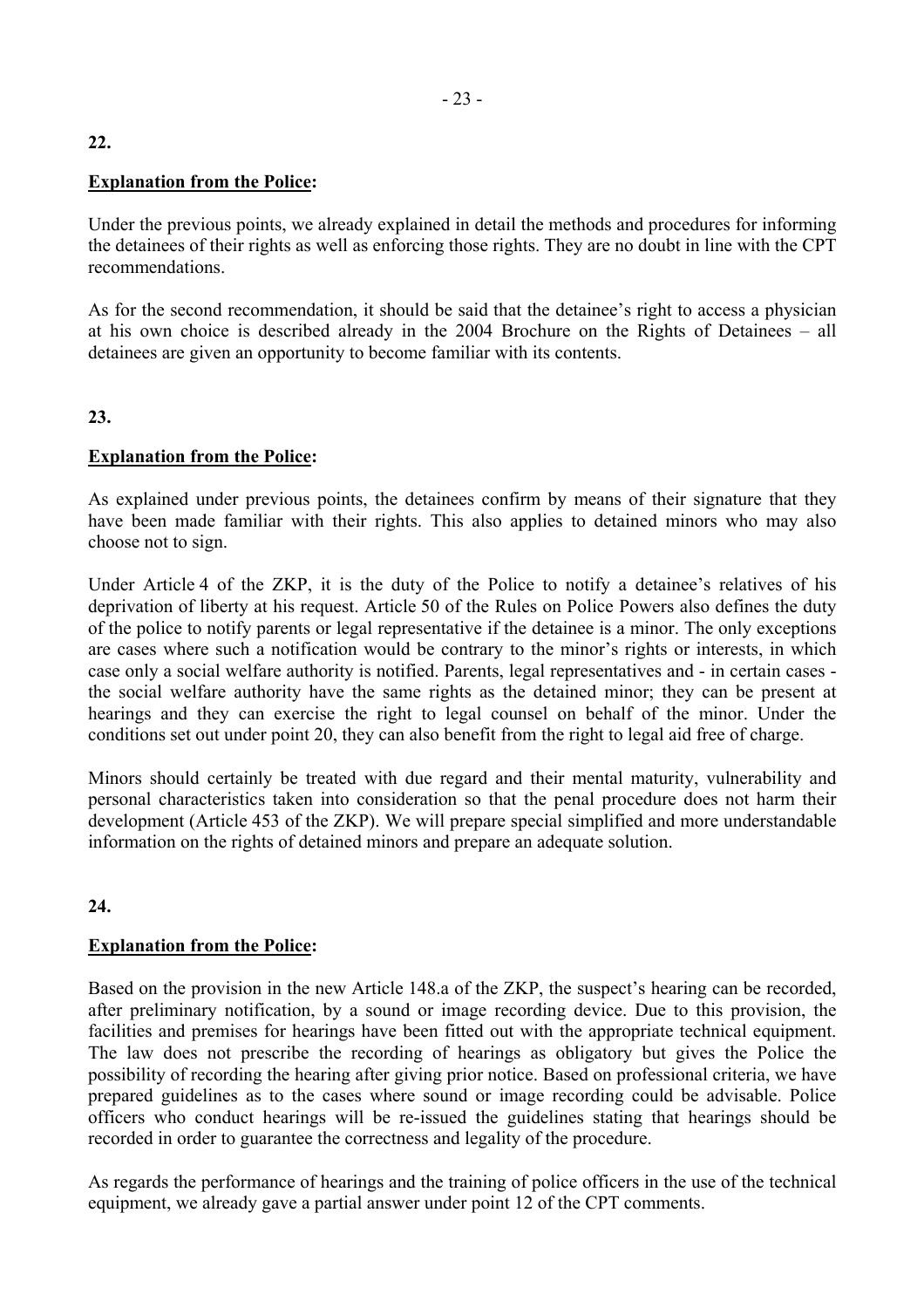#### **Explanation from the Police:**

By the end of 2007, the Police will have supplemented the existing computer records taking into account the recommendations of the CPT and the Human Rights Ombudsperson. This is a systemic solution of the problem, which is connected also with the corresponding legislation (the Minor Offences Act and the Police Act were adopted in 2006, as well as the new Rules on Police Powers). The computer records of detainees are modified in such a manner that it is possible to see exactly for each person when he was notified of his rights or put in detention, served meals and permitted to exercise in the open air, etc.

As regards the allegation about (non-)management of records of detainees at the Ljubljana Airport Brnik, it is not possible to establish exactly which category of persons was involved so it is also not possible to give a precise answer. We established that during the visit to the Brnik Airport Police Station, the Committee was allowed to examine the records of detainees who were refused entry into Slovenia and who received a deportation order (Brnik Airport Police Station /APS/ Note No 000-2710/2006 (3C63111), dated 6 February 2006) so that it is possible there was some misunderstanding in the communication between the members of the CPT delegation and the police officers. Based on the list of detainees, we also established that between 1 January 2006 and 5 February 2006, when the Committee visited the airport, there were 16 persons entered in the records of detainees whereas only one person was entered in the Detention Book.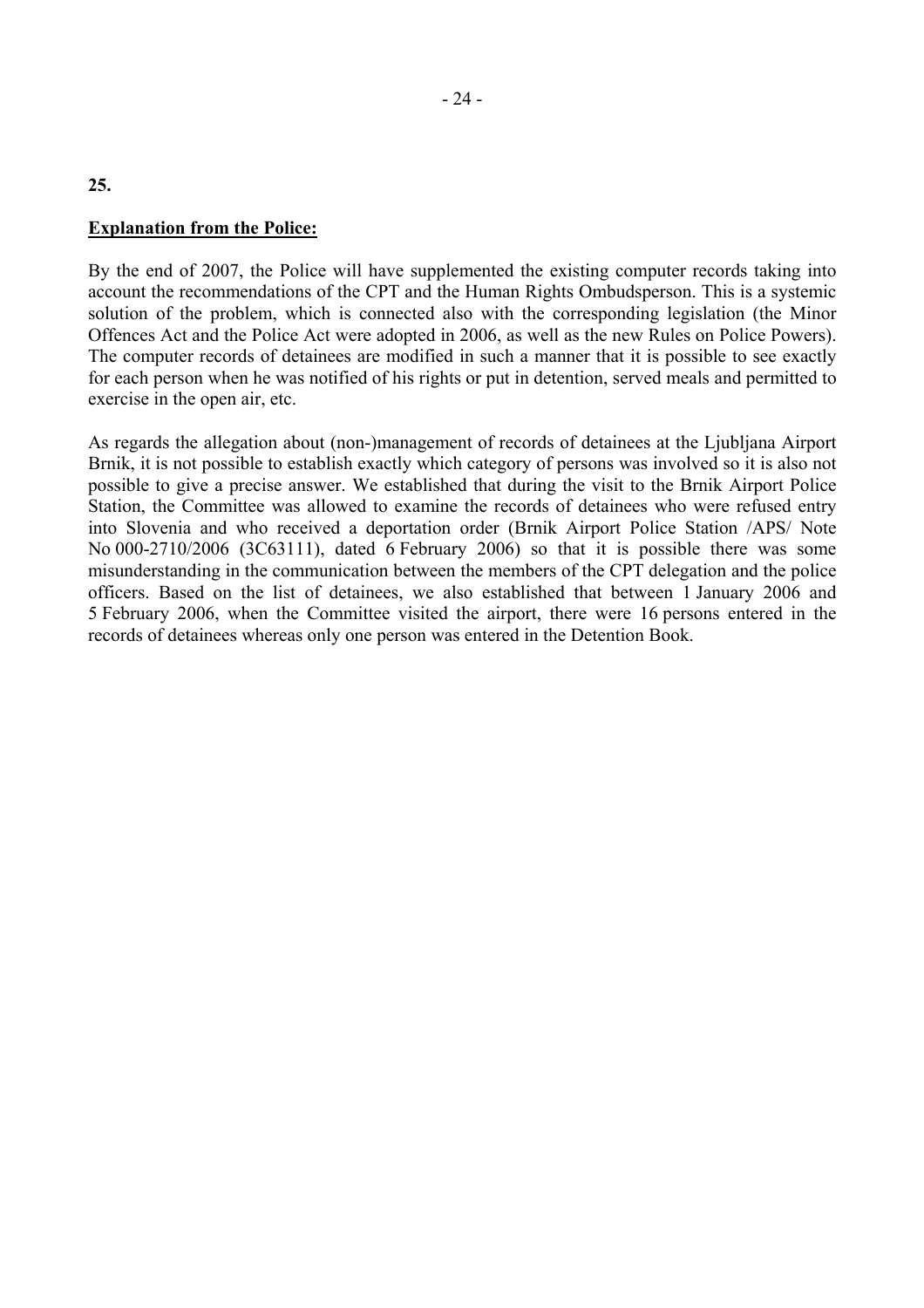| 4. | <b>Detention conditions</b> |
|----|-----------------------------|
|    |                             |

**a) Police stations and detention facilities** 

**26.**

**27.**

**28.**

# **Explanation from the Police:**

Based on the 2002 CPT recommendations, the Slovene Police adopted new standards for the arrangement of detention facilities or premises, which provide that the empty floor area (clear of equipment and toilets) should measure at least  $6m^2$  if it has been designed to detain only one person. A minimum of  $1m^2$  should besides be provided for every additional detainee. During the visit of the CPT delegation, we already produced a list of detention facilities and their accommodation capacities. At the Ljubljana PS Centre there are three detention facilities for a total of five persons. Accommodation standards regarding the number of persons in these facilities are strictly respected. This has been arranged by providing a sufficient number of detention facilities all over the country. The current accommodation capacities of detention facilities exceed by as much as 10 times the average daily number of detainees. Due consideration of standards is checked through regular supervision in police units. Besides this, the list of detention facilities and accommodation capacities is published on the Police websites so that, in the event of possible congestion, police officers can also accommodate detainees in other police units.

## **29.**

## **Explanation from the Police:**

In 2002 the Ministry of the Interior prepared new standards for constructing, adapting and equipping detention facilities in line with the CPT recommendations as well as the recommendations of the Human Rights Ombudsperson. Detention facilities that do not meet the applicable health and safety requirements are no longer used by the Police. In individual detention facilities, the only deviations from these standards concern the equipment and provision of daylight. All these flaws are being eliminated through reconstruction and technical adjustments.

In the past three years, 33 detention facilities were reconstructed in police stations.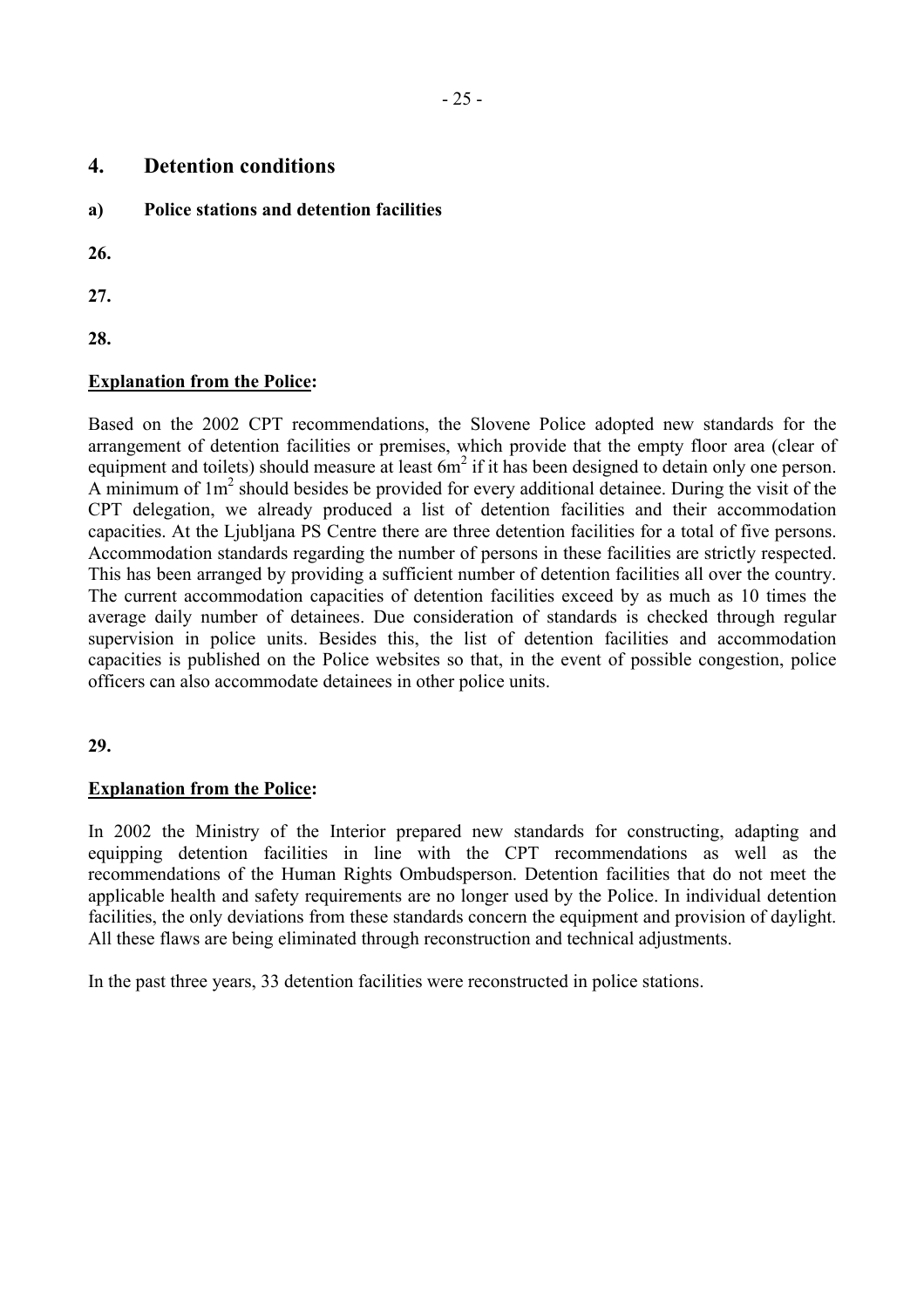| <b>Police Station</b> | <b>Number of facilities</b> |
|-----------------------|-----------------------------|
|                       |                             |
| PS Sežana             | 2                           |
| PS Nova Gorica        | 5                           |
| PS Postojna           | 3                           |
| <b>PS</b> Maribor     | 3                           |
| PS Celje              | $\overline{2}$              |
| PS Velenje            | 2                           |
| PS Novo mesto         | 2                           |
| PS Dravograd          | 4                           |
| PS Tržič              | 2                           |
| PS Ljubljana Vič      | 2                           |
| PS Idrija             | $\overline{2}$              |
| PS Ljubljana Bežigrad | 2                           |
| PS Krško              | 2                           |
| <b>Total</b>          | 33                          |

#### *Table: Number of reconstructed detention facilities*

Besides the above reconstruction work, there were also newly constructed detention facilities in police stations, namely: PS Ptuj 6 facilities, PS Ljubljana Moste 20 facilities and PS Murska Sobota 6 facilities. By the end of 2007, reconstruction of detention facilities in three police stations is envisaged. Besides this, due to the introduction of the Schengen border, 59 detention facilities will be newly built or reconstructed in police units by the end of 2007. Since the CPT visit, the Police have increased the capacity of detention facilities by 50%.

Certain established shortcomings (not enough daylight in PS Celje, PS Ljubljana Center, PS Ljubljana äiöka, PS Ljubljana Vič, PS Piran and PS Rogaöka Slatina) were eliminated when the new building of PS Piran was constructed (5 facilities for detaining persons for more than 12 hours and 5 facilities for detaining persons for up to 12 hours) or will be eliminated by the end of 2007 with the construction of the new building of the Rogaöka Slatina Police Station (3 facilities for detaining persons for more than 12 hours and 2 facilities for detaining persons for up to 12 hours). The same standards will apply as in the Ljubljana Moste Police Station. The problem of natural light in other detention facilities will be resolved according to technical possibilities during reconstruction. The problem of insufficient artificial light in PS Ljubljana äiöka has, however, been solved.

#### **b) Detention facilities for foreigners**

**30.**

**31.** 

## **Explanation from the Police:**

The Aliens' Centre has been entirely renovated as well as the so called Division for Stricter Police Surveillance. On the occasion of the CPT visit, regular maintenance works were under way, including the repair of walls damaged by the foreigners during their stay in the Centre as well as the painting of the accommodation facilities in all the divisions. The Division for Stricter Police Surveillance was reconstructed immediately after the departure of the CPT delegation.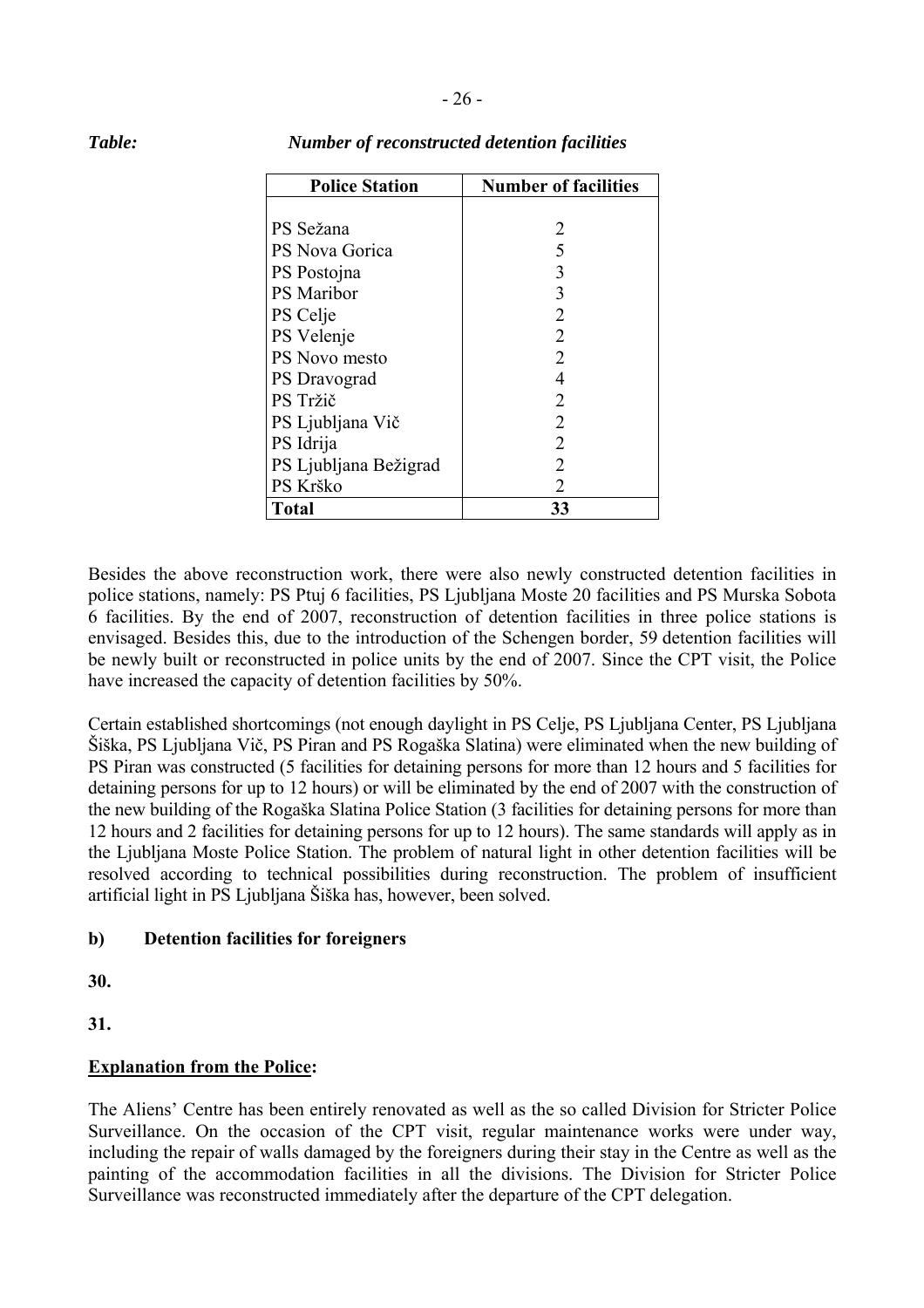# **Explanation from the Police:**

The Police will take into consideration the space and layout standards recommended by the CPT. **33.**

# **Explanation:**

The above recommendation will be taken fully into consideration.

**34.**

**35.**

# **Explanation from the Police:**

All foreigners accommodated in the Centre receive clean clothes, namely underwear, shirts, socks, track suits and footwear, so that they give an external impression of uniformity. This is merely a measure designed for providing adequate hygienic conditions. The Centre sees to it that dirty clothes of foreigners are washed after reception and are ready to be used in case the foreigner is deported or on departure from the Aliens' Centre. In April 2007, on adopting the Additional Measures regarding the House Rules in the Facilities and Premises of the Ministry of the Interior for the Building of the Aliens' Centre (hereinafter Rules for Foreigners), Article 19 contained a provision that all foreigners accommodated in the division for vulnerable groups and in the division for minors are allowed to keep their own clothes. Others can be permitted to wear their own clothes during their stay at the Centre in the case of special needs and with the Centre's permission.

**36.**

## **Explanation from the Police:**

Article 23 of the Rules for Foreigners provides that recreation can take place in the morning from 10.00 to 12.00 and in the afternoon from 14.00 to 18.00.

Different equipment has been purchased to provide recreation in the Postojna Aliens' Centre. It is already in use. (Two handball goals and two basketball goals and, for the children, a double swing, a climbing frame and a slide were bought).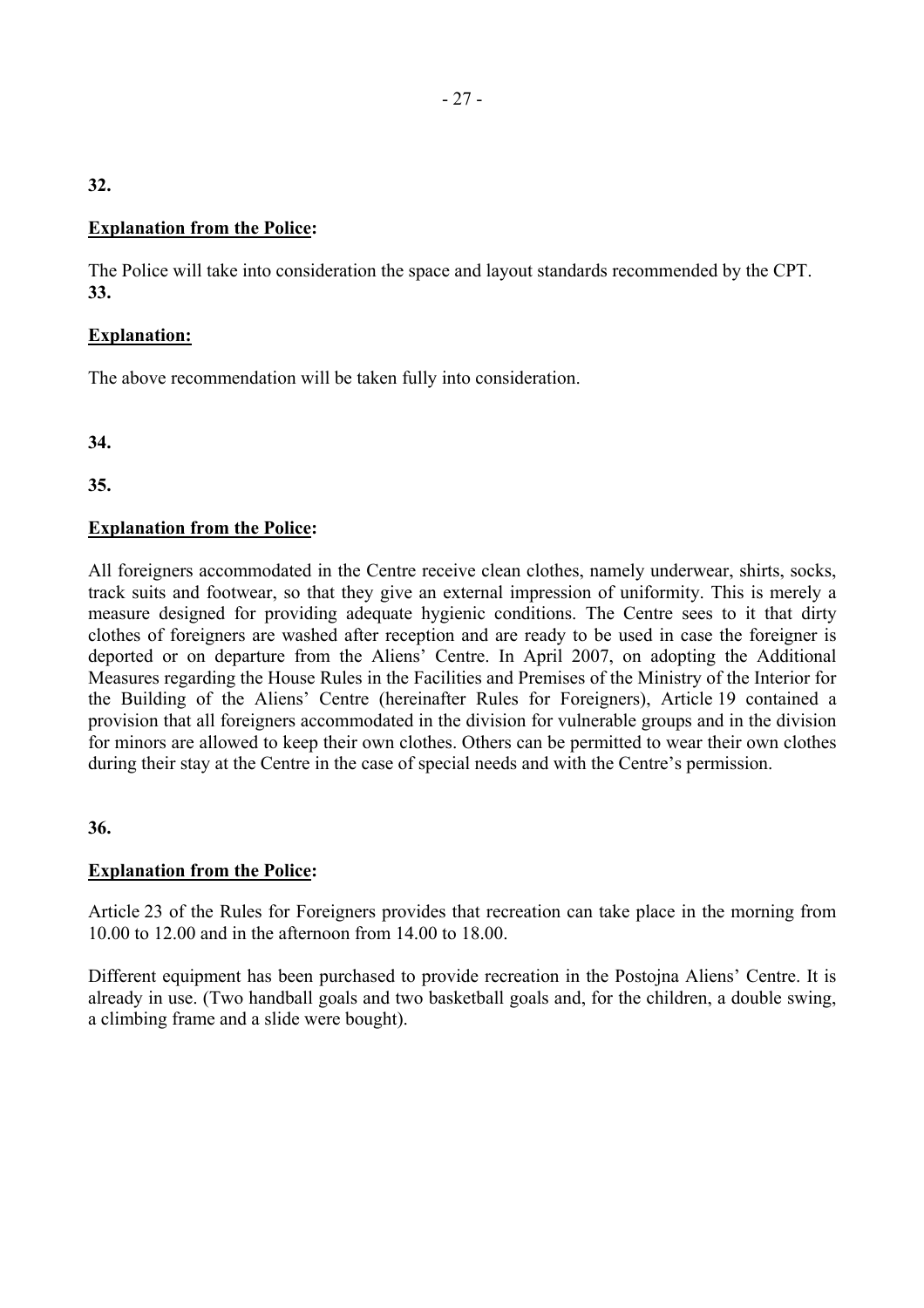#### **Explanation from the Police:**

The programme of activities for foreigners is prepared by the Centre's social service considering their category, period of stay in the Centre, equipment resources and the availability of staff. The programme of activities also includes non-governmental organisations that cooperate with the Centre on a regular basis, primarily through voluntary work aimed at activities such as organising various workshops, events, excursions for children, etc. These activities most often take place in the afternoon or evening. The Centre's social service will pay more attention to programmes of activities taking place also in the morning.

We pay particular attention to children, especially those staying in the Centre for a long time. For them we organise excursions, visits to various performances, cinema, etc. Children also participate in the elementary education programme. We cooperate very well with the Postojna local community. Three children from the Centre attended Postojna Elementary School from December 2004 to the end of academic year 2005. One child is attending the elementary school this year.

#### **38.**

#### **Explanation from the Police:**

On 15 January 2004 the Aliens' Centre organised an inter-ministerial consultation on unaccompanied minors. The participants were the representatives of the Ministry of Labour, Family and Social Affairs, non-governmental organisations (UNHCR, IOM, Slovenska filantropija, the associations KLJUČ and MOZAIK), Jesuit Service for Refugees, Postojna Centre for Social Work and the competent officials of the Aliens' Centre. The purpose of this meeting was to find solutions for accommodating unaccompanied minors outside Police institutions (Aliens' Centre). One of the conclusions adopted at the consultation with the Ministry of Labour, Family and Social Affairs is for an initiative to study the possibilities for the adequate housing of children and unaccompanied minors. In 2005, the Police sent the Ministry of Labour, Family and Social Affairs an opinion on ìthe resolution regarding minors in the Republic of Sloveniaî. In October 2006, the above Ministry prepared a Programme for Children and Young People 2006-1016. The Police also cooperated in preparing this document. One of the Programme's objectives is also to guarantee children unaccompanied foreigners - all their rights and to prepare the most useful solutions for them. To reach this objective, it is necessary also to draw up an individual programme for each child and find a way for them to be integrated as smoothly and easily as possible into their new environment. To that end, the establishment of special foster care is being considered and also a special crisis centre for young people which, besides adequate facilities, requires also the 24-hour presence of speciallytrained staff. A huge obstacle in realising this plan is also the lack of knowledge of the languages spoken by these children.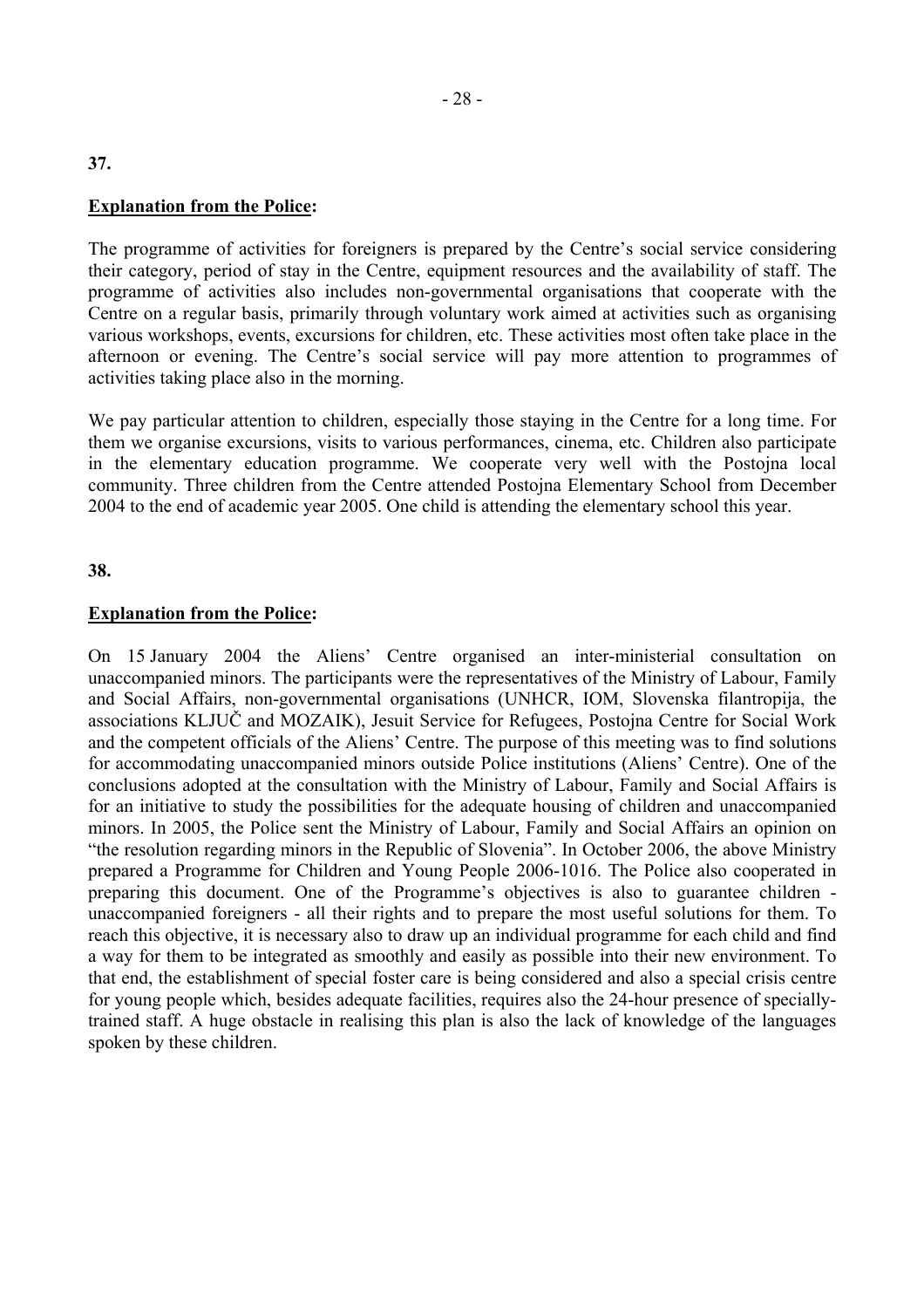## **Explanation from the Police**:

We pay a lot of attention to the training of staff at the Aliens' Centre, particularly police officers. The topic of the training is deportation and it also includes the cultural particularities of countries of origin, the psychological and social preparation of foreigners for deportation, communication and conflict resolution.

From necessity and due to the fact that dealing with foreigners is a very sensitive area, in 2006 we organised an additional three-day seminar for all the employees of the Centre. The seminar was entitled "Communication and Conflict Resolution". The police officers, moreover, that year also took part in an advanced training programme on enforcing police powers in practical procedures as well as a self-defence programme dealing with the following topics:

- Rules of communication and relations with parties in police procedures (Police Rules, Code of Police Ethics, Civil Servants Code and SPP Catalogue, points 4, 4.1 and 4.2)
- Protection of human rights and freedoms in police procedures, upon deprivation of liberty and use of restraints (European Convention on the Protection of Human Rights, European Convention on the Prevention of Torture and Inhuman or Degrading Treatment and Punishment, the Slovene Constitution, the Police Act, the Rules on Police Powers, the Penal Code and other regulations)
- Trafficking in human beings.

**40.**

**41.**

## **Explanation from the Police:**

Foreigners have no restrictions whatsoever with respect to sending letters at the Centre's expenses. In 2006, 91 letters were sent by foreigners. Every letter at the Centre is recorded on the list of outgoing mail on a prescribed form, which is also confirmed by the Post Office.

Foreigners who have no means of their own have the opportunity to make telephone calls (not just one first one) at the expense of the Centre. All phone calls are entered in the Centre's special records. In 2007, the Centre installed a telephone booth in the division for vulnerable groups.

## **42.**

## **Explanation from the Police:**

By virtue of the Standing House Rules, all foreigners must hand over their valuables, money and cell phones when they arrive in the Centre. This measure was included in the House Rules for safety reasons and to prevent theft among the foreigners, which used to be quite a problem in the past. These modifications have been already taken into consideration in the Rules for Foreigners.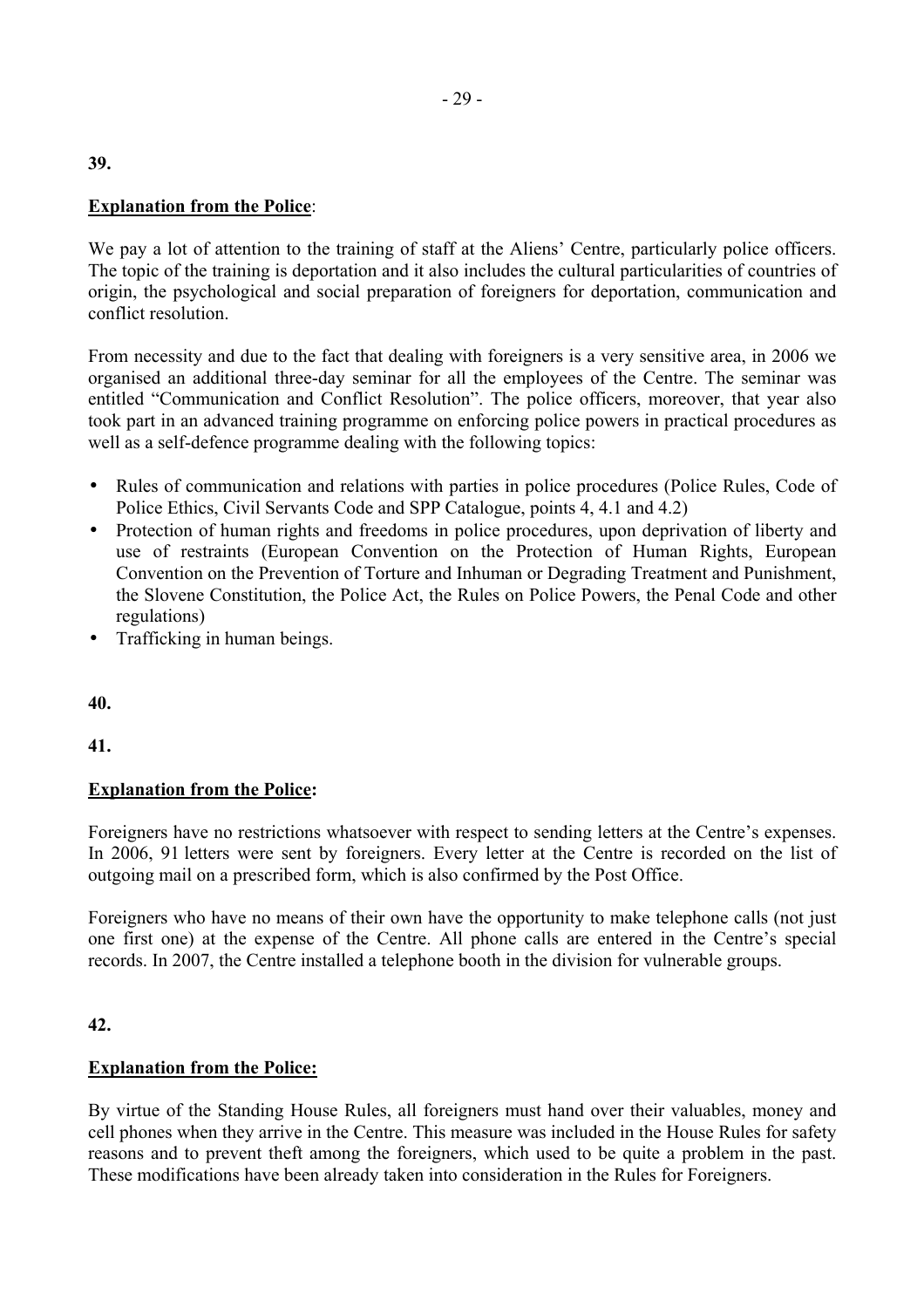# **B. Institutes under the jurisdiction of the Ministry of Justice**

**43**.

**44.**

# **2. Ill-treatment**

**45.** 

# **Explanation of the Directorate for the Enforcement of Penal Sanctions -hereinafter PA (Prison Administration):**

# Koper Institution  $-$  use of restraints

The General Office of the Republic of Slovenia of the Directorate for the Enforcement of Penal Sanctions (hereinafter General Office of DRSEPS) performed a thorough inspection of the use of restraints in the prison of Koper (state penitentiary) immediately after the oral CPT notification and established the following as regards the described event**:** 

As the cause of injury, it was established that the injury was the result of circumstances in the reasonable intervention procedure conducted by the staff due to the detainee's destructive and disruptive behaviour.

The competent authority examined the allegations of the detainee who supposedly filed the denunciation of a criminal act against the prison guards but it was established that they did not receive it. In an interview, the detainee explicitly stated that he "did not file the denunciation" but announced he would file a compensation suit after the end of medical treatment.

The General Office of DRSEPS believes that the decision to intervene was justified, that the principle of proportionality and availability was not violated in the procedure, but that the staff could have intervened in a safer manner using protection means (shield) or a defensive gas atomiser based on hot chilli pepper (pepper spray) thereby substancially reducing the likelihood of injury.

The above General Office also establishes, on the basis of the Rules on implementation of prison guards' duties and responsibilities, that in this case there was no need to use hand cuffs in general and, in particular, to tie the detainee's hands and legs behind his back.

In this respect, the General Office of DRSEPS adopted the following measures**:** 

1. The findings of the inspection were presented to the prisonís management with a warning that fettering without justification is unacceptable. The Office also prohibited fettering convicts in special facilities by fastening their ankle cuffs to their handcuffs.

2. The prison management was instructed to pass these findings on to employees and that the case should be used as a topic of training in order to draw attention to flaws, mistakes or shortcomings and to prevent this kind of fettering in the future.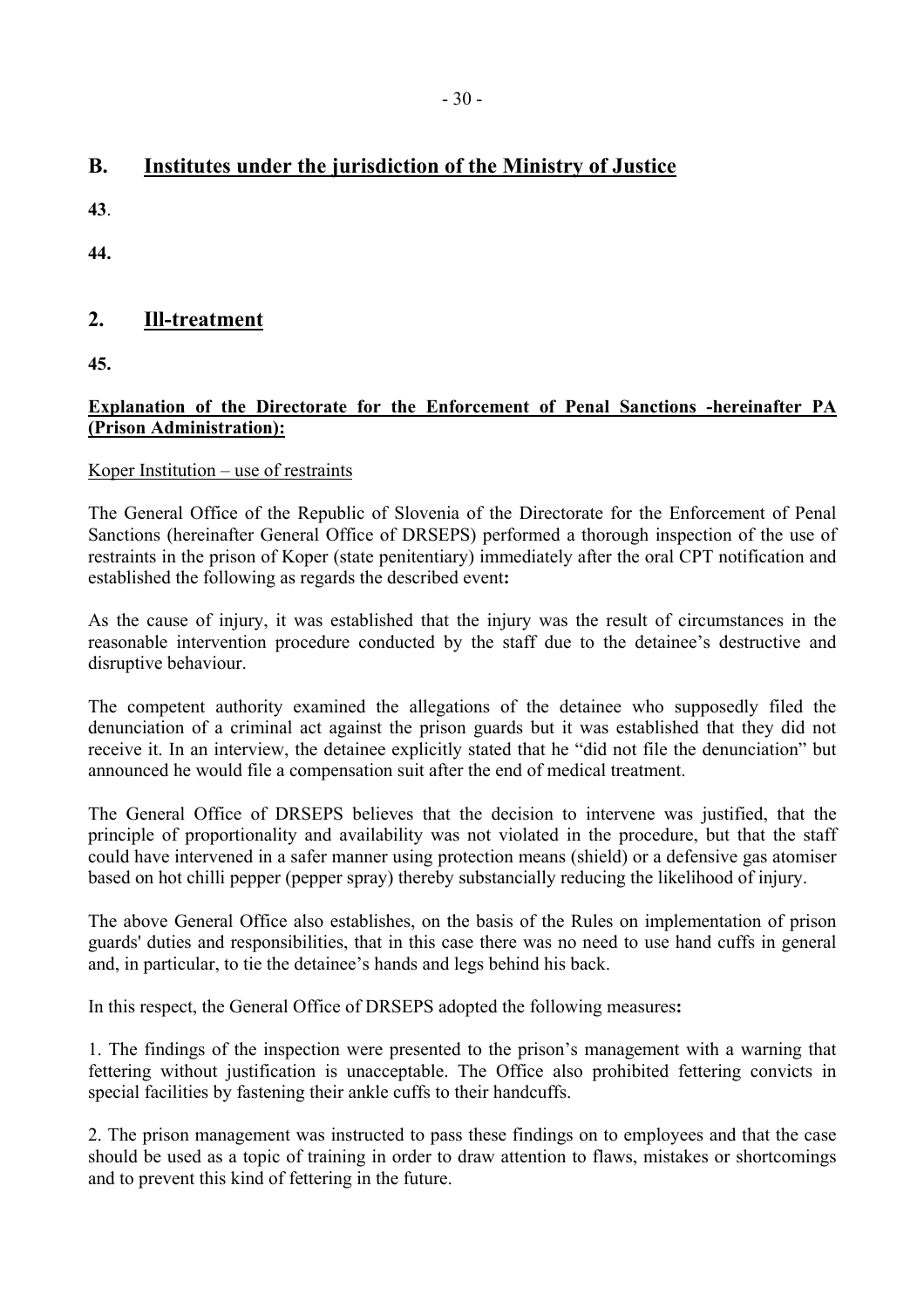3. The same findings were also presented to the heads of prisons and the chiefs of security services.

4. The internal instructions on the implementation of prison guards' duties and responsibilitieshave already been modified in the chapter covering assignment to a special facility. It is expressly forbidden to tie a person's hands behind their back and to connect the handcuffs with the ankle cuffs (the so called "banana position") in special facilities. The training programme on the use of physical force is also being reworked with a view to prohibiting the use of force in general.

#### Ljubljana Institution  $-\text{death}$  of a detainee

#### Description of events:

The case involves a detainee B. who was placed in detention in September 2004. In the initial detention period, the detainee observed the House Rules. He regularly attended interviews with the institution's educator. The purpose of these interviews was to offer support and relaxation. In January 2005, more tension and restlessness were noted during the interviews. He frequently expressed a wish to be treated in a psychiatric clinic. He declared that he "was sick" and that the prison was not a suitable institution for him because, at the end of his sentence, his condition would be even worse. Other inmates staying with him felt they were at risk and tried to move him out of the room without his knowledge. He was also aggressive during a medical examination. He threatened the doctor that he would kill her either in the institution or somewhere outside.

On 31 January 2005, the personnel had to remove him by force from the accommodation premises because he was striking the walls with his head, endangering himself and disturbing his inmates. After being placed in another facility, he continued this self-inflicted aggression (bumping into walls and hitting them). He did not respond to another warning from prison guards but instead unexpectedly hit their leader in the face and attacked yet another prison guard. In order to prevent such behaviour, the guards cuffed his hands and legs. Later he calmed down and was taken to the psychiatrist for examination.

The following day, the detainee was admitted to the psychiatric clinic where he stayed until 10 February 2005. Soon afterwards, the detainee began smashing things so the educator and the psychiatrist conducted an intervention interview with him. He stated that he wanted to go back to hospital. The educator notified the doctor of this, so the doctor issued a formal order and sent the detainee to the psychiatric clinic. After an examination he was returned to the prison.

After this event, the educator conducted regular interviews with the detainee (more than 10). Throughout these interviews the detainee's mood was changeable. At times he wanted to be accommodated in a common room and at other times in a smaller room. He regretted what he had done and at the same time expressed fear of new procedures before the court. As regards his attacks on prison guards, he expressed regrets and promised never to do so again. The detainee also maintained frequent contact with the medical service and was dealt with by the psychiatrist in the institution on several occasions.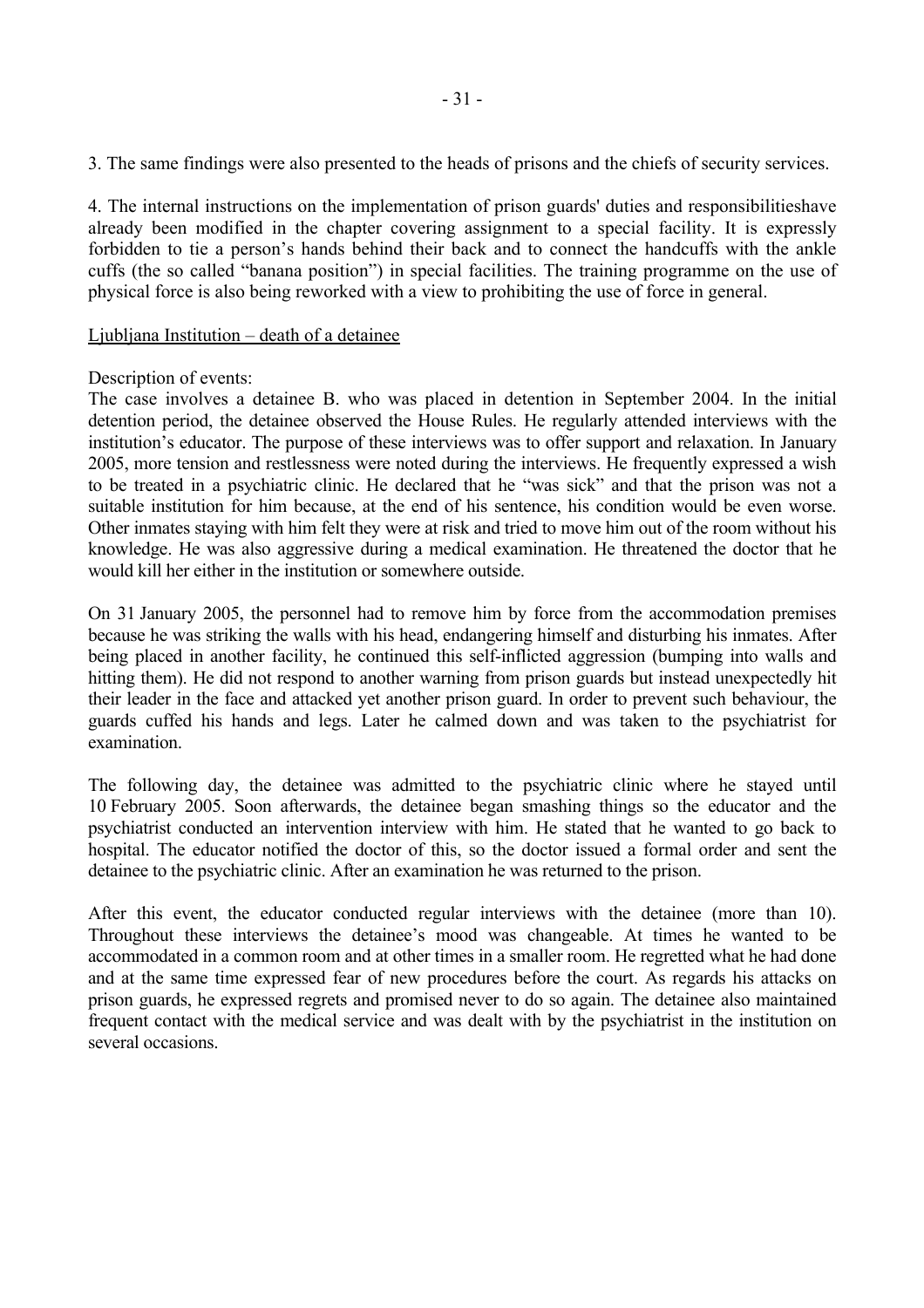During his talks to the educator, the detainee neither directly nor indirectly expressed a heightened level of suicidal intentions but, owing to his changing mood, he was nevertheless put on the list of persons at risk of suicide and therefore placed under stricter surveillance. He also sent a letter to the General Director of DEPS in which he indicated suicidal intentions. The staff wanted to place him in a room with another inmate but the other inmates explicitly objected because they were afraid of him. He was therefore placed under strict surveillance also at night. On 5 March 2005 the guards were serving lunch and as they opened the door, they saw that the detainee was lying on his back, unconscious. They immediately started to resuscitate and took him to the hospital where he died on 11 March 2005.

#### Findings:

The allegations about being kicked by the employees are false. Only lawful restraints were used against the detainee, above all as a consequence of his attacks on prison guards, who themselves always resorted to the most lenient and soft restraints. After each use of restraints he was examined by the doctor, who established that he had a scratch on the right earlobe and the cheek, bruises on the nose and in the middle of the forehead. It should be said that this case involved a person with exceptional physical strength, who could not be controlled even by prison guards highly qualified and trained for that purpose.

In assessing the incident and the measures taken by prison guards, we came to the conclusion that we proceeded in a manner that was perfectly correct and in line with the rules. We could, however, have used the pepper spray to disable the detainee temporarily in order to avoid minor injuries since it was extremely difficult to control him by physical force alone.

**46.**

## **Explanation by the PA**

#### Ljubljana Prison – inter-prisoner violence

After obtaining a report on physical and psychological violence against remand prisoner C., the Head Office of the PA of the Republic of Slovenia, through authorised officials, verified all circumstances by carrying out interviews – at Ljubljana Prison on 6 February 2006 – with the concerned prisoner, three remand prisoners who were said to have been engaged in violence, and with some of the prison staff, and by collecting additional information and examining all available documentation.

#### **Findings of the investigation**

In an interview with an official from the Head Office of the PA, remand prisoner C. described how his cellmates had treated him; the description was completely identical to the one he gave to certain members of the prison staff at Ljubljana Prison. He said he had suffered inhumane treatment shortly after being placed in his living unit. His cellmates forced him to clean up the living unit, toilet and table; he also had to make tea and coffee for his cellmates on the grounds that according to "unwritten rules" the prisoner who last arrives in the living unit must clean up after the other cellmates. For some time, he did the cleaning without opposing it. But when he once said to the other cellmates that they should also do the cleaning (which sparked a verbal dispute between him and his cellmate, D.), they began ill-treating him as described above. Therefore, he decided to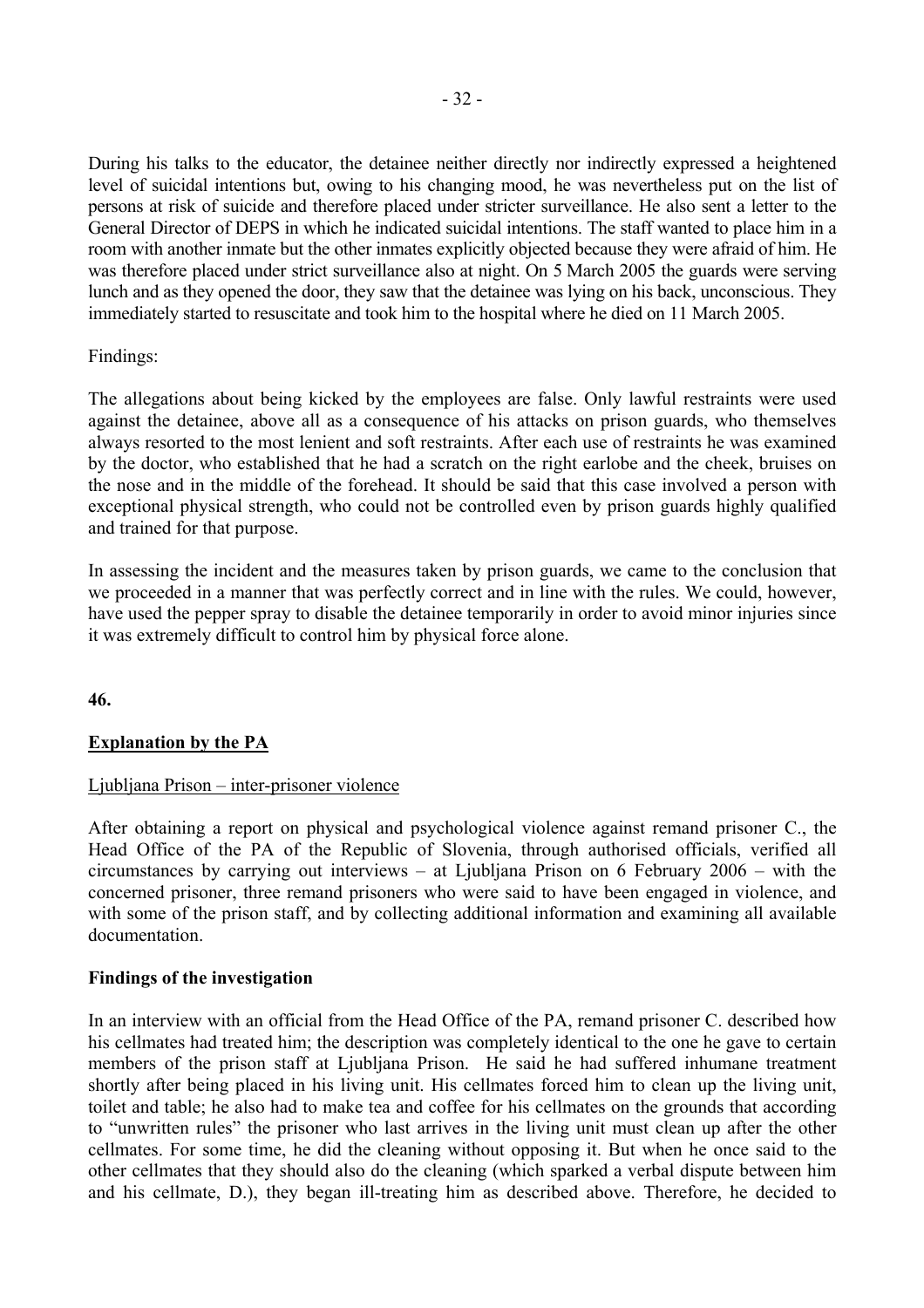inform a social worker of this ill-treatment and wrote an application letter for an interview, which he had to tear up after receiving threats from the other cellmates. He then wrote another application, hiding it behind his trouser belt, which his cellmates noticed and forced him to eatthe application. It is true that C. did not tell the prison staff anything about what was going on in the living unit because he was afraid of his cellmates. However, he told his brother about it when speaking to him on the telephone. Given that during his stay in the prison, according to available information, he held five telephone conversations with persons outside the prison premises, and that he sent twenty and received fourteen letters, he indisputably had the possibility of reporting the occurrences in the prison to the relevant person outside the prison premises who would then forward this notice to the competent authority. In addition, it has been determined that his cellmates had forced him to conceal traces of bodily injuries (washing) so that the prison staff wouldn't notice them. Nevertheless, the Head Office assesses that the prison guards, and head of the department, who entered this room every day, could have noticed  $-$  should they have carefully supervised the remand prisoners – that there was something unusual going on among them.

In the process of verifying the circumstances of inflicting violence on prisoner C., prisoners E. and F. confessed during the interview that they had been involved in the violence against their cellmate, whereas prisoner G. denied it. The Head Office has further established that, in this particular case, Ljubljana Prison did not consistently implement the provision of Article 6 of the Rules on the implementation of detention, according to which professional prison staff is obliged to help prisoners in solving family and other issues arising from detention being ordered and implemented. The Head Office assesses that a social worker should also have discussed the conditions of detention with the prisoner, especially because C. stated that he had not been informed of his rights and obligations during the implementation of detention.

#### **Measures**

1. Ljubljana Prison placed the ill-treated prisoner C. in another living unit, making sure that he does not come into contact with the other remand prisoners who had been involved in the violence against him.

2. On the grounds of reasonable suspicion that the remand prisoners involved in the violence had committed a crime, Ljubljana Prison informed the competent police station. The Ljubljana-Center police station, which is dealing with the case within its competencies, has already interrogated the alleged perpetrators, E. and G., whereas F., who is currently at liberty, will be interrogated in March 2006. Prisoner C. has already submitted a proposal to initiate criminal prosecution against the alleged perpetrators. On the basis of available information, the Ljubljana-Center police station has filed a criminal complaint against the perpetrators with the competent state prosecutor's office.

3. On the grounds of reasonable suspicion that a serious disciplinary infraction of physical assault on a remand prisoner has been committed under Article 211 of the Criminal Procedure Act, Ljubljana Prison has submitted a proposal to initiate disciplinary proceedings against the perpetrators. The president of the panel at the District Court of Ljubljana has imposed a disciplinary measure upon the remand prisoners E. and G., prohibiting them from receiving visits and having correspondence for a period of two months.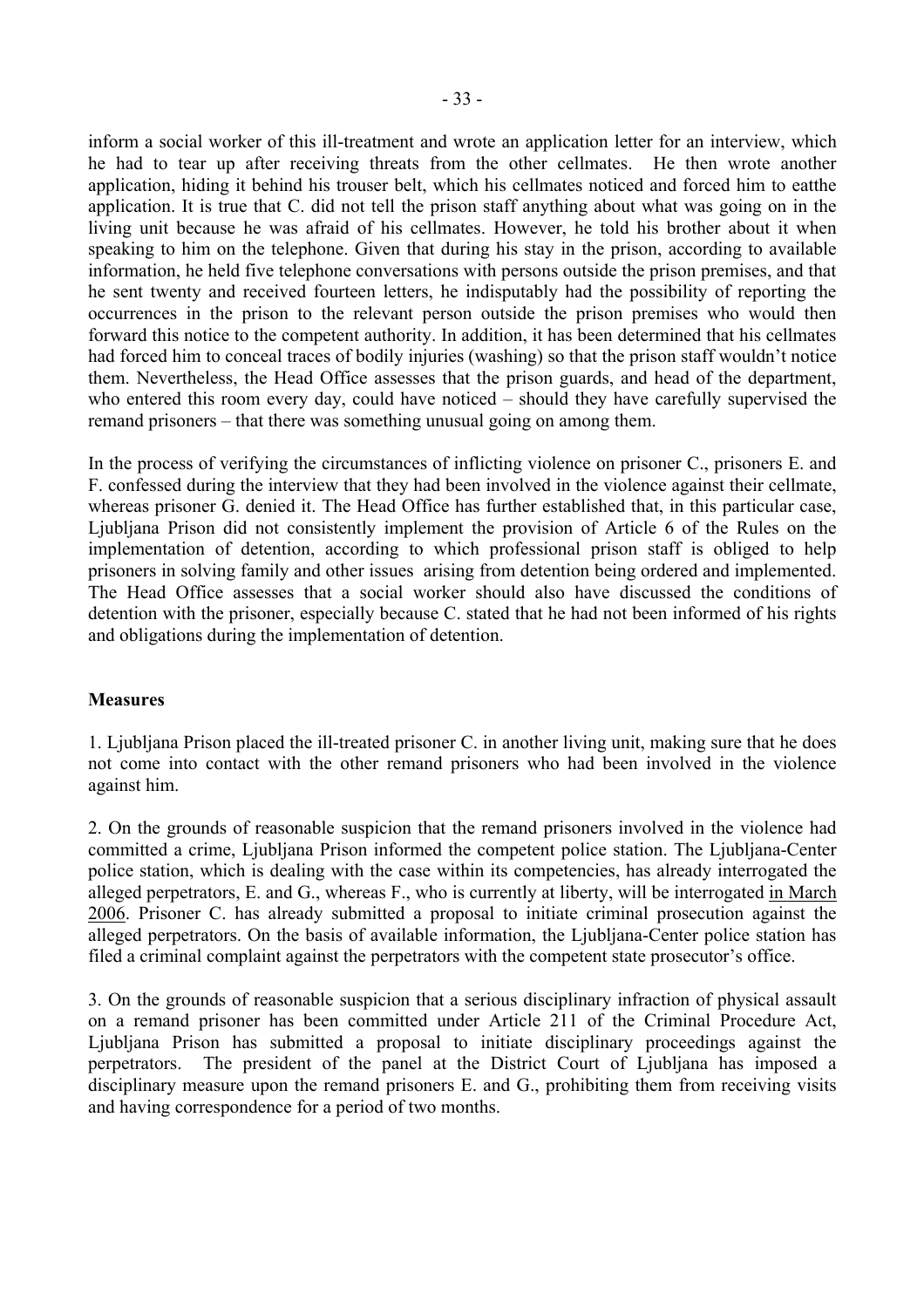4. The Ljubljana Prison management has reminded prison guards, especially those in detention premises, of their duty to pay special attention – when performing their daily tasks  $-$  to possible signs of discriminatory, humiliating treatment among remand prisoners in living units (by examining cleaning lists and the performance of other common duties, signs of possible bodily injury, unusual behaviour). In terms of general prevention, the same decision was adopted  $$ applying equally to all prison guards  $-$  at a regular meeting of the directors of all prisons and the reeducation centre.

**47.**

## **Explanation by the PA**

The CPT recommendations relating to the findings from the investigation into Ljubljana and Koper Prisons, which are described under item 47, will be consistently implemented by the prisons. Additional measures are described under items 45 and 46.

With regard to the delegation's recommendation relating to the necessary improvement of prison staff training, we add that the comprehensive revaluation of programmes and study plans for initial training, as well as the elaboration of new programmes for prison guards, are under way, thus forming a basis for training in order to ensure effective and safe control over the most difficult prisoners.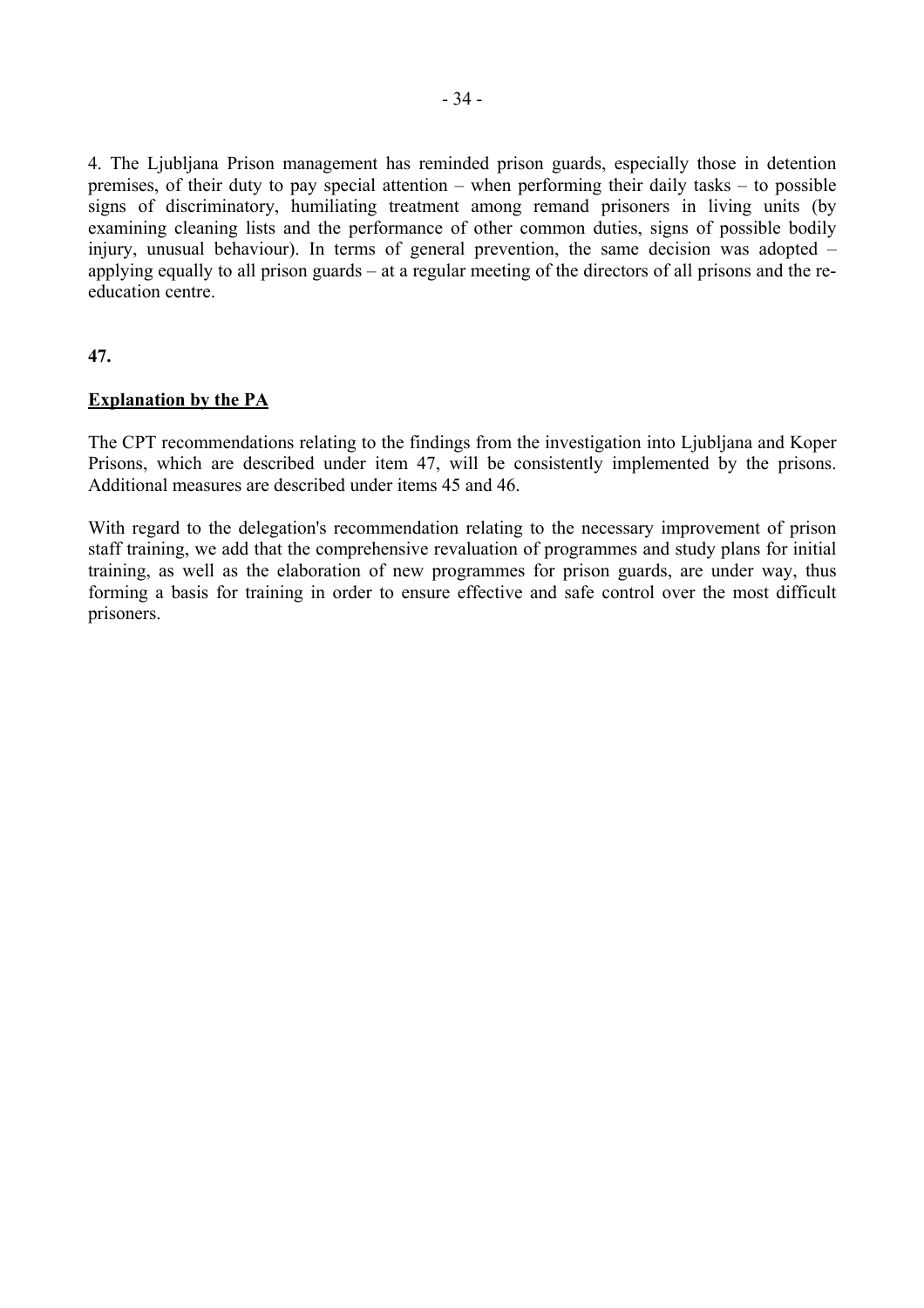# **3. Conditions in the establishments visited by the delegation**

# **a) Follow-up visit to Ljubljana Prison (remand section)**

**48.**

**49.**

# **Explanation by the PA**

# Implementation of the CTP's long-standing recommendations to reduce cell occupancy rates at Ljubljana Prison

We agree with the CPT's findings that the remand section at Ljubljana Prison has exceeded its full official capacity, but at the same time, we emphasise that this problem cannot be solved within the available accommodation capacity at the present location of the prison. For this reason, activities for the construction of a new prison at another appropriate location are already under way, taking account of the necessary accommodation capacity of living and other units, and of the specified standards.

# Quality and quantity of food actually served to remand prisoners

We have verified the statements of remand prisoners regarding the quality and quantity of the food served to them. We have established that the food is prepared in accordance with the specified standards of quality and quantity. It sometimes happens that the menu, which is published in advance, changes if the supplier fails to deliver the ordered goods. However, such examples are rare. If this does happen, remanded prisoners are informed of the change in the menu in good time, which does not influence the specified quality and quantity of the food.

## **50**.

# **Explanation by the PA**

# Development of programmes of activities for remand prisoners at Ljubljana Prison Special attention paid to juvenile prisoners  $-$  the regime of activities tailored to their needs

We are in agreement about the findings that the prison is overcrowded, which has a negative effect on all aspects of life in the prison, and that it would be reasonable to make more efforts to improve the detention conditions by ensuring that remand prisoners engage more in leisure activities, education, recreation, work, etc.

Despite the space shortage, Ljubljana Prison tries to enable remand prisoners, within the space and staff capacity available, to serve detention as actively and normally as possible. The professional prison staff encourages remand prisoners to spend their spare time in living units actively. The staff provides them with the necessary material for drawing, painting and writing. They may also borrow books from the prison library. According to their religion, remand prisoners are provided with appropriate pastoral care; they receive regular visits from a priest working in the prison system.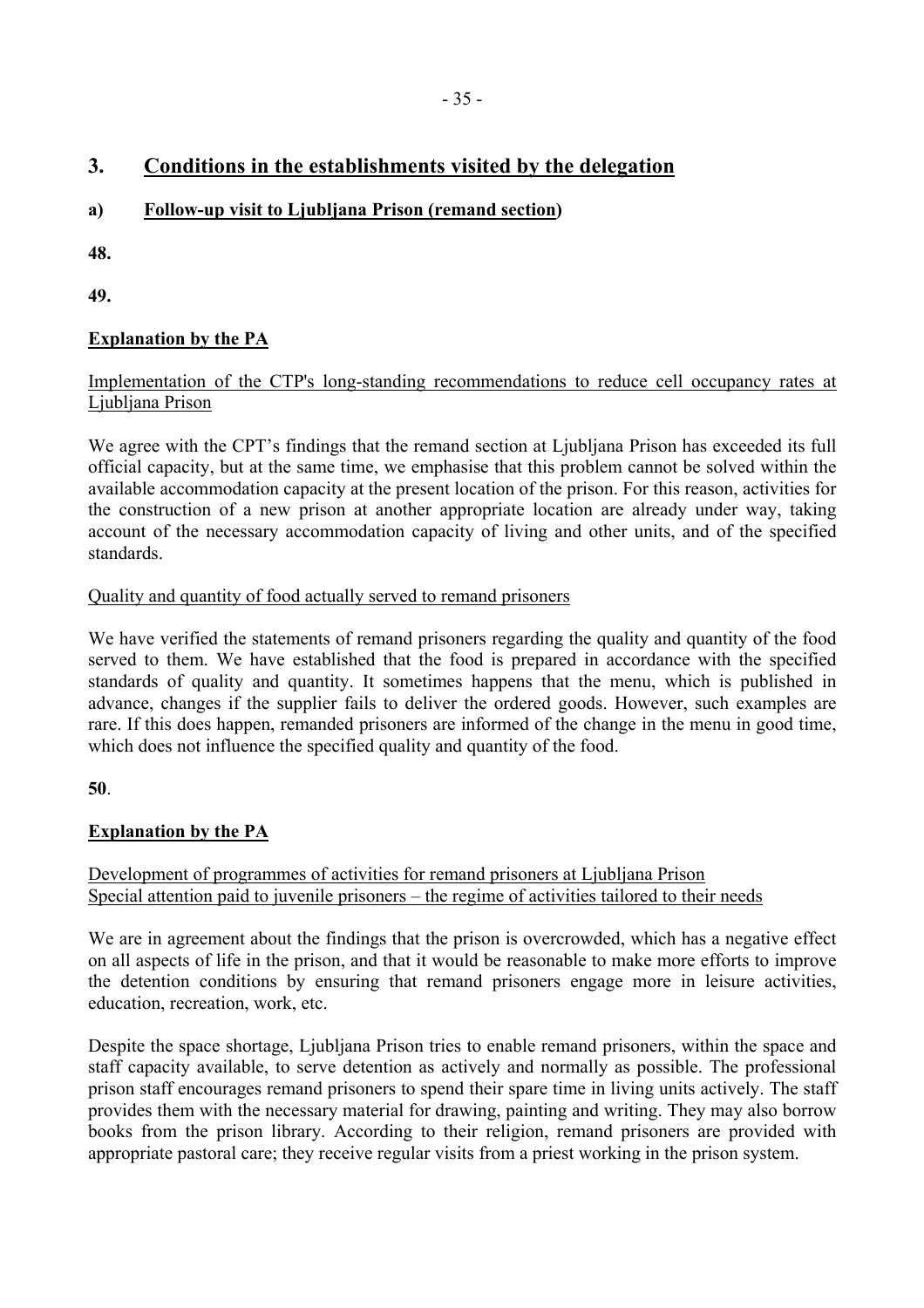The construction of a new Ljubljana Prison will enable prisoners to spend more time outside their cells by being engaged in additional activities.

Prison staff (psychologist, pedagogue, head and guards) pay more attention to juvenile prisoners, enabling them to spend one hour more outdoors and to be served more meals than other remand prisoners.

| $\mathbf b$ .         | Ig Prison for women |  |
|-----------------------|---------------------|--|
| 51.<br>$\mathbf{i}$ . | Material conditions |  |
| 52.                   |                     |  |
| 53.                   |                     |  |
| 54.                   |                     |  |
| 55.                   |                     |  |

# **Explanation by the PA**

# Refurbishment of remand and reception sections Plans to divide large-occupancy dormitories into smaller living units

As for the recommendation under item 55, we would like to stress that we will address the issue of unsuitable living units at Ig Prison after a new prison in the Ljubljana area has been built. It is envisaged that suitable living and other units for the purpose of implementation of the sentence of imprisonment and detention for women will also be built within the new prison.

**56.**

## **Explanation by the PA**

We note with pleasure the CPT's positive opinion.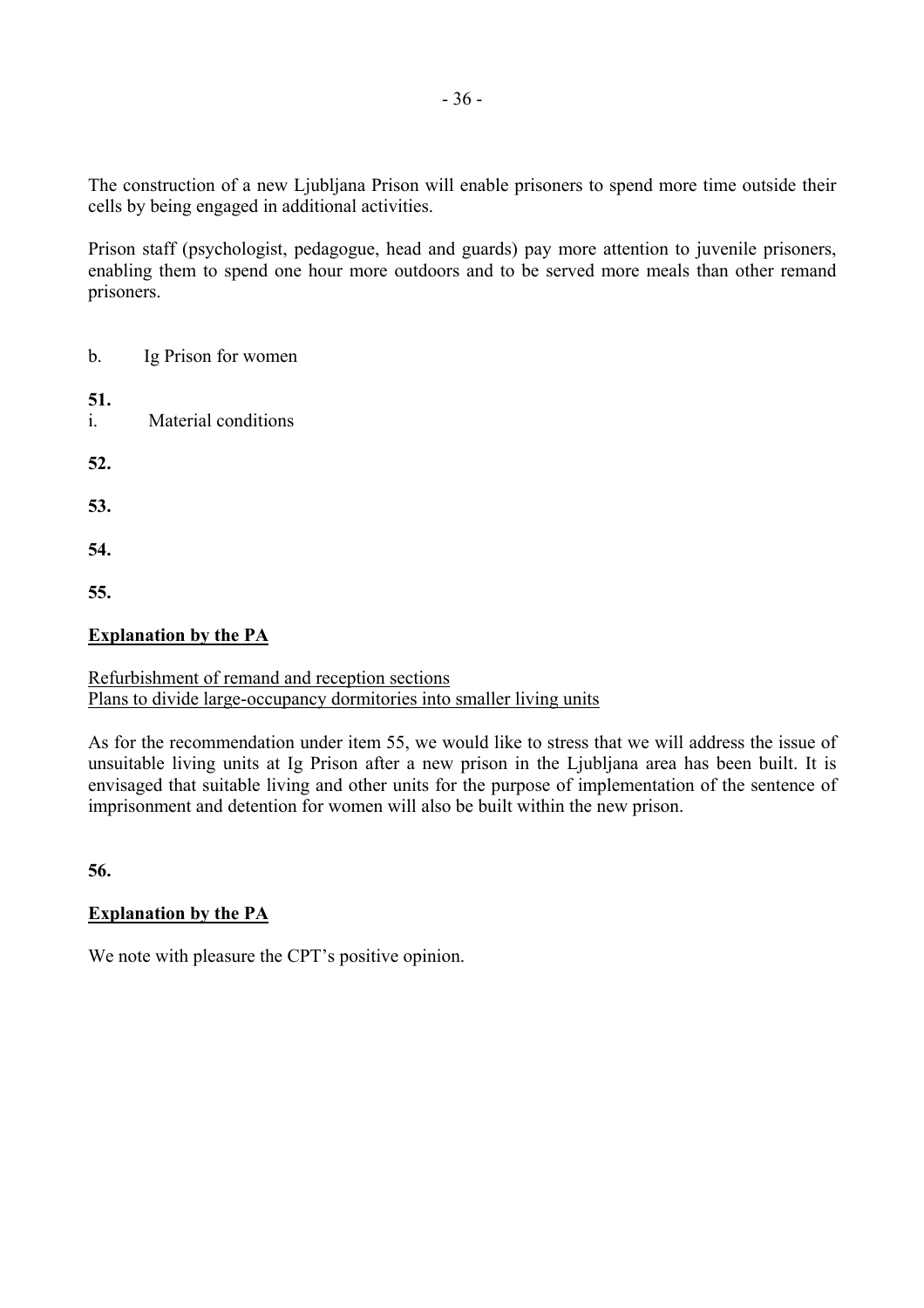#### **Explanation by the PA**

#### Alleged verbal abuse by a private company's managers of female prisoners working outside the prison

As regards item 57, according to which the CPT would welcome the comments on working conditions of female sentenced prisoners working outside the prison, we inform you that the Head Office of the PA of the Republic of Slovenia has established, in the appeal proceedings initiated on the basis of an appeal by one of the concerned female sentenced prisoners alleging that her superior in the company X. had exerted psychological pressures on her during work, that there is no conclusive evidence to support this. The authorised staff of the public commercial institution Golovec and Ig Prison, who regularly supervise working conditions at the workplace outside the prison premises where female sentenced prisoners work did not detect any irregularities at the concerned company. In monthly reports, the female sentenced prisoner was assessed by the director of production of the company as a good worker. However, it is true that she was less successful at work after being informed that her employer would not be able to assure her a half-time post.

**58.**

**59.**

#### **Explanation by the PA**

The Head Office of the PA of the Republic of Slovenia explains that Ig Prison encourages female sentenced prisoners to engage in education and vocational training. Following the individualisation principle, the prison analyses the level of education obtained by female sentenced prisoners and reconciles it with their desire to continue their education and with the offer of a particular educational institution. The aim is to improve the professional qualifications of female sentenced prisoners, thus making it easier for them to find employment after being released. In 2005, out of a total of 37, five female sentenced prisoners were educated in external educational institutions.

As regards the recommendation about ensuring that female prisoners engage in various activities and spend more time outside their cells, we would like to explain that the spatial arrangement of the remand section at Ig Prison enables female prisoners to spend almost all day outside their cells. Various leisure activities are also being organised for them. They make decorations and various cards, they paint on paper, make handiwork, etc. They can use the gym and read the books they borrow from the prison or mobile library. If a prisoner wishes to engage in education, the prison enables her to do so.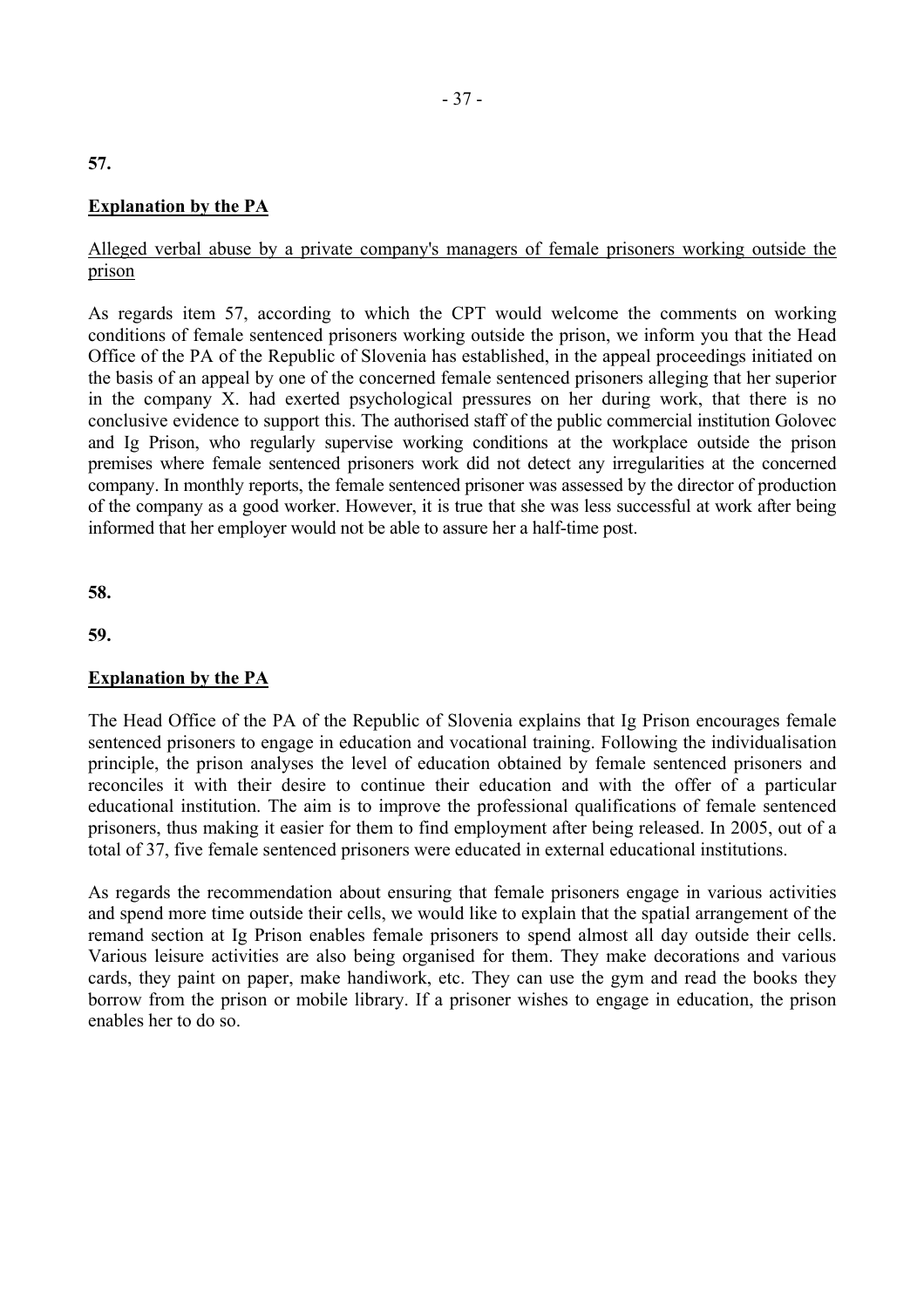**c) Koper Prison** 

**60.** 

i. Material conditions

**61.**

# **Explanation by the PA**

All rooms have been provided with suitable curtains and shades in order to ensure greater privacy.

**62.**

# **Explanation by the PA**

We note with pleasure the praise of the CPT.

**63***.* 

**64.**

## **Explanation by the PA**

The Koper Prison will see to it that, in future, administrative decisions are more transparent.

When elaborating an individual treatment programme together with each sentenced prisoner, Koper Prison specifically also looks into the possibilities for this prisoner's further education. Sentenced prisoners are informed of the possibilities of both formal and informal education. Both types of education can be provided either inside or outside the establishment.

The Prison enables sentenced prisoners not meeting the conditions for leave to complete primary school – in the framework of formal education, to sit for exams and enjoy free-of-charge study help in the establishment.

Sentenced prisoners are, furthermore, guaranteed participation in various programmes at the level of vocational and secondary schooling, either by correspondence or independent learning, and sitting for exams taken on the prison premises, subject to arrangements with the relevant schools.

The prison occasionally organises – subject to funds being available to it – foreign language courses (Italian) and "The Bridge to Education" (i.e. education in order to bridge insufficient knowledge required for advancement to vocational and secondary schools).

Sentenced prisoners meeting conditions for leave are able to attend all schools in the region outside the prison premises.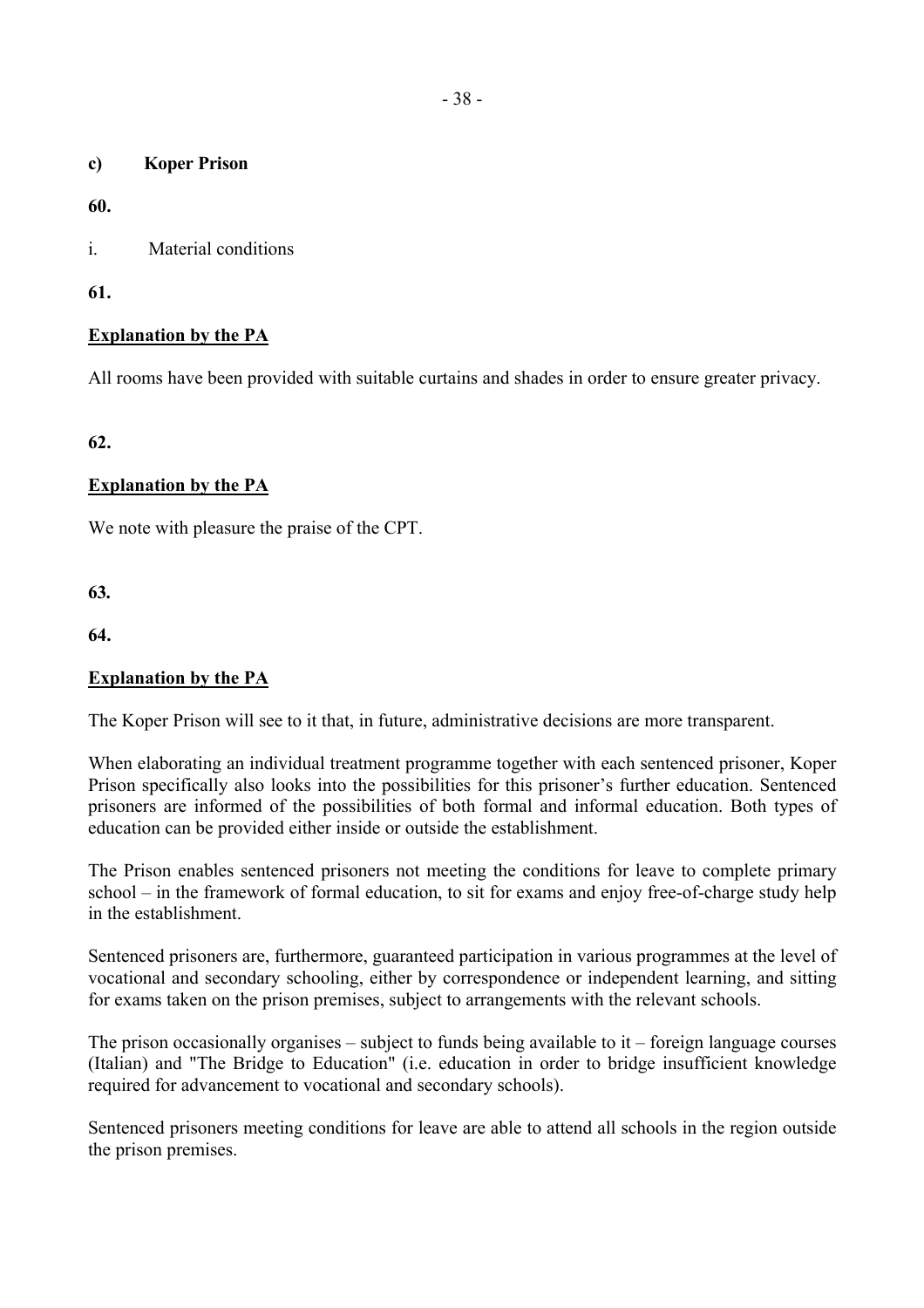Sentenced prisoners are informed of all forms of education during their individual interviews, occasional visits by relevant persons from outside who present possible education programmes in some form of group work, and by means of brochures containing information on schools and available in all prison sections. It has been noted, however, that, despite ample information and encouragement, most prisoners are not interested in formal education while serving their sentences; this is to be attributed partly to the prisoner structure (addicts), partly to the fact that this prison houses inmates serving shorter sentences, and partly to the costs involved. There is greater interest in informal education forms, in particular if they are free of charge and held on the prison premises.

Koper Prison will most certainly take the CPT's recommendation into consideration and continue its endeavours to expand the range of possibilities for education and vocational training.

## **65.**

## **Explanation by the PA**

We note with pleasure the positive opinion regarding the regime of activities for remand prisoners. We shall continue our endeavours.

## **d) Radeče Re-education Centre for young**

- **66.**
- **67.**
- **68.**
- **69.**

**70**.

## **Explanation by the PA**

We would like to explain that the Re-education Centre has installed a direct call system linking the female, drug-free and open units with the on-duty guard's room.

In September 2006, windows and furnishings were replaced in the common living unit. Regarding access to artificial lighting in the cells at night, a floodlight was installed on the outside of the building to enable movement in the room at night, while a sensor light was installed in the sanitary facilities.

The installation was carried out with the purpose specified in Article 195 of the Enforcement of Penal Sanctions Act. The programme content and objectives are defined in detail. The underlying guiding principle is to prepare juveniles for their constructive re-integration into their respective Education Groups. Detailed explanation is provided under items 72 and 82.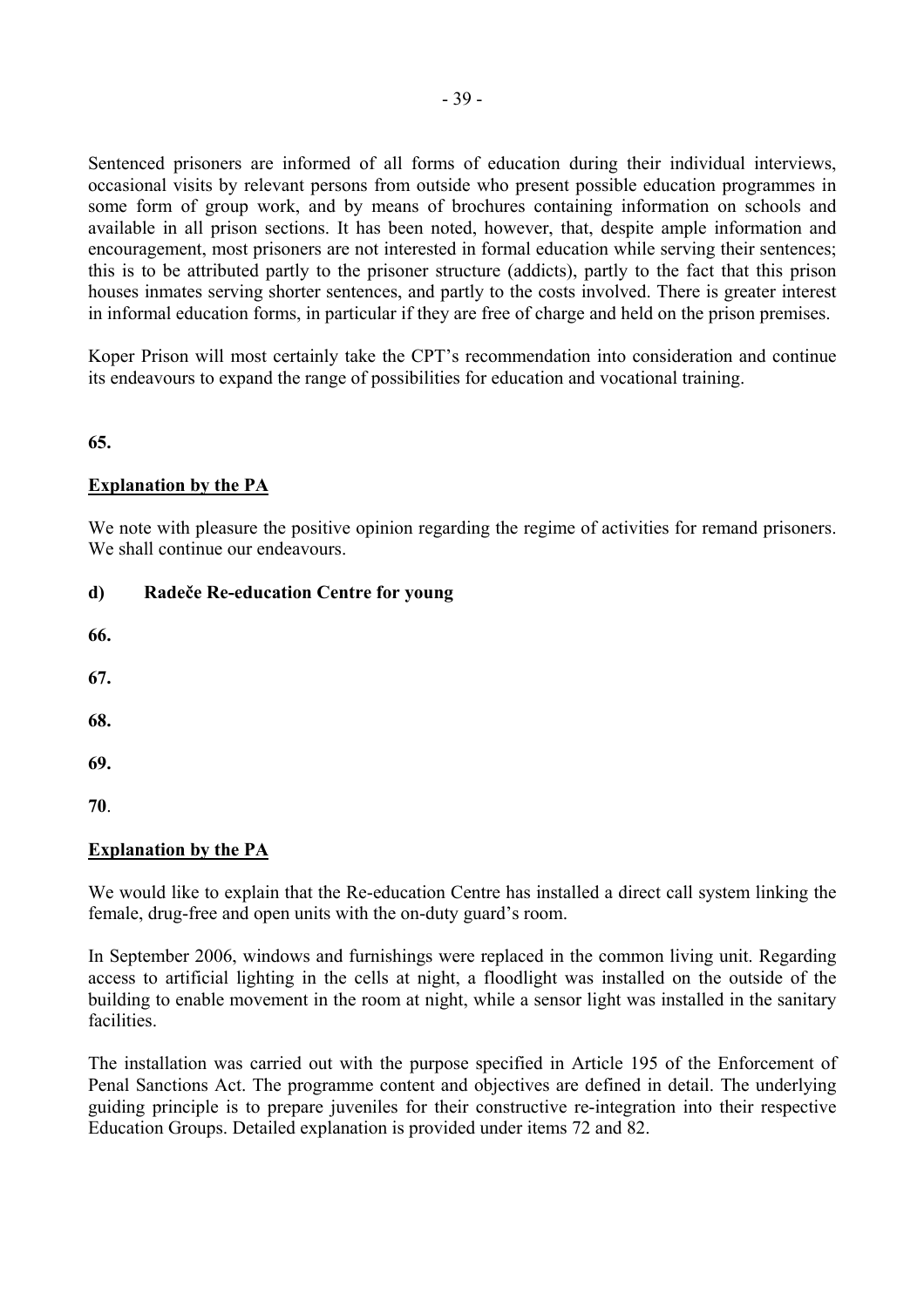# **Explanation by the PA**

**71.** 

We would like to explain that, in the Re-education Centre, all juveniles meeting the formal conditions (and displaying suitable capabilities) are being encouraged to participate in vocational training, while the remaining ones are included in primary or functional education (literacy courses) combined with work training in the establishment's workshops (wood work, manual metal work, metal machining, electrical work, painting, bricklaying, house painting, landscaping, cooking, baking). These activities are compulsory for 6 hours and 45 minutes per day.

The second part of the day is dedicated to educational work proper, conducted by pedagogues in group and individual work, including free-time activities that are part of the educational content. Participation in these activities is compulsory for 4 hours in the morning shift and 3 hours in the afternoon shift.

The remainder of the day is intended for rest, food, information, telephone calls, reading, learning and satisfying other personal needs.

#### **72.**

#### **Explanation by the PA**

In the first week spent in the Special Education Group, the treatment of juveniles is focused chiefly on intensive expert treatment, self-reflection included. After the first week, the juveniles are allowed to gradually participate in in-house activities together with other juveniles, continue their work training and education, while in the last two weeks they can also participate in the activities of their respective Educational Group pending their re-integration into these groups.

After returning to the Educational Group, the juvenile  $-$  as well as other members of the group  $-$  has the possibility of participating in activities taking place outside the establishment, since they are a motivating and pedagogical factor at a higher level of regularity and progress in the implementation of the educational programme.

Placement in the Special Education Group is decided by the director of the Centre, who issues a decision following a proposal made by the head of the Education Unit, again following the previous proposal of the Educational Group pedagogue, together with the opinion provided by the Expert Group. On the basis of the assessment of programme implementation in the Special Educational Group, given by the pedagogue together with the opinion of the Expert Group, the juvenile is reintegrated into his or her original Educational Group by a decision issued by the director of the Centre.

The level of responsibility is evident from the records, minutes of the Expert Group, and decisions for each individual juvenile.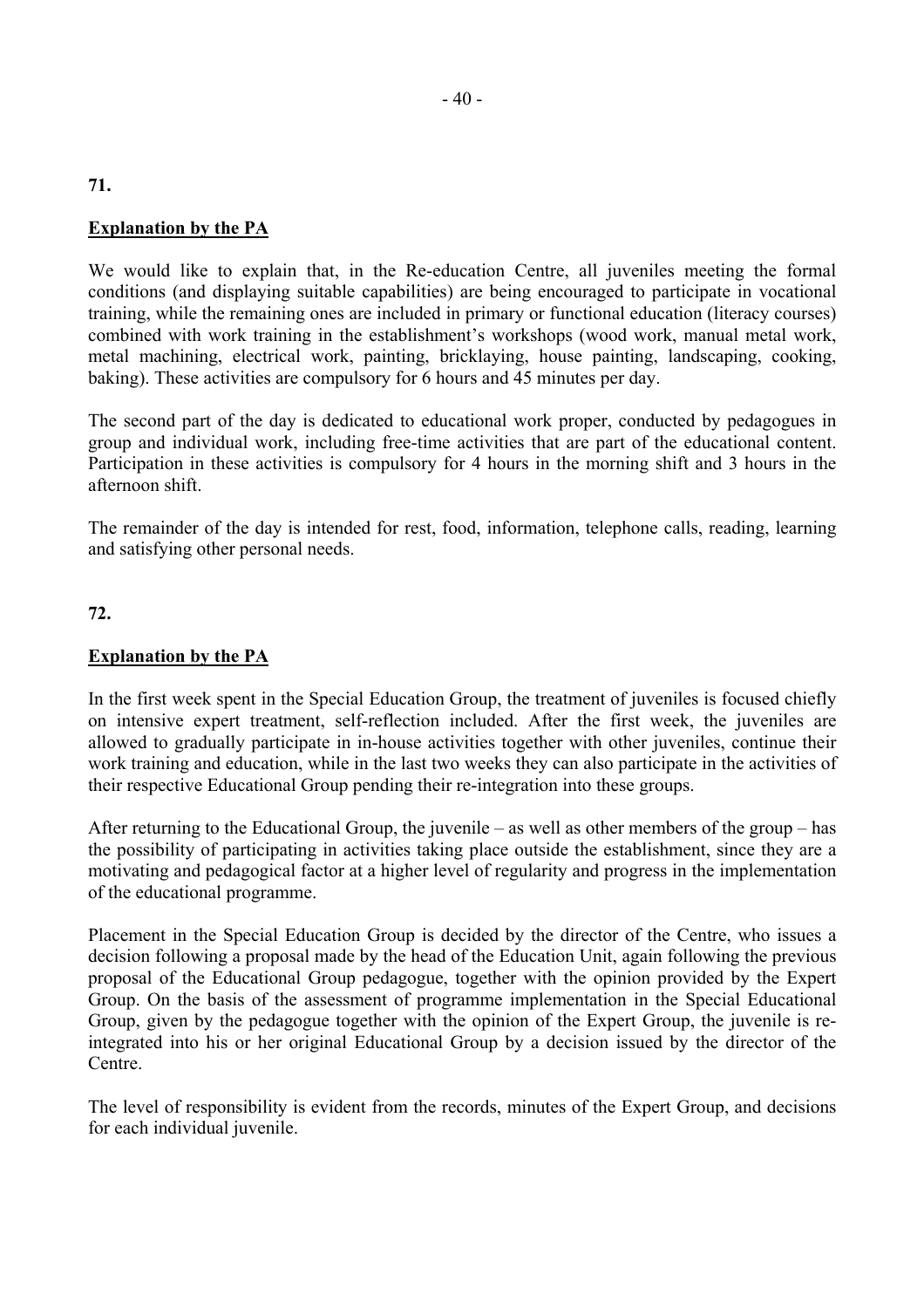The implementation of each individual programme in the Special Educational Group is an education category and as such is verified regularly on a weekly basis by the Expert Group and on a daily basis by experts. This is also a regular practice in other educational groups.

**73.** 

#### **Explanation by the PA**

Irrespective of the description under Item 72 hereof, the Head Office together with the Radeče Reeducation Centre for juveniles will re-examine the existing programme of activities offered.

4. Healthcare services

**74.**

**75.**

#### **Explanation by the PA**

Hours of attendance of doctors in prisons: Ljubljana Prison: at least 30 hours a week Koper Prison: a half-time post

#### Presence of a person qualified to provide first aid at weekends, in particular at Ljubljana Prison and Koper Prison

Regarding the presence of a general practitioner at Ljubljana Prison for at least 30 hours per week, we would like to explain that the CTP visit coincided with the replacement of the general practitioner who was re-establishing the medical services. The doctor was replaced because of the expiry of the lease contract of the previous team of doctors holding concessions who indeed maintained at least a 20 to 25 hour presence in Ljubljana Prison.

We would like to explain that it is difficult to provide doctors and additional medical staff since they are hired by prisons on the basis of public invitations to tender. Work in prisons is demanding; therefore, very few doctors and nurses are interested in applying for the post. A further difficulty is the shortage of general practitioners and specialists in some regions of the public healthcare network, the coastal region and Koper Prison being one of them.

For many years there have been efforts and interministerial cooperation to integrate prison clinics into the public healthcare network, which would eliminate problems such as insufficient presence of doctors at Ljubljana Prison, Koper Prison and other establishments, as well as the presence of medical staff at night and weekends.

All legal foundations of the integration are now in place. The assignment of the Ministry of Health and the Health Insurance Institute of the Republic of Slovenia pertaining to the expansion of medical services in the public network and provision of doctors for prison clinics is, however, still under elaboration.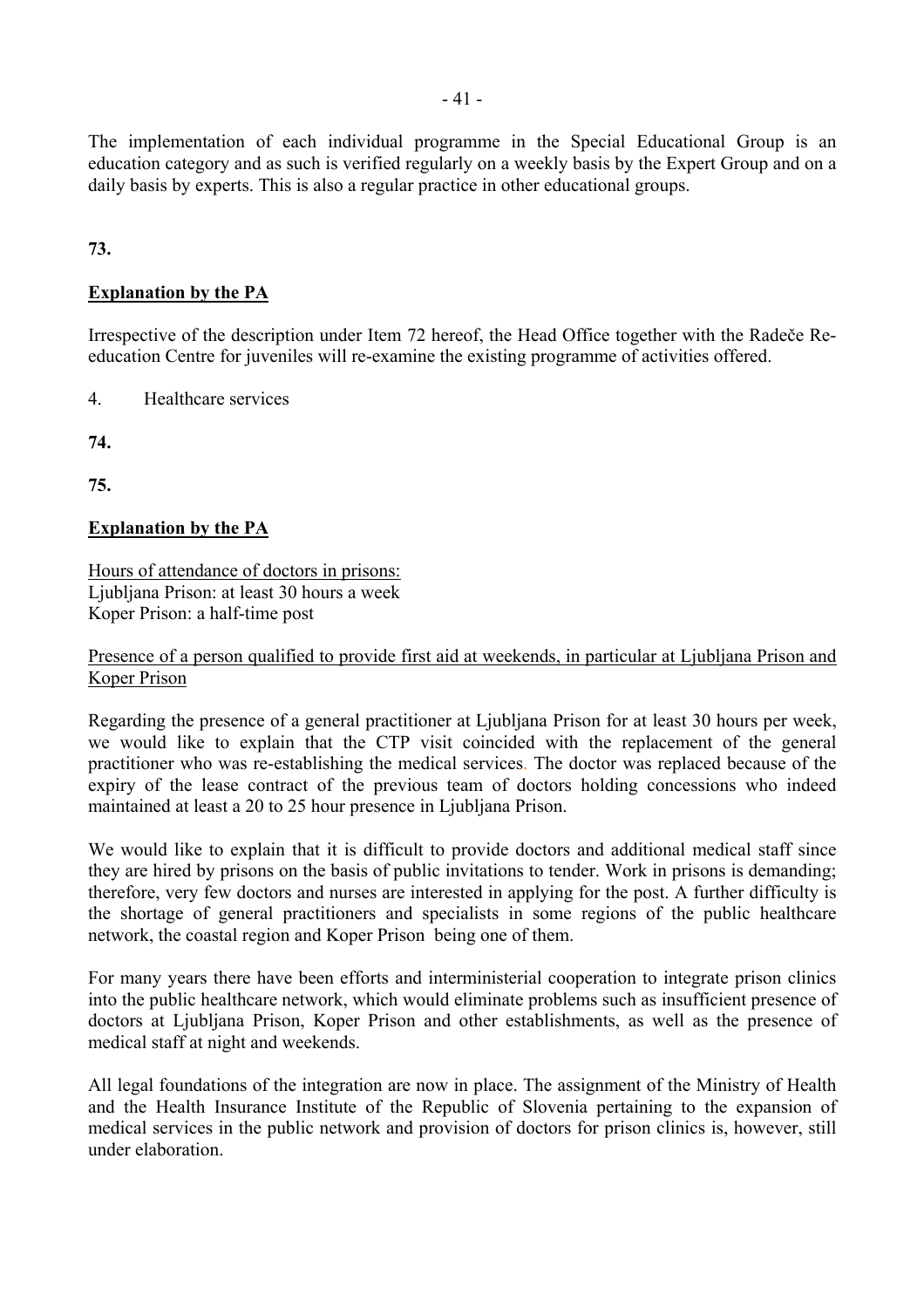We wish to stress, however, that the current healthcare organisation does not in any way jeopardise the health of prisoners held in Ljubljana Prison or Koper Prison. Both establishments are located in the vicinity of public healthcare establishments that provide immediate medical help to prisoners in cases of emergency.

**76.**

# **Explanation by the PA**

#### The level of psychiatric and/or psychological care offered in the establishments in Ljubljana, Koper and Radeče

Regarding the CPT recommendation to strengthen psychiatric/psychological care at Ljubljana Prison and Koper Prison, we would like to explain that it is difficult to secure the services of a psychiatrist for prisons. As has already been explained, in the coastal and Karst region where Koper Prison is located, psychiatric care is insufficient because of the shortage of psychiatrists.

The CPT also recommends that the Slovenian authorities strengthen psychological care in all establishments visited. We would like to explain that there are two full-time psychologists on the staff at Ljubliana Prison. There is a full-time psychologist  $-$  head of the education service  $-$  on the staff at Koper Prison. In addition, there are two full-time pedagogues who have also trained in a post-graduate programme for counselling and psychotherapy; they can therefore counsel in cases of prisoners experiencing mental distress. There is a full-time psychologist on the staff at Radeče Reeducation Centre for young persons, who happened to be on annual leave during the CPT's visit. It is evident from the documentation that, in 2005, this psychologist was in charge of in-depth psychological work for all young persons in need of psychological counselling.

Possible conflict of interest: therapeutic activities of the psychologist at Ig Prison and his involvement in decision-making processes

The psychologist on the staff at Ig Prison is also in charge of casework, which indeed makes him part of the decision-making process. We are aware of the conflict that this might constitute for the therapeutic relationship between the psychologist and detained persons. Ig Prison will solve this situation by offering employment to a social work grant-holder who will take charge of the casework.

**77.**

**78**.

## **Explanation by the PA**

#### Recording of medical data

We are pleased at the finding of the CPT that the recording of medical data has improved.

The recording of injuries (be it on admission or later during the course of imprisonment)  $-$  the degree of consistency between the description of injuries observed and the doctor's finding of illtreatment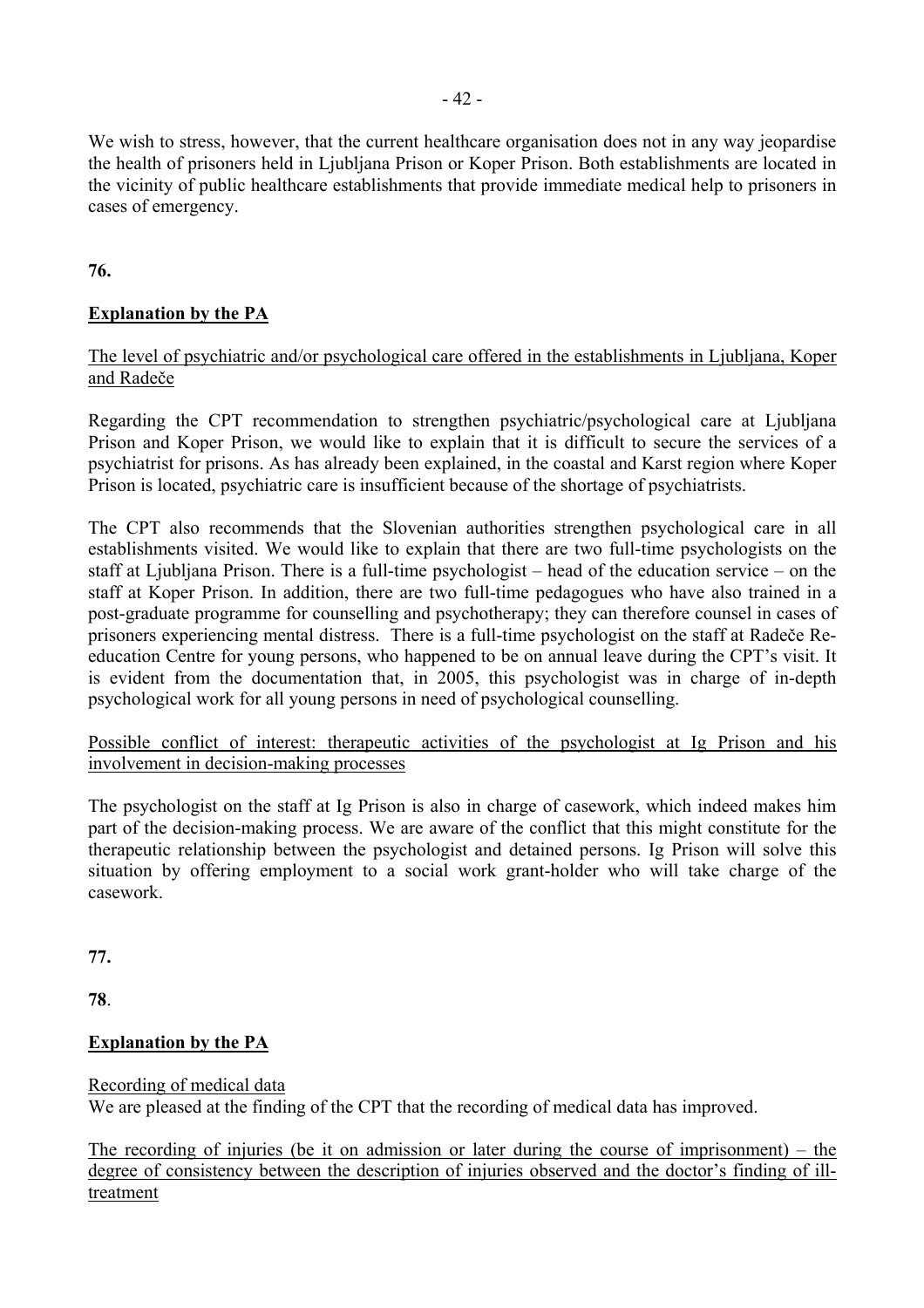Regarding the observation made by the CPT that there are discrepancies in the recording of injuries between the doctor's record and the allegations made by imprisoned persons, we would like to explain that the recording of injuries is performed in compliance with the relevant healthcare regulations. Some prisoners try to make their injuries appear as severe as possible, particularly when they intend to lodge claims for compensation

#### **Explanation by the Ministry of Health**

The Ministry of Health will prepare instructions for doctors for appropriate recording of all information in the medical records of individual remand prisoners, sentenced prisoners and wards in social welfare institutions, in particular in cases of injury. Moreover, the Ministry of Health will prepare instructions for consistent observance of regulations pertaining to the protection of personal data, in particular medical data, and to keeping and handling medical documentation.

All the recommendations made by the CPT will be taken into consideration in the instructions; consequently, the shortcomings found will gradually be remedied. The proposed new legislation related to the protection of patients' rights and the rights of persons with mental disorders introduces a special representative of the patient rights and the legal representative of persons with mental  $disorders - in addition to the existing institution of protection of rights and supervision; they will$ both be authorised to access and conduct private conversations with individuals with limited freedom of movement. In addition to the existing regular supervision, the independent supervision of the protection of rights will thus be stepped up.

**79.**

## **Explanation by the PA**

With respect to providing information to prisoners on transmissible diseases and tuberculosis, methods of transmission and possible means of protection, the Head Office has promised to continue to make information materials (leaflets) available to prisoners, while awareness-raising and counselling will continue to be provided by prison nurses; moreover, awareness-raising on sexually transmissible diseases and their consequences for health will be provided this year within the framework of a project entitled "Health Education" for two target groups: women and intravenous drug users. Female sentenced prisoners at Ig Prison will thus be provided with the opportunity for direct consultation on hepatitis C and its treatment with a social medicine specialist of the Institute of Public Health of the Republic of Slovenia. In cooperation with the Ljubljana Infection Clinic, the Head Office is currently preparing a systematic treatment protocol of persons infected with hepatitis  $C$  in prisons. The improvement of these persons' health at the same time constitutes an upgraded national health level.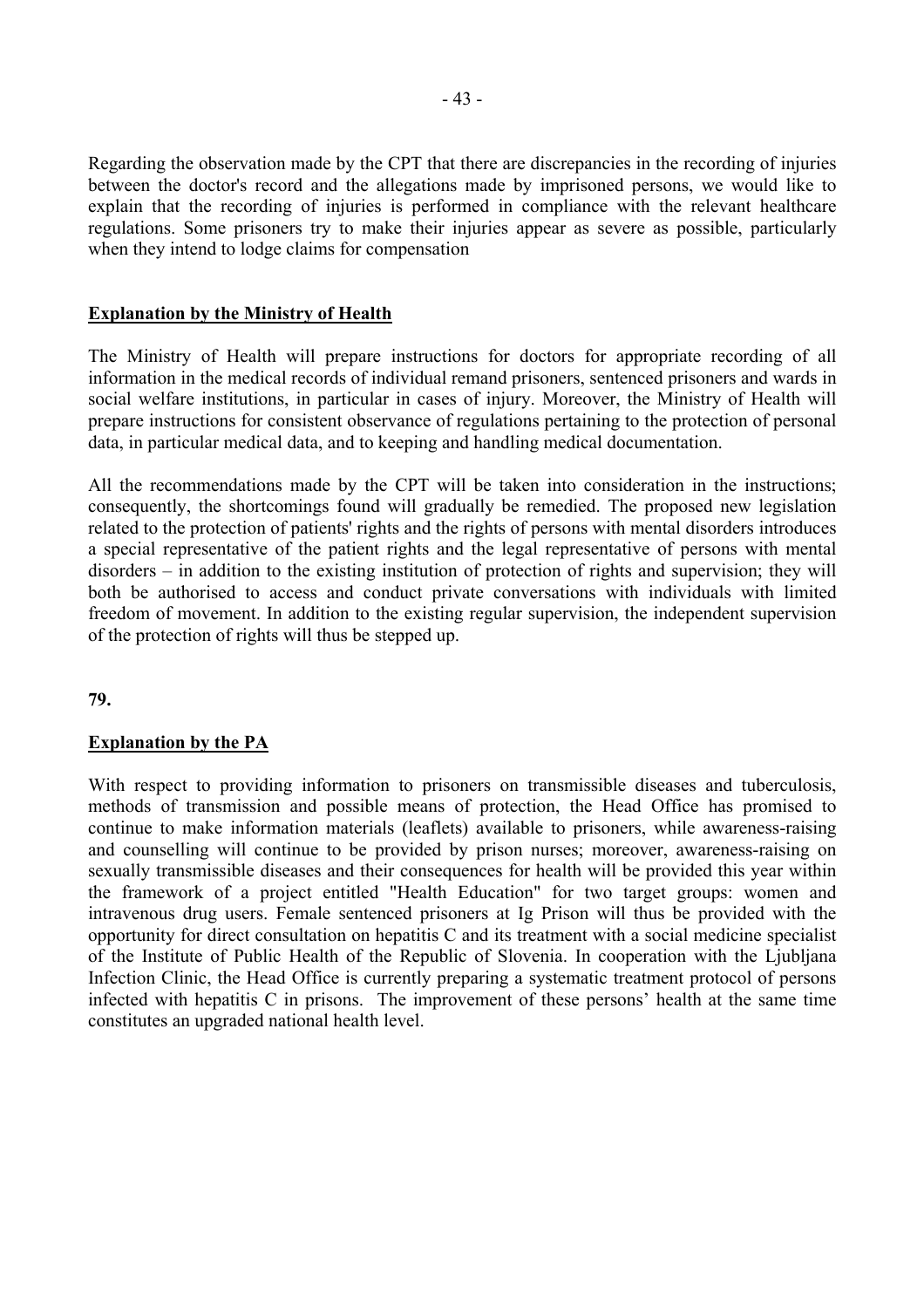#### **Explanation by the Ministry of Health for Items 74 to 79**

The Government, aware of the problems in the field of mental health in the Republic of Slovenia, has included among its priorities the adoption of a law on mental health, which will, among other things, also define a network of all providers of mental health programmes and services. For this purpose a special national mental health programme has been foreseen to be adopted, linking providers of various services and disciplines into a uniform network on the one hand, and taking into consideration the varying degrees of access to psychiatric services in different regions on the other. In the national mental health programme, special attention will be paid to the protection of mental health of vulnerable groups. Comparative figures of the World Health Organization for 2005 show that in Slovenia, the number of staff working within mental health services is significantly lower than in neighbouring and other comparable countries. The Ministry of Health has taken an integrated and long-term approach to tackling this issue, which, on the other hand, means that it will take longer to achieve full implementation. In the period until the network of providers of mental health programmes and services is fully in place, special attention will be focused on vulnerable groups, which clearly also involve persons with the limited freedom of movement.

#### **Law on mental health**

The Ministry of Health has resubmitted the proposed law to public debate lasting from 30 July 2007 to 15 September 2007, which will be followed by interministerial coordination and discussion at a session of the Government, scheduled for November 2007, whereupon the proposed law will be debated in the National Assembly.

Some of the novelties envisaged in the proposed law on mental health are the following:

- it determines a network of providers of mental health programmes and services and establishes the legal basis for the national mental health programme that will define the mental healthcare strategy and action plan, objectives, organisation, development and tasks of the network of public mental health services, task performers to implement the national programme, and the basis for evaluation of the national programme;
- it defines the rights of persons in the network of providers of mental health programmes and services, in particular in special supervision units, and procedures for their protection;
- it defines the right to counsel in all procedures in the network of mental care providers and in proceedings before courts of law. Persons appearing in proceedings before courts of law will be represented by lawyers;

it regulates the procedure of admission into a psychiatric hospital and social care homes, comprising:

admission by consent,

admission on a proposal but without consent, and

admission procedures in emergencies;

it defines special treatment methods and special safeguards, procedures for their implementation, supervision of implementation and special record keeping.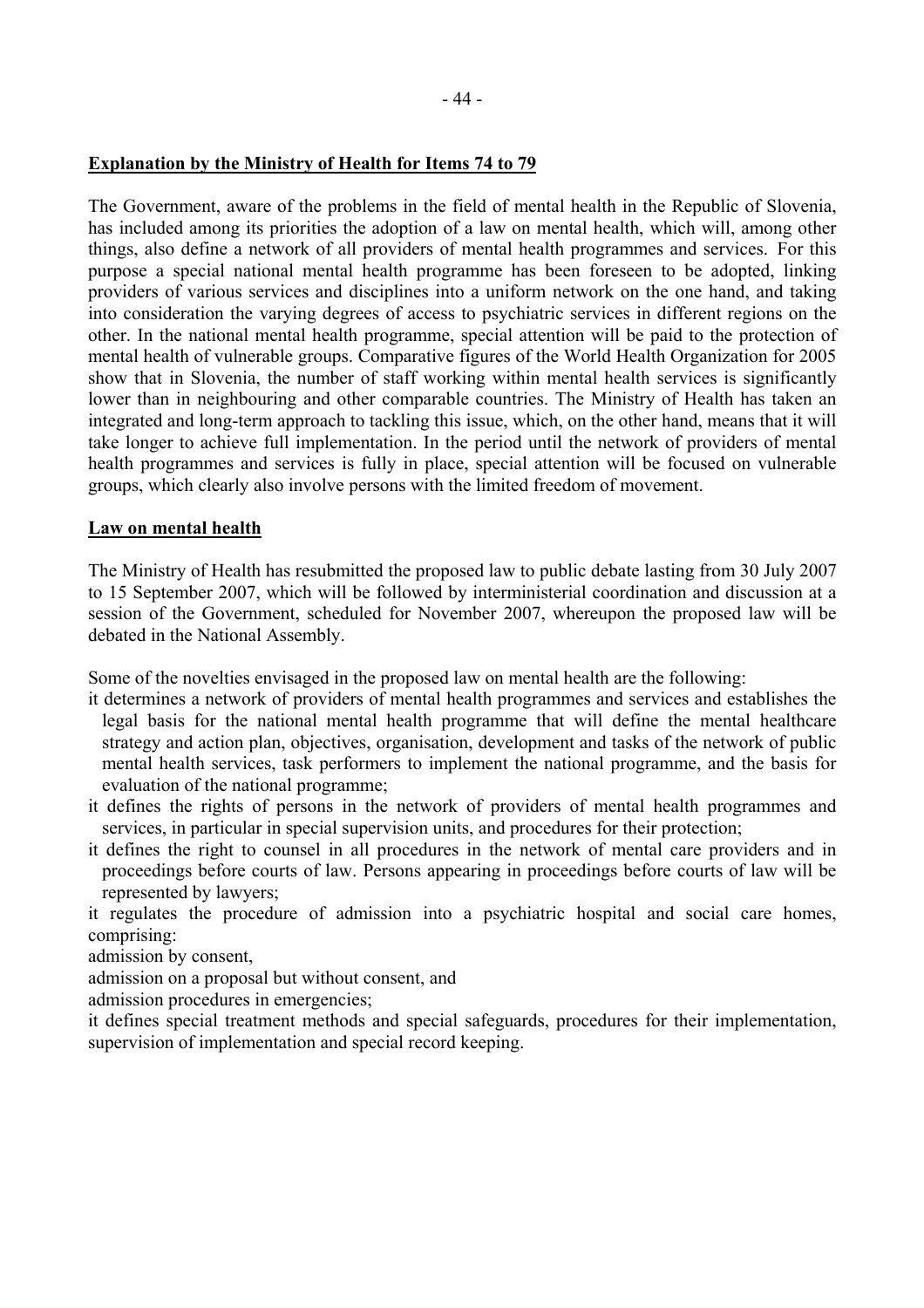## Law on patient's rights

The proposal of the law on patients' rights was adopted by the Government on 7 June 2007. It will be submitted to the National Assembly for debate.

The proposal of the law defines individual rights of patients, unifies and defines appeal proceedings, which until now have been insufficiently regulated, non-transparent and often inefficient; it also strengthens the patient's role in decision-making and supervision processes when asserting patients' rights. The law is based on binding and non-binding international legal instruments (European Charter of Patients' Rights, Rome 2002, etc.) and regulates the area of the common or universal rights (material and procedural rights) of users of health services within the public health service network and within private health activities (the right to adequate, quality and safe healthcare; the right to access preventive healthcare services; the right to equal access to health services and health treatment; the right of free choice of physicians and health service practitioners; the right to respect the patient's time; the right to information and cooperation; the right to the Living Will; the right to pain prevention and relief; the right to a second opinion; the right to insight into medical records; the right to protection of privacy and personal data; the definition of ways to treat violations of patients' rights; and the right to free legal aid in proceedings provided by law). The substantive part defines the relationship between patients and health workers and healthcare providers, while the procedural part defines procedural rules and the manner of enforcing one's rights in cases of their violation.

The procedural part offers the following main solutions:

- if a misunderstanding is not resolved in the proceeding when the violation is dealt with by the responsible person for the first time, the complaint is dealt with by the National Commission for Patients' Rights Protection;
- since the principle of rapidity of procedure is the point of departure, deadlines for individual procedural acts are relatively short and a patient can opt for taking his or her case to court if unsatisfied with the commission's decision, or for reconciliation in the mediation procedure in cases of enforceable claims;
- the objectives pursued by the law are either an agreement concluded with the practitioner to eliminate the violation (first instance), or a settlement reached in the mediation procedure or in an appeal procedure dealt with by a panel of judges (second instance);
- in order to ensure as good and efficient an exercise of patients' rights as possible, a patient's rights representative has been introduced, offering patients advice on types and contents of the rights the law covers, legal and other advice and specific assistance in offering guidance regarding procedures in which the patient's rights representative will participate as the patient's authorised representative.

## **Amendments to the Health Care and Health Insurance Act**

The amendments to the Health Care and Health Insurance Act are currently in the adoption procedure in the National Assembly of the Republic of Slovenia; among other issues they also regulate the payment of health services for remand prisoners in compliance with the act regulating criminal procedure, and envisage the integration of prison health services into a joint system of general public health services which will enable easier access to these services in prisons and thereby the implementation of the CPT recommendations.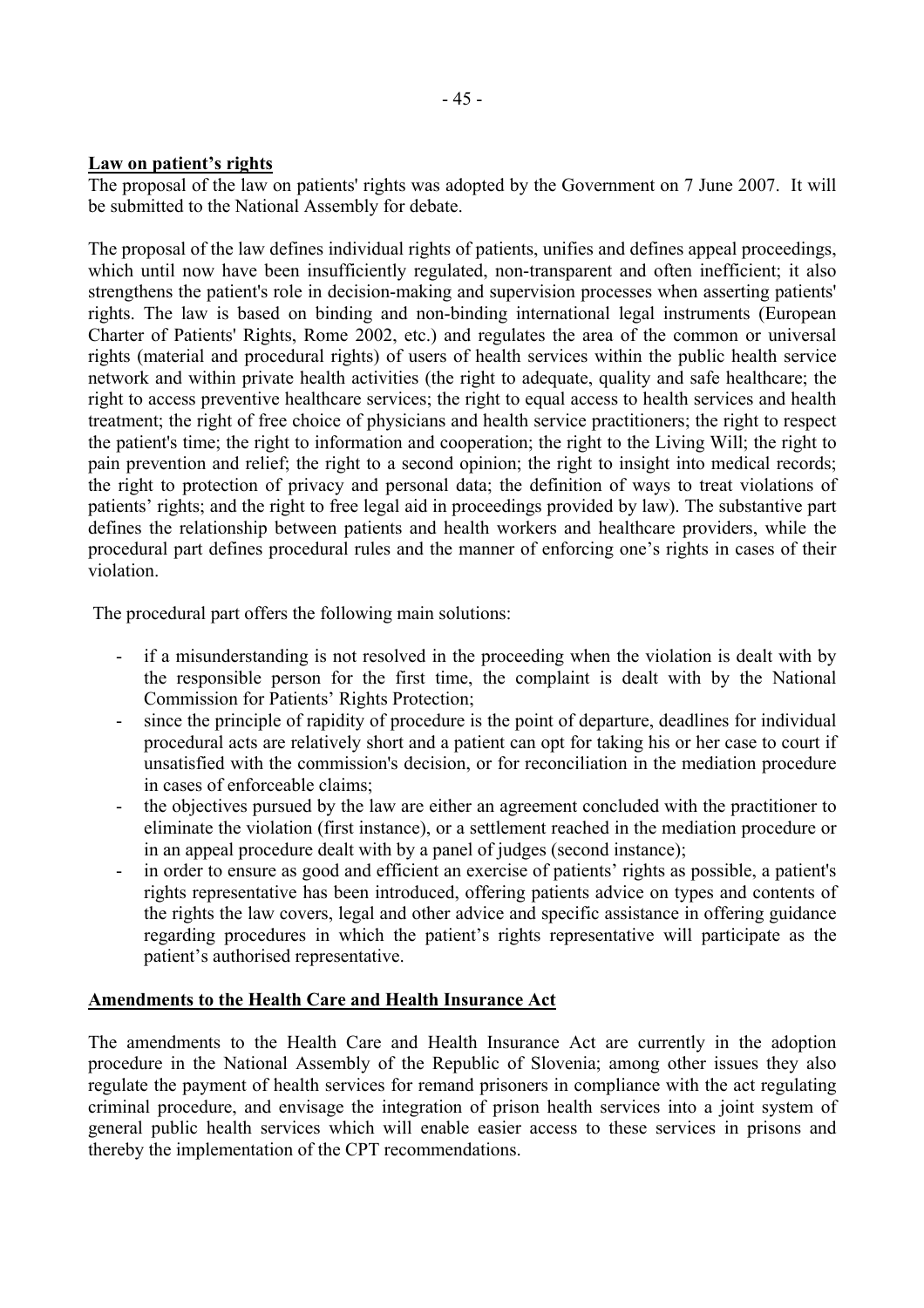# **5. Other issues**

**a) Prison staff** 

**80.** 

# **Explanation by the PA**

## Measures to improve staffing levels at Koper Prison and the Radeče Re-education Centre (redeploying existing staff within the two establishments)

Regarding the CPT's recommendation to improve staffing levels at Koper Prison and the Radeče Re-education Centre, the Slovenian authorities wish to explain that measures have been adopted to restrict employment in the state administration, which makes full implementation of the CPT's recommendations impossible. This is particularly true of the Radeče Re-education Centre where the number of juveniles is more or less constant, i.e. is not on the increase. If the ratio between the numbers of prisoners and staff members in penal institutions in Slovenia is compared to the majority of European countries, it can be seen that the situation in the Radeče Re-education Centre is not worse, but better.

At Koper Prison, the ratio between the numbers of staff members and prisoners has indeed changed, since the number of prisoners doubled after the prison premises were moved to a new building while the number of staff members has remained the same. According to expert assessment, ten additional guards would be needed at Koper Prison for work to be carried out normally; however, this shortage cannot be remedied by redeploying existing staff within the establishment. The staffing shortage can therefore only be resolved by employing new guards, which is what Slovenian authorities will strive to do as a real possibility.

## **81.**

## **Explanation by the PA**

## Increase of female staff deployed in Koper Prison and the Radeče Re-education Centre

With reference to the CPT's invitation to increase the number of female staff members in Koper Prison and the Radeče Re-education Centre, the Slovenian authorities would like to explain that there has been no increase yet, owing to recruitment restrictions. Immediately after the first male guard position is vacated, however, we shall propose a change of the job classification in order to obtain a female guard position, thus at least partly improving the ratio of female staff members coming into contact with the prison population. The same measure is planned for the Radeče Reeducation Centre at the end of this year; the position of trainer will be abolished and a female guard will be taken on instead.

It must be stressed, however, that both at Koper Prison and at the Radeče Re-education Centre full observance is ensured of regulations related to the performance of gender-specific tasks and duties that in units for female prisoners may be performed only by female staff members (searches, entry into living units).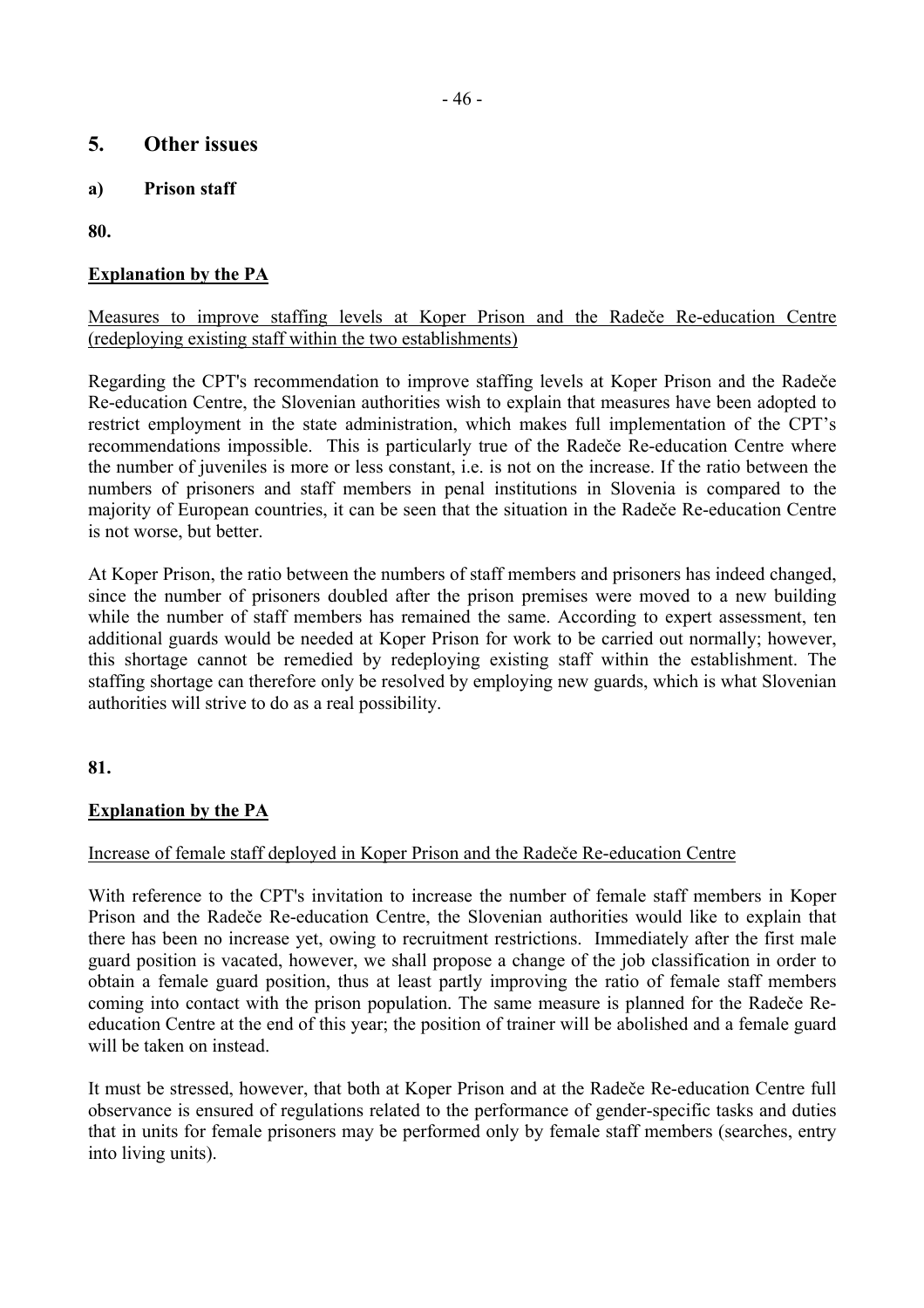# **b) Discipline and segregation**

**82.**

# **Explanation by the PA**

#### The difference between placement in the Special Educational Group ("PVS") and placement in a special room ("disciplinary cell") at the Radeče Re-education Centre

The possibility of being placed in the Special Educational Group is provided by Article 195 of the Enforcement of Penal Sanctions Act; (if a juvenile is unable to adjust to working and living according to the programme of the Educational Group he or she was referred to). Placement in a Special Educational Group is performed on the basis of a decision issued by the establishment's director after the procedure described in Item 72 has been followed. The decision can be appealed.

The disciplinary sanction of being placed in a special room is regulated by Article 191 of the Enforcement of Penal Sanctions Act (for disciplinary violations as defined in Article 87 thereof and are in no way identical to reasons for the placement in *PVS*). The decision to place is taken by the disciplinary commission. The decision can be appealed.

Placement of prisoners in the "specially protected department"  $-$  preliminary segregation of prisoners pending the outcome of disciplinary proceedings at Koper Prison.

The Slovenian authorities accept the CPT's note of caution regarding the practice at Koper Prison of preliminary segregation of prisoners in a specially protected department pending the outcome of disciplinary proceedings, and regarding the fact that some cells in that department have windows on the ceiling, as well as regarding the regime which is stricter here than in the closed section, i.e. less frequent access to telephone, visits and the gym.

We would like to explain that in certain cases of reasonable suspicion of a serious disciplinary violation having been committed by a prisoner, legislation in force specifies reasons why a prisoner should be removed from the group of living and other units and placed in a specially protected department pursuant to Article 236 of the Enforcement of Penal Sanctions Act. This segregation may, however, last no more than 12 hours, which means that the initiation of disciplinary proceedings must immediately be proposed against the perpetrator and this proposal forwarded to the disciplinary commission which, in turn, is obliged to hold the disciplinary hearing within eight days after the proposal for disciplinary proceedings has been lodged. If disciplinary confinement has been imposed on the prisoner as punishment, the disciplinary commission is obliged to include the time spent in the specially protected department in the disciplinary punishment of confinement in the operative part of the decision if segregation was ordered in connection with the commission of the disciplinary violation in accordance with the House Rules.

After the disciplinary punishment of confinement has been imposed and executed, legislation in force allows for the prisoner to be placed in a specially protected department pursuant to Article 206 of the Enforcement of Penal Sanctions Act; however, the law prescribes certain conditions to be in existence for this measure to be ordered, namely, that the prisoner is dangerous and poses a risk to other prisoners; this measure may, however, be ordered only for a period of up to six months on the basis of a written decision with a statement of reasons, with the possibility of appeal.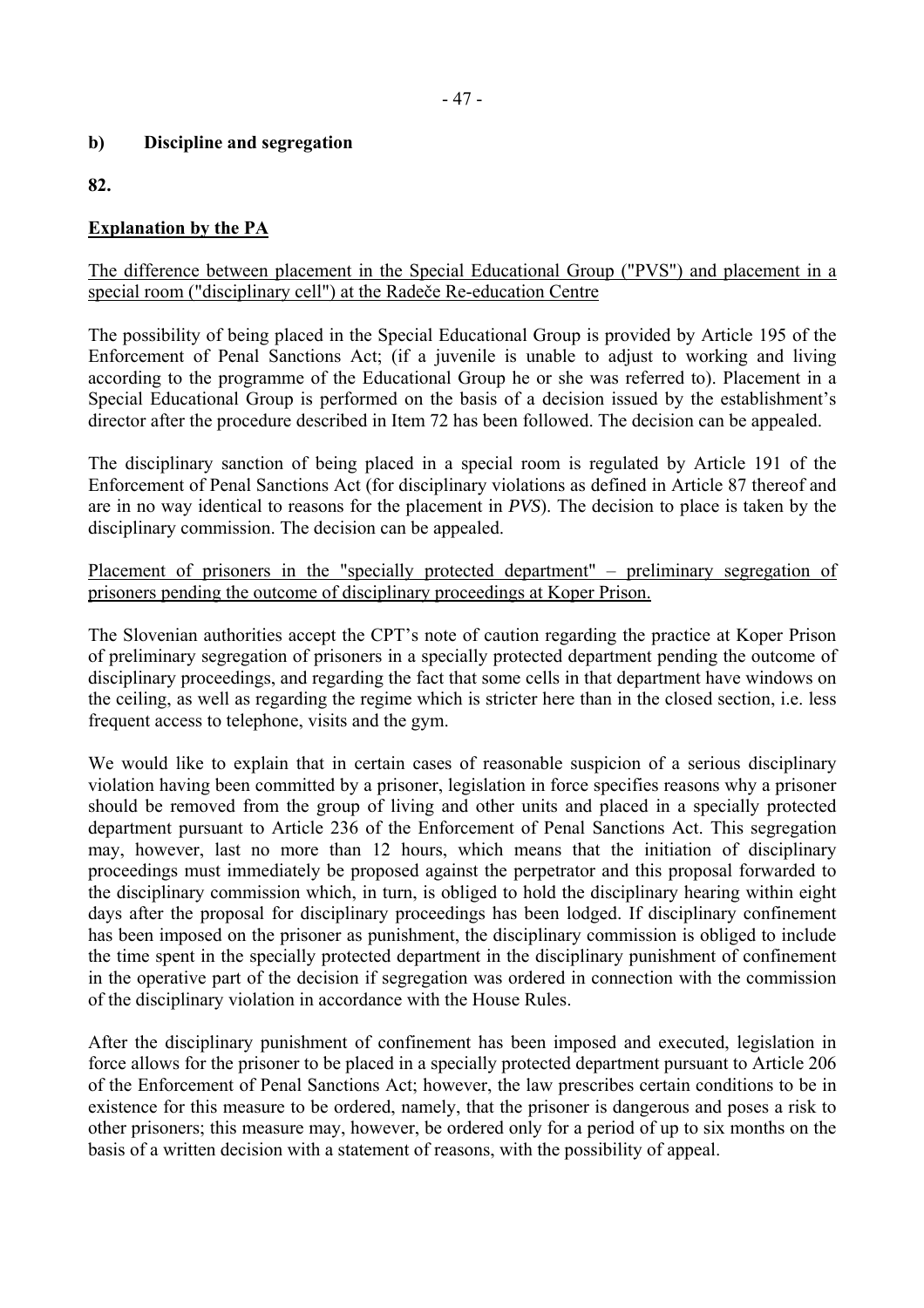It is true that some living units at Koper Prison have windows on the ceiling; however, they are also used by prisoners who have not been placed in a specially protected department or subjected to a stricter regime. According to regulations in force, the degree of isolation from other sentenced prisoners inside, and outside, the specially protected department must be defined in the prisoner's individual treatment programme. Visits are supervised; when under this regime, prisoners have no possibility of obtaining benefits outside the establishment.

It needs to be stressed that the relevant Slovenian authorities monitor, on a daily basis, confinement measures ordered for prisoners and placement in the specially protected department and under a stricter regime in prisons since, to this end, prisons are obliged to communicate to the authorities copies of relevant decisions.

## **83.**

#### **Explanation by the PA**

We accept the CPT's recommendation that in all alleged disciplinary offences formal disciplinary procedures should be systematically adhered to along with a disciplinary hearing as specified in detail in the Enforcement of Penal Sanctions Act and in the Rules on the Implementation of the Sentence of Imprisonment. According to the above regulations, the disciplinary procedure is initiated on a proposal with a statement of grounds, and is to be served on the prisoner and the disciplinary commission not less than 24 hours before the beginning of the disciplinary hearing. The disciplinary hearing must be held within eight days after the proposal for the disciplinary proceedings has been lodged. The Slovenian authorities therefore hold the view that the responsible person of the establishment must immediately submit a proposal for the initiation of the disciplinary proceedings against a prisoner reasonably suspected of having committed one of the more serious disciplinary violations exhaustively listed in the above Act, and serve this proposal on the disciplinary commission, which, in turn, must hold a disciplinary hearing within the prescribed period.

It must be stressed that the disciplinary procedure against a prisoner must be implemented as fast as possible, which also arises, *mutatis mutandis*, from the Act which prescribes a very short period (three days) in which an appeal against the adopted disciplinary sanction may be filed; the same period applies to the decision of appeal to the second instance authority. On the other hand, however, it can be expected that the disciplinary sanction will fulfil its purpose only if imposed on the prisoner in as short a time as possible after the commission of the disciplinary offence.

In the opinion of the Slovenian authorities it is inadmissible to apply measures of segregation instead of the prescribed disciplinary sanctions against prisoners who have committed a serious disciplinary offence, since it is explicitly stipulated in the Act that a disciplinary offence on the part of a prisoner requires a disciplinary sanction.

The same safeguards as sentenced prisoners also to apply to remand prisoners, including the right to be heard in person by the deciding authority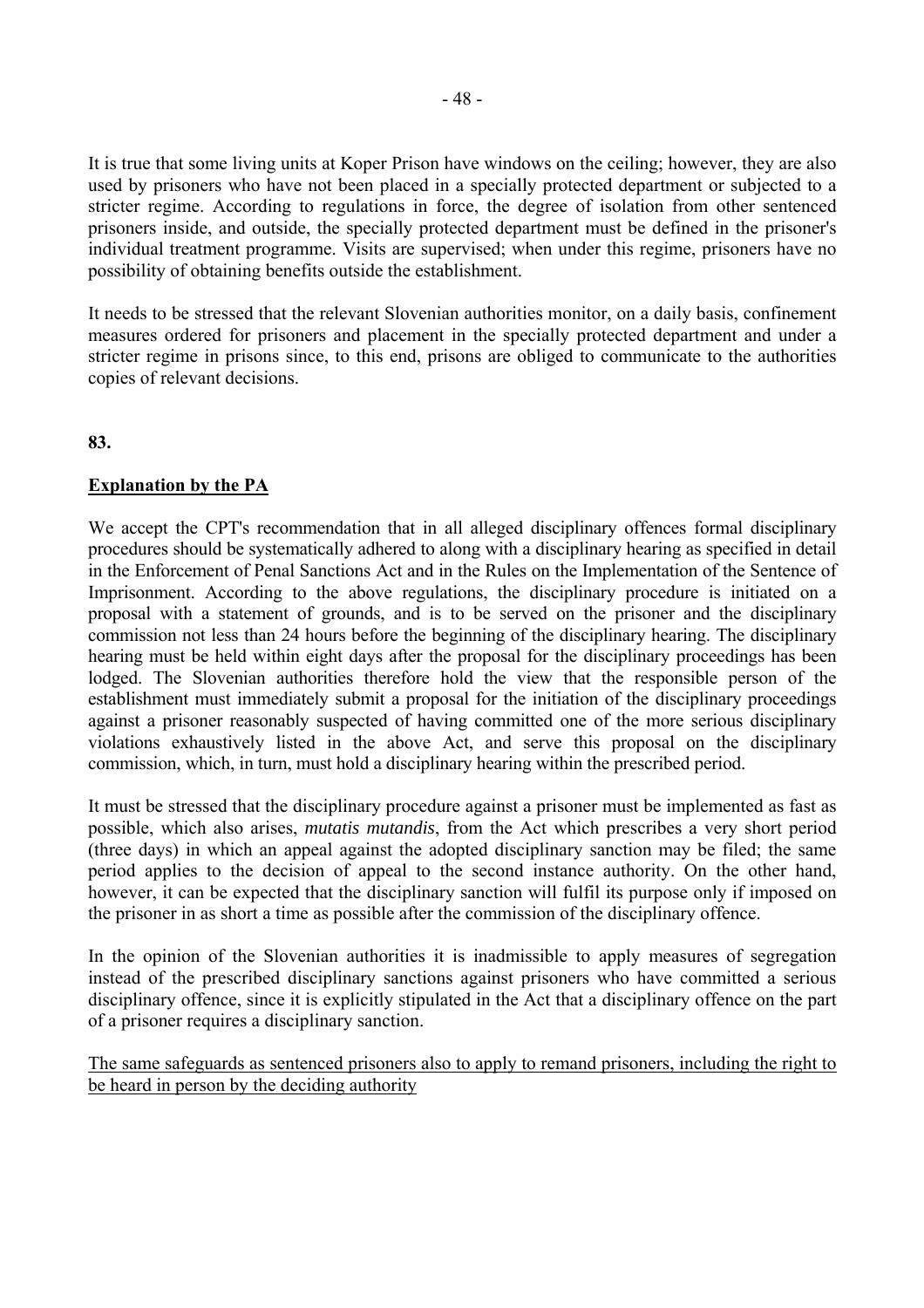Concerning the CPT's recommendations that remand prisoners be offered the same safeguards as sentenced prisoners during disciplinary procedures, the Slovenian authorities would like to explain that, from the point of view of legal formality, this can only be implemented by amending detention regulations which lay down the course of the disciplinary procedure against a remand prisoners at the competent court. The Criminal Procedure Act does not require from the court of law to hold a hearing with a remand prisoner in the disciplinary procedure. When the first amendments to the Criminal Procedure Act are envisaged, the Slovenian authorities will submit an initiative to the competent authorities to see to the statutory regulation of the right of remand prisoners to a hearing in the disciplinary procedure.

**84.**

## **Explanation by the PA**

We accept the CPT's recommendation to re-examine the existing legal arrangements and practice concerning the role of prison doctors in disciplinary matters, whereby the existing regulations  $$ stipulating that the disciplinary commission must obtain the opinion of the doctor if a prisoner claims to be unable, for health reasons, to serve the punishment of disciplinary confinement  $-\text{ will}$ be modified accordingly and brought into line with the European Prison Rules.

#### **Explanation given by the Ministry of Health**

In accordance with the CPT's recommendations, the Ministry of Health will, in cooperation with the Ministry of Justice, draw up instructions regarding the role of prison doctors and healthcare staff in disciplinary matters and in the procedures of urine sample collection and testing for the presence of illicit drugs in order to change the inappropriate practice, which adversely affects relations between medical staff and the patient.

Contact with outside world

## **85. Explanation by the PA**

We are pleased with the CPT's confirmation that sentenced prisoners have satisfactory possibilities for maintaining and developing their contacts with the outside world through visits and arrangements for leave from the establishments.

**86.**

#### **Explanation by the PA**

As for the recommendation under item 86, we should emphasise that Ljubljana Prison does not have any real possibilities for improving material conditions in the visiting facilities, or for ensuring privacy to remand prisoners and visitors during visits. The unsatisfactory conditions in the visiting facilities are further affected by a significant increase in the number of inmates, which, of course, also results in an increase in the number of visitors. As already stated, this issue will only be resolved with a new Ljubljana Prison being built.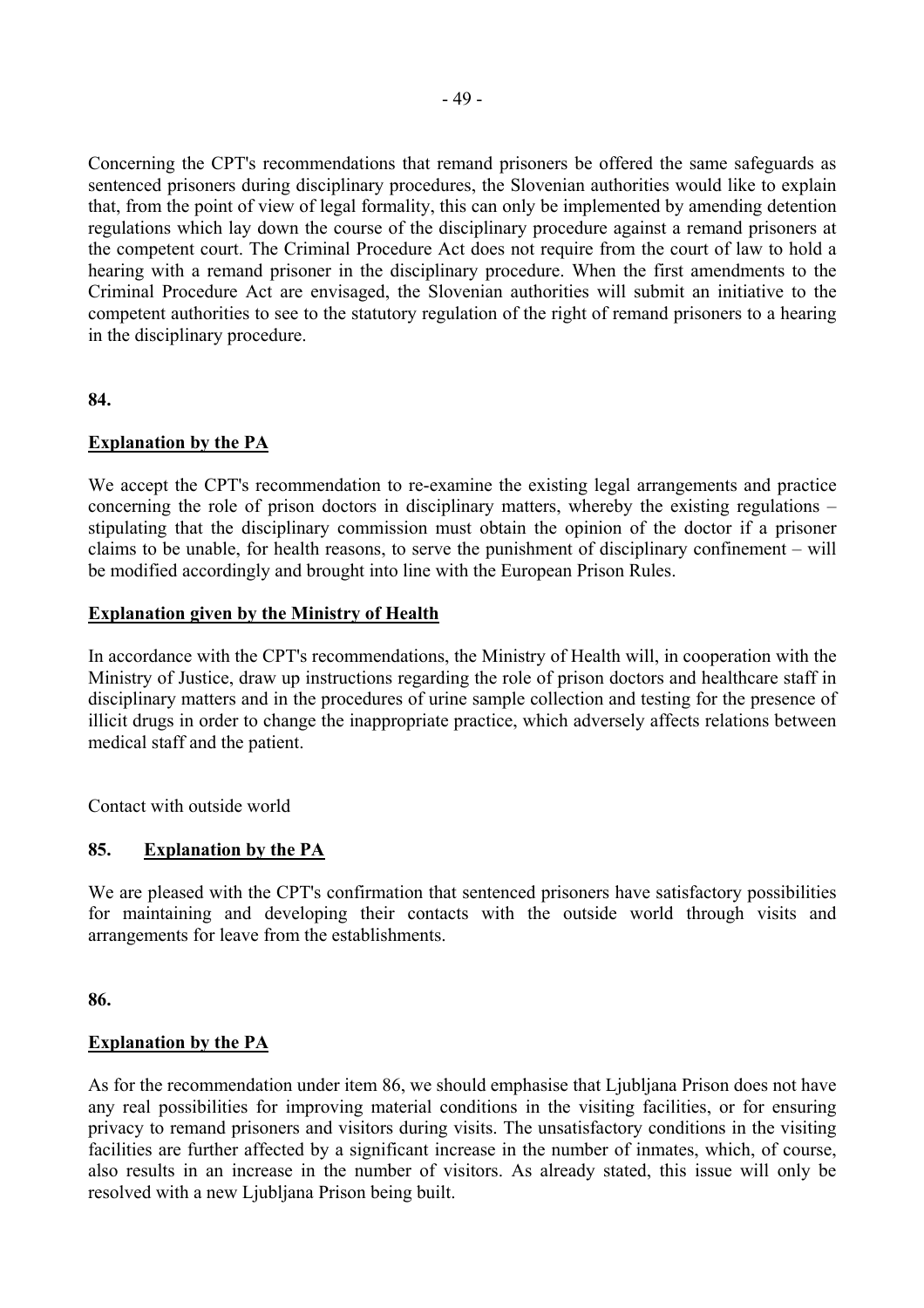However, Koper Prison will be able to implement the CPT's recommendation in due course; settees, toys and books for children will be placed in the visiting facilities for family visits, whereas other visiting facilities will be appropriately decorated.

#### **87.**

#### **Explanation by the PA**

As for the CPT's recommendation, we would like to explain that other establishments, with the exception of Dob Prison, do not have suitable facilities to offer the possibility of conjugal visits to female and male sentenced prisoners. Such facilities, however, are envisaged in the project for building a new Ljubljana Prison – where Ig Prison is also scheduled to move. Similarly, such facilities are also envisaged in the construction or refurbishment of other larger establishments. Unfortunately, the planned construction and refurbishment largely depend on financial resources which have not yet been earmarked for this purpose in the national budget. Therefore, it is not possible to say exactly when the planned facilities will be built.

**88.**

#### **Explanation by the PA**

We accept the CPT's recommendation that the Slovenian authorities seek ways of improving opportunities for telephone contact for remand prisoners. However, the problem of enabling such contacts persists to a certain extent only at Ljubljana Prison. According to our information, female and male remand prisoners at Ig Prison and at Koper Prison do not point this out as a problem.

Ljubljana Prison has enabled remand prisoners to have telephone contacts twice a week, lasting at least ten minutes. Remand prisoners can also have daily telephone contacts with their lawyer or the human rights ombudsman, whereas remand prisoners who are foreign citizens can also phone the diplomatic and consular representatives of their country. Additional phone booths have also been installed at the prison, enabling remand prisoners to have better possibilities of contacts with the outside world. Unfortunately – given the existing space and staff capacity – it is not possible to additionally improve telephone contacts for remand prisoners, in real terms. This problem will be completely solved only when the prison moves to a new location, which is already planned.

#### **d) Complaints and inspection procedures**

**89.** 

#### **Explanation by the PA**

We are pleased with the CPT's finding that complaint and inspection mechanisms appeared on the whole to be operating satisfactorily.

We also note with pleasure the finding that all complaints raised in the Radeče Re-education Centre have been dealt with properly and expeditiously. At Ig Prison, each complaint has received a prompt answer from the Director.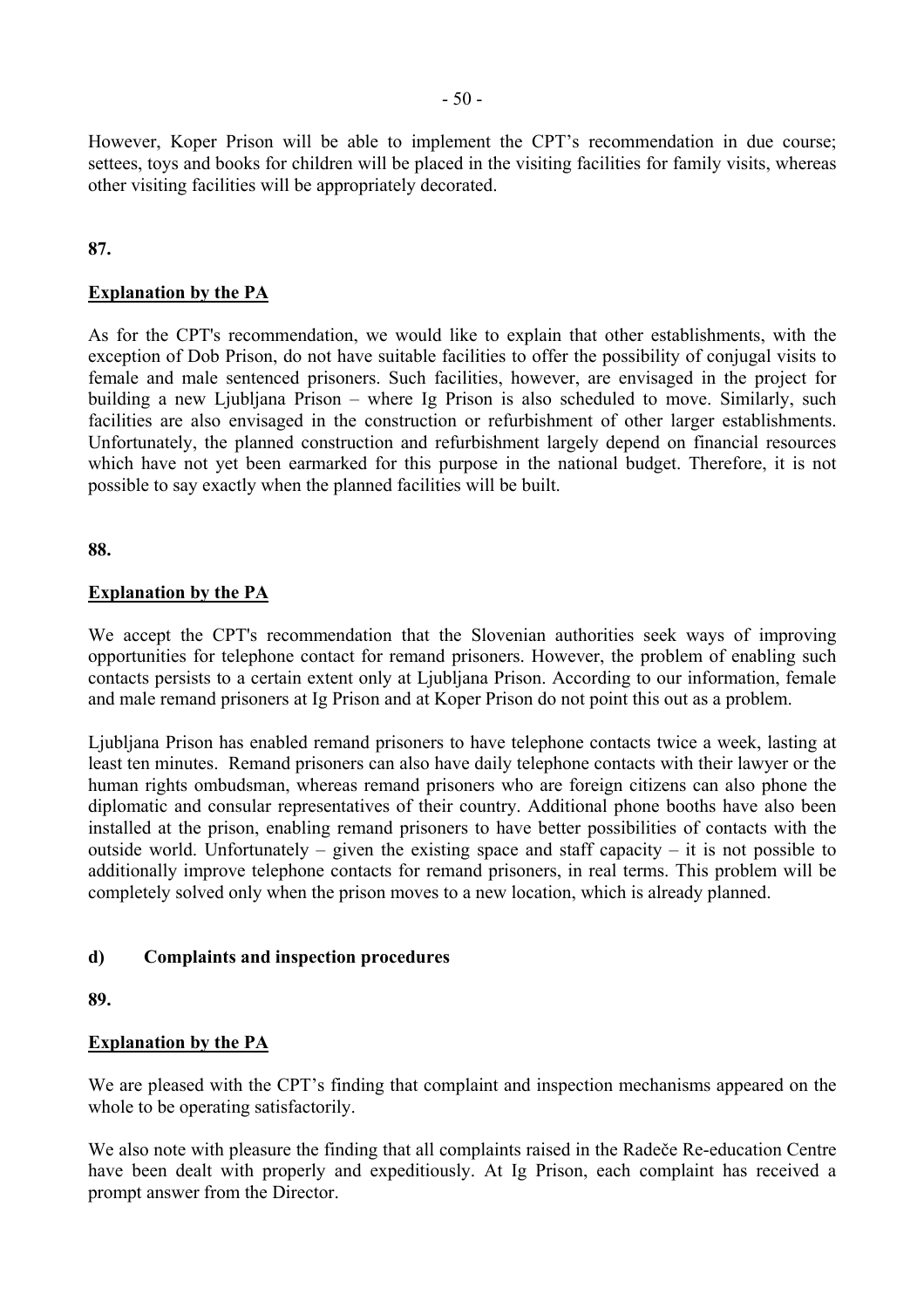As for item 89 of the CPT's report, we would like to explain that the time limit within which the director of the prison is obliged to hold an interview with a sentenced prisoner is specified in the House Rules. An interview requested by a sentenced prisoner must be held when necessary, but within one week at the latest. It is possible that this time limit has not always been observed at Ljubljana Prison, but this has occurred only in individual cases. The prison management was informed of this irregularity. However, the regulations governing the enforcement of penal sanctions lay down a thirty-day time limit within which sentenced prisoners must receive a response to their appeal or application in which they assert their rights on the basis of the General Administrative Procedure Act. It is true that Ig Prison does not keep a special register of complaints filed by inmates and of those dealt with, because in our opinion, this is not necessary.

A copy of the response to the inmate's complaint must be inserted in the inmate's personal file, from which the course of the complaint procedure and the assessment of the justification of allegations provided in the complaint may be clearly evident.

# **e) Placement of juveniles in adult prisons**

**90.**

# **Explanation by the PA**

# Placement of juvenile remand prisoners together with adults – interest and benefits of juveniles

As for the placement of juvenile remand prisoners together with adult remand prisoners, as provided for in Article 473 of the Criminal Procedure Act, we would like to explain that all establishments have been informed that when presenting the proposal to the court, they must consistently take account of the interest and benefits of the juvenile. Furthermore, it is also strictly prohibited to temporarily accommodate juveniles together with adults without prior decision of a competent court. Directors of establishments are obliged to supervise in person every placement of juveniles in detention.

# **f) Transport of prisoners/means of restraint**

**91.**

# **Explanation by the PA**

Since the competent Slovenian authorities estimate that the CPT failed to obtain complete insight into the issue of the transport of prisoners at the time of its visit, they offer, in this connection, the following explanation: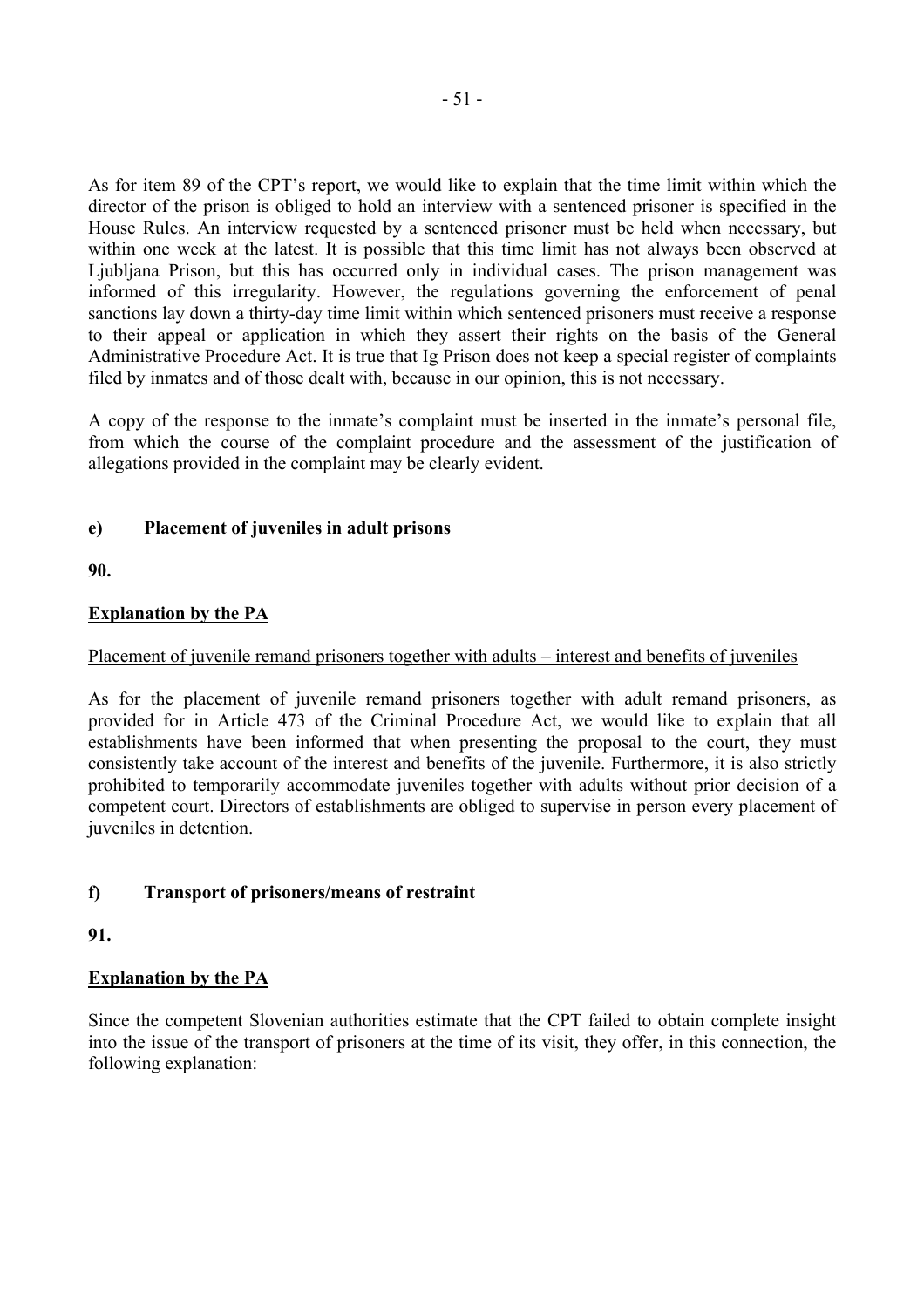After the Committee's visit and recommendation in 2001, and after our response to it, we examined all the possibilities for adapting the vehicles at issue. Unfortunately, professional services have estimated that the adaptation of existing vehicles would cost more than the adaptation of new vehicles since the existing vehicles would thus have to be equipped with additional windows in line with general requirements for vehicles and conditions of type approval. Due to limited financial resources and given that the vehicles at issue were 2 years old at that time, we have decided to progressively renew the entire transport fleet, replacing it with new and appropriate vehicles, and to limit the transport of prisoners in the disputable part of vehicles during that time. Where these vehicles are still in use, only the middle part of the vehicles, with usual seats, seatbelts and the same ventilation as in the front part of the vehicle, should be used. The rear, inappropriate part of these vehicles may be used exceptionally for short distances around town and for the simultaneous transport of two persons who must not be in contact with each other.

In the intervening years, we have also bought a number of new vehicles (a total of 18) and provided them with safety equipment so that prisoners sit in usual seats with seatbelts; these vehicles are fully glazed and air-conditioned.

#### **92.**

#### **Explanation by the PA**

It must be emphasised that the competent Slovenian authorities closely supervise the use of means of restraint, such as precautionary handcuffing, which is used solely for transport outside prison establishments. The guiding principle in deciding on the necessity of precautionary handcuffing is the principle of individuality.

On the basis of an individual risk assessment, which is supplemented or changed on a regular basis, the prison authorities decide on the use and method of handcuffing. When doing so, they must also take into account other objective circumstances, such as the place or location of escort, and above all, the staff capacity of prison establishments. As is evident from other parts of the report, prison staff capacity is an extremely pressing issue. Prison establishments thus decide on using only one guard to accompany prisoners, which consequently also leads to stricter preventive measures. If prison establishments had more quality staff structure  $-$  in which case they could provide 2 or even 3 prison guards to accompany prisoners – handcuffing could be omitted in many cases. Unfortunately, this cannot yet be achieved at this stage, since we are obliged to ensure the presence of prisoners and to prevent them from escaping. Apart from the staff capacity issue, the fact that only one court in the state provides a driveway to a special entrance and that persons under escort have to pass through crowds of court visitors when brought to court also adds to the difficult conditions of escort and increases the necessity of resorting to the use of precautionary handcuffing. Furthermore, the state does not have its own prison hospital, which results in all hospital treatment being carried out at external institutions which do not have adequate capacity for specific treatment of prisoners.

Some factual information on precautionary handcuffing for 2005:

Out of all accompanied sentenced prisoners,  $60.1\%$  (women  $-61.8\%$ ) were not handcuffed; out of all remand prisoners,  $1.4\%$  (women  $-11.6\%$ ) were not handcuffed; and out of all juveniles,  $44\%$  were not handcuffed.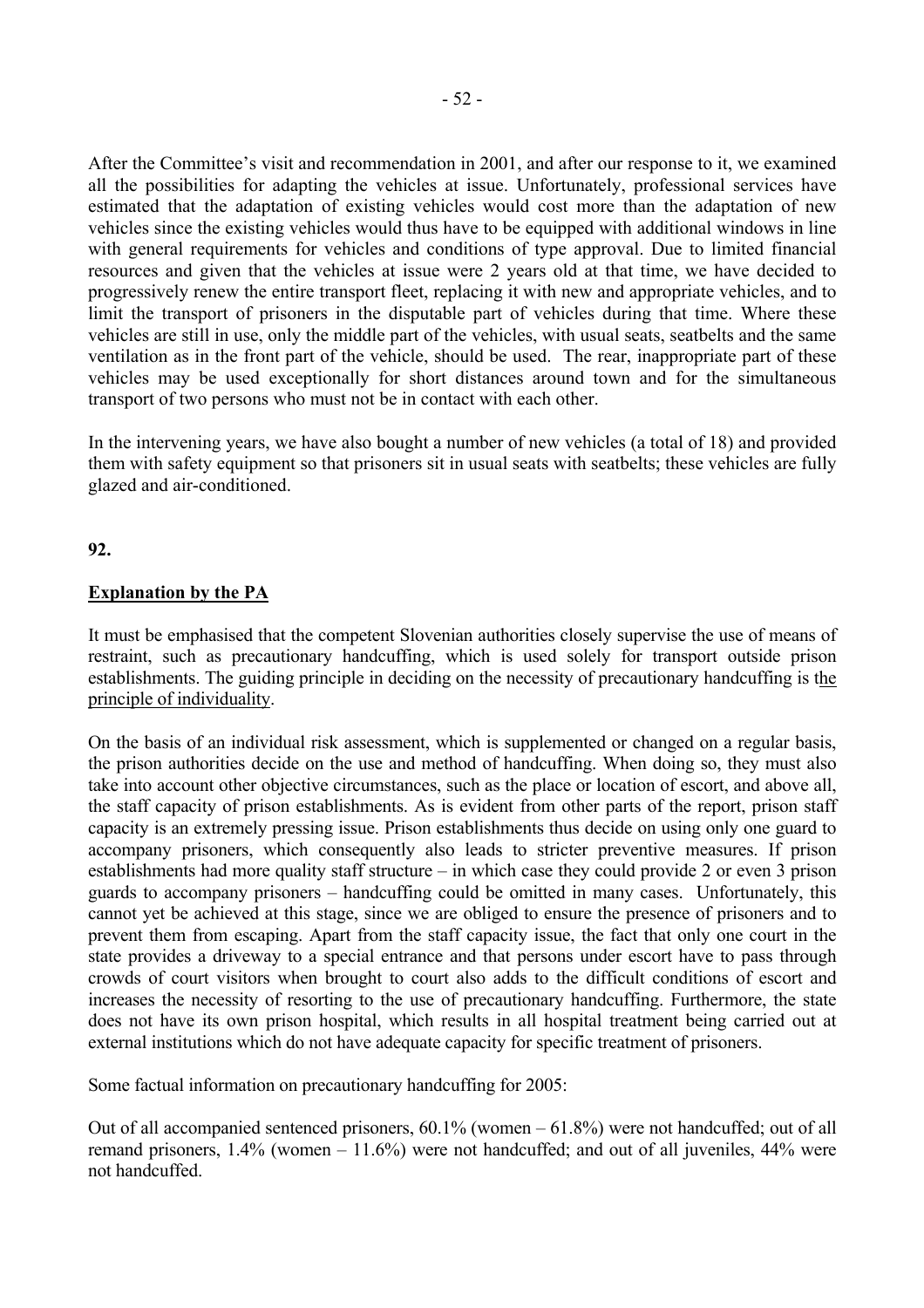We will by all means continue to supervise precautionary handcuffing and will try to abolish it where conditions for safe implementation of escorting will be created in terms of preventing prisoners from escaping.

#### **93.**

#### **Explanation by the PA**

The Slovenian competent authorities explain that the technique of restraining persons  $-$  in Slovene translated as "strangulation"  $-$  is one of the most useful techniques for many reasons: minimal risk of injury to the person restrained and to the person performing the restraint technique, complete control by the person performing the technique and suitability of the technique in cases when restrained persons are under the influence of alcohol or psychotropic substances. It is necessary to point out that the Slovene translation of this technique is not the most appropriate in terms of the words used since it implies classic strangulation aimed at killing a person, which is not the case here. This technique is a completely different procedure by which pressure is applied on the lateral side of the person's neck from behind, by the use of a hand or any other useful means. The pressure does not cause any pain, but it decreases the blood flow, thus immediately reducing the person's resistance. The staff performing this technique has complete control over the situation. According to the assessment of experts in self-defence techniques (judo, ju-jitsu and similar), this is one of the safest grips. Many other grips cause pain and allow greater resistance of the person being restrained, thus increasing the risk of injury during the restraint procedure. Such grips are especially inappropriate for persons under the influence of psychotropic substances, who do not feel pain. To avoid further misunderstanding, we will replace inappropriate terms in amended study plans with more appropriate ones.

As for the training of prison staff in control and restraint techniques, we explain that this content is already covered in initial training as well as in the programme of permanent training. In recent years, 80 hours within the initial training course have been intended for learning basic restraint techniques. In our opinion, this is not enough, since according to the basic programme, more hours (130) should be allocated, for which case staff and material conditions would have to be provided. The problems with staff capacity are even more evident within permanent training at prison establishments, since this training cannot be carried out because prison guards have an increased workload and already work a significant number of extra hours. Since 2005 we have also been implementing, within the limits of our capacity to do so, other specialist forms of training in more demanding restraint techniques.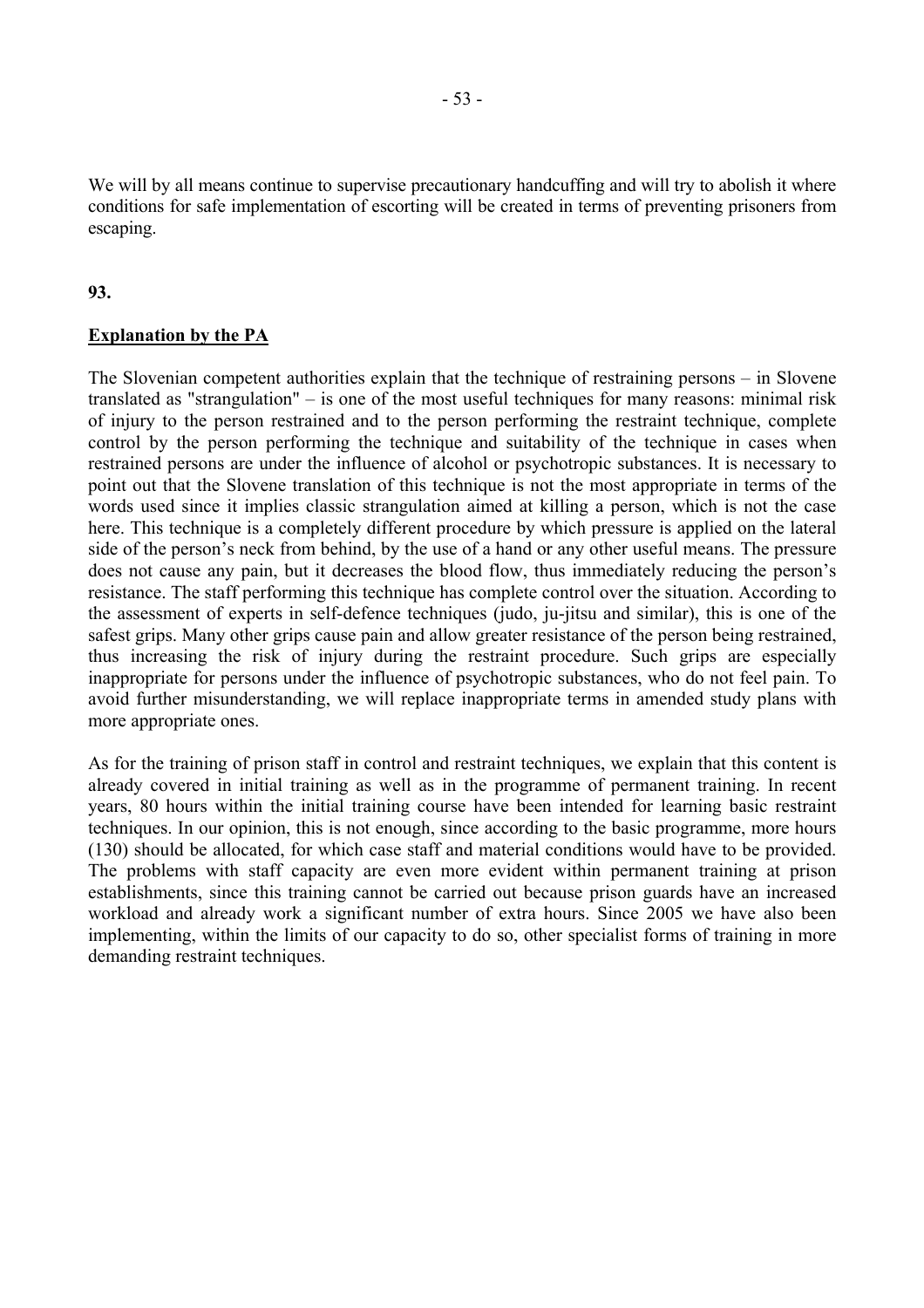#### **g) Agitated or violent prisoners**

#### **94.**

# **Explanation by the PA**

From the viewpoint of the Slovenian authorities, the CPT has probably wrongly interpreted or understood the information obtained at the time of its visit. On the basis of the verified information at that time and of the current verified information, only **two placements** in padded cells were made **in the first five weeks of 2006**. In the first case, such placement, lasting 1 hour 25 minutes, was made due to physical violence by one juvenile against another juvenile, whereas in the second case it was made in order to ensure permanent visual control over a juvenile who was excessively drunk at the time of arrival at a prison establishment (the level of alcohol in his blood was 2.26‰). Since the juvenile fell asleep immediately after being placed in a padded cell, he was not woken up. In this case, the placement lasted less than 12 hours. By October 2006, two more placements in padded cells occurred – making a total of four such placements, which is within the average range over the last years. We do not consider such a situation questionable, given that juveniles often get into such a state that we need to protect their health by placing them in a separate unit.

As regards these data, we would like to add that placements in padded cells are being regularly monitored and supervised. In past years, such placements lasted on average from 2 to 6 hours, most often occurring because of the threat that the inmates posed to themselves or to other inmates.

## **95.**

## **Explanation by the PA**

The Slovenian authorities assure that this will be taken care of.

h. Drug-related issues

#### **96**.

## **Explanation by the PA**

Measures to prevent the entry of drugs into prisons are an essential and permanent part of the Strategy for the treatment of drug-addicted inmates.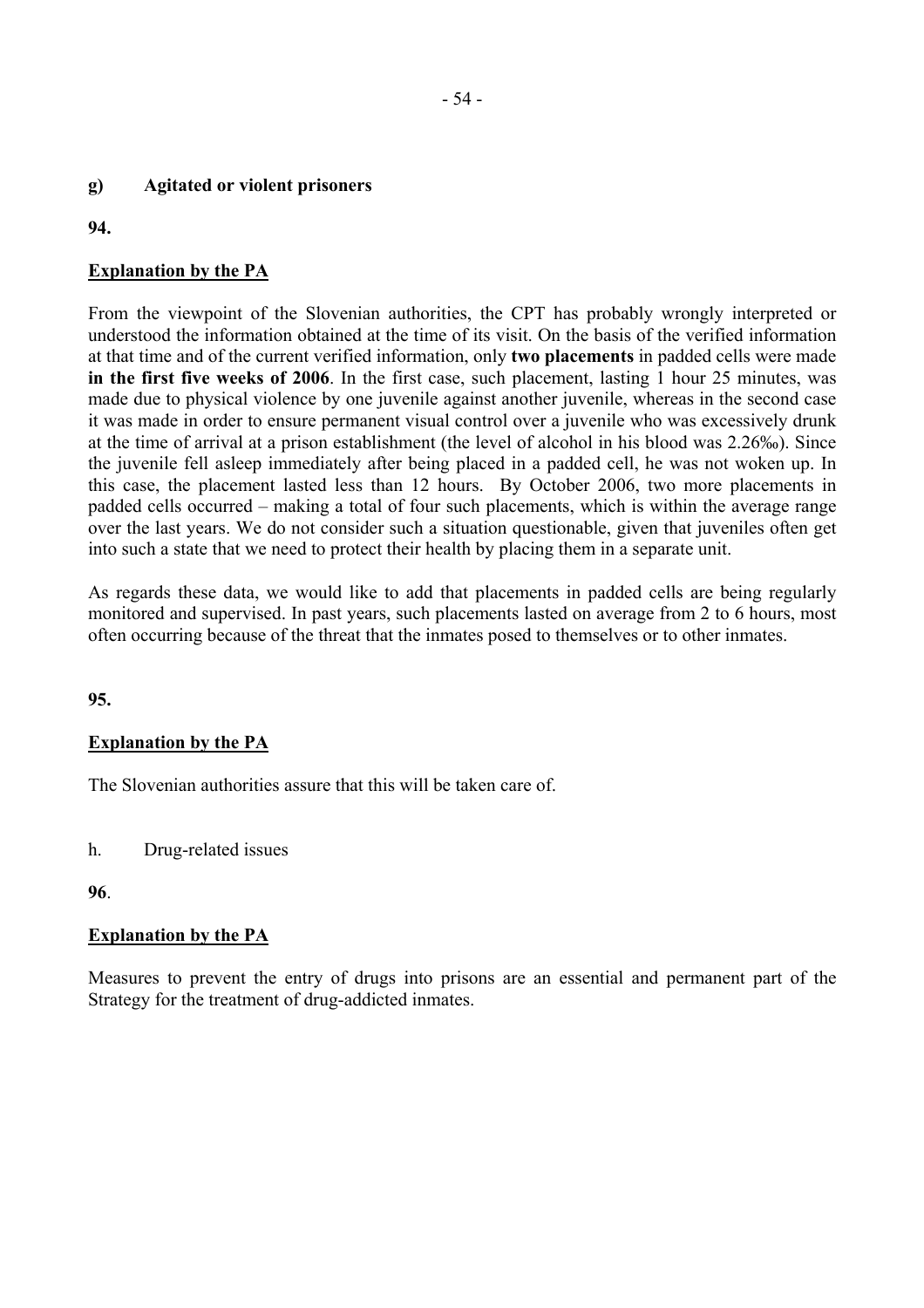#### **Explanation by the PA**

As for urine testing of prisoners, the Head Office explains that this procedure is laid down in the Enforcement of Penal Sanctions Act and in statutory regulations.

The protocol of performing such tests is the same as in the Community – in methadone centres – since it was prepared on the basis of cooperation with the network of centres in the state. Before performing urine testing, healthcare staff at prison establishments were educated on how to carry out the tests. Such education is periodically repeated due to the turnover of staff. Such education was organised twice in the past year, coinciding with the setting up of revised instructions on carrying out the substitution treatment of inmates.

Special attention has been given to the protocol of urine sample collection, an extremely sensitive procedure which may be performed only by healthcare staff or by other specially trained staff (prison guards). Instructions on how to collect a urine sample have been drawn up on the basis of cooperation between the healthcare service and the security service (in the Appendix  $-$  Instructions on the collection of urine).

Urine testing for the presence of illicit drugs in the body is only allowed when a prisoner has concluded a therapeutic agreement or has given written consent for the test to be carried out. There is a record kept of the tests carried out.

As for the Committee's impression that urine testing is systematically applied to all sentenced prisoners and that there is no appropriate record of the tests performed, the Head Office will verify the Committee's observation and will demand of prison establishments that the inappropriate practice be brought into line with the instructions.

#### **98.**

## **Explanation by the PA**

We will re-examine the method of reducing drug abuse at Koper Prison in terms of the compliance of the current practice with the adopted instructions in this field.

At the Radeče Re-education Centre, the treatment of drug addiction is integrated into the educational programme carried out at three levels (original educational group, drug-free unit, open unit). It applies to all juveniles; they all sign a therapeutic agreement. At the second and third levels, the rule of withdrawal applies; those who are unable to cope regress to the first level  $-$  the original educational group  $-$  but they certainly do not regress to the special educational group, which has another purpose.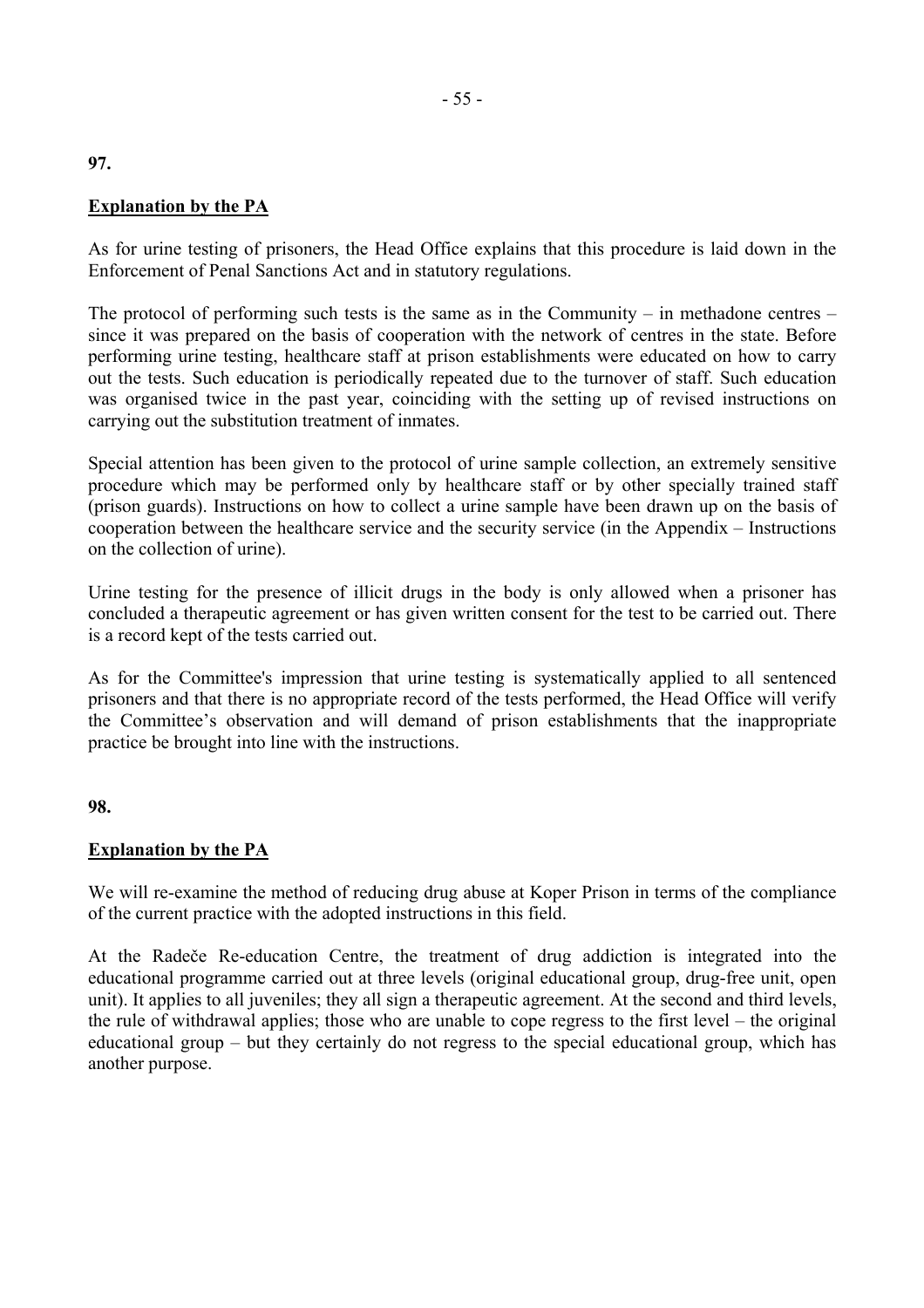# **Explanation by the PA**

## Arrangements for urine testing at Koper Prison – reconciling the legitimate aim of combating drug abuse

The Head Office will examine the practice of carrying out urine tests at Koper Prison and will recommend establishing the practice in line with the agreed instructions. The Head Office will, in cooperation with the Centre for Treatment of Drug Addicts, repeat the training in urine collection and analysis.

## **Explanation by the Ministry of Health**

In accordance with the CPT's recommendations, the Ministry of Health will, in cooperation with the Ministry of Justice, draw up instructions regarding the role of prison doctors and healthcare staff in disciplinary matters (paragraph 84) and in the procedures of urine testing for the presence of illicit drugs (paragraph 99) in order to change the inappropriate practice, which adversely affects relations between medical staff and the patient.

The Government, aware of the problems in the field of mental health in the Republic of Slovenia, has included among its priorities the adoption of a law on mental health, which will, among other things, also define a network of all providers of mental health programmes and services. For this purpose, a special national mental health programme has been foreseen to be adopted, linking providers of various services and disciplines into a uniform network on the one hand, and taking into consideration the varying degrees of access to psychiatric services in different regions on the other. In the national mental health programme, special attention will be paid to the protection of the mental health of vulnerable groups. Comparative figures of the World Health Organization for 2005 show that in Slovenia, the number of all staff working in mental health services is significantly lower than in the neighbouring and other comparable countries. The Ministry of Health has taken an integrated and long-term approach to tackling this issue, which means that it will take longer to achieve full implementation. In the period until the network of providers of mental health programmes and services is fully in place, special attention will be focused on vulnerable groups, which clearly also involve all persons with limited freedom of movement.

## **Law on mental health**

The Ministry of Health has resubmitted the proposed law to public debate, lasting from 30 July 2007 to 15 September 2007, which will be followed by interministerial coordination and discussion at a session of the Government, scheduled for November 2007, whereupon the proposed law will be debated in the National Assembly.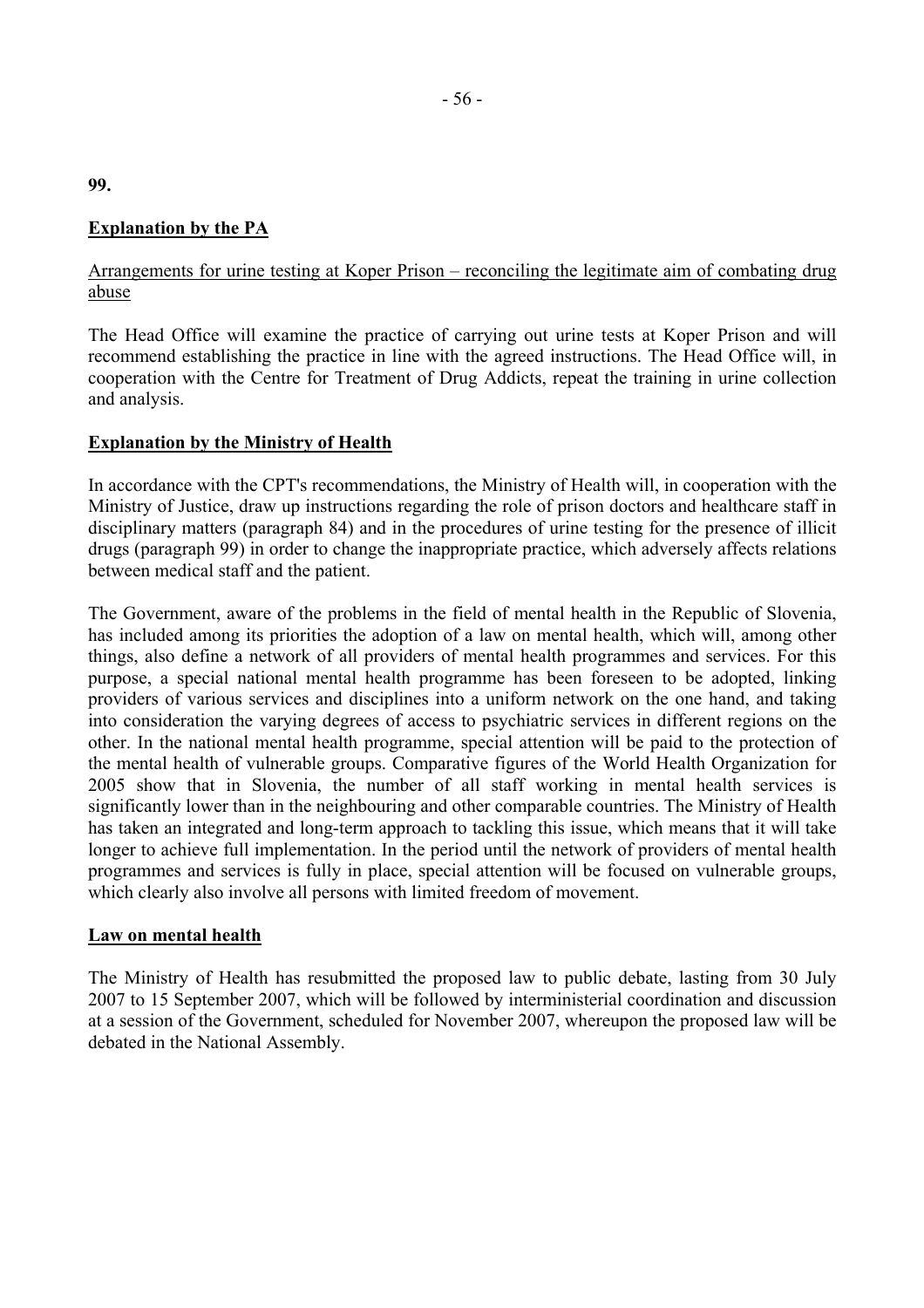Some of the novelties envisaged in the proposed law on mental health are the following:

- it determines a network of providers of mental health programmes and services and establishes the legal basis for the national mental health programme, which will define the mental healthcare strategy and action plan, objectives, organisation, development and tasks of the network of public mental health services, task performers to implement the national programme, and the basis for evaluation of the national programme;
- it defines the rights of persons in the network of providers of mental health programmes and services, in particular in special supervision units, and procedures for their protection;
- it defines the right to counsel in all procedures in the network of mental care providers and in proceedings before courts of law. Persons appearing in proceedings before courts of law will be represented by lawyers;
- it regulates the procedure of admission into a psychiatric hospital and social care homes, comprising:
- admission by consent,
- admission on a proposal, but without consent, and
- admission procedures in emergencies;
- it defines special treatment methods and special safeguards, procedures for their implementation, supervision of implementation and special record keeping.

#### Law on patients' rights

The proposal of the law on patients' rights was adopted by the Government on 7 June 2007. It will be submitted to the National Assembly for debate.

The proposal of the law defines individual rights of patients, unifies and defines appeal proceedings which until now have been insufficiently regulated, non-transparent and often inefficient; it also strengthens the patient's role in decision-making and supervision processes when asserting patients' rights. The law is based on international binding and non-binding legal instruments (European Charter of Patients' Rights, Rome 2002, etc.) and regulates the area of the common or universal rights (material and procedural rights) of users of health services within the public health service network and within private health activities (the right to adequate, quality and safe healthcare; the right to access preventive healthcare services; the right to equal access to health services and health treatment; the right of free choice of physician and health service practitioner; the right to respect the patient's time; the right to information and cooperation; the right to the Living Will; the right to pain prevention and relief; the right to a second opinion; the right to insight into medical records; the right to protection of privacy and personal data; the definition of ways to treat violations of patients' rights; and the right to free legal aid in proceedings provided by law). The substantive part defines the relationship between patients and health workers and healthcare providers, while the procedural part defines procedural rules and the way to enforce one's rights in cases of their violation.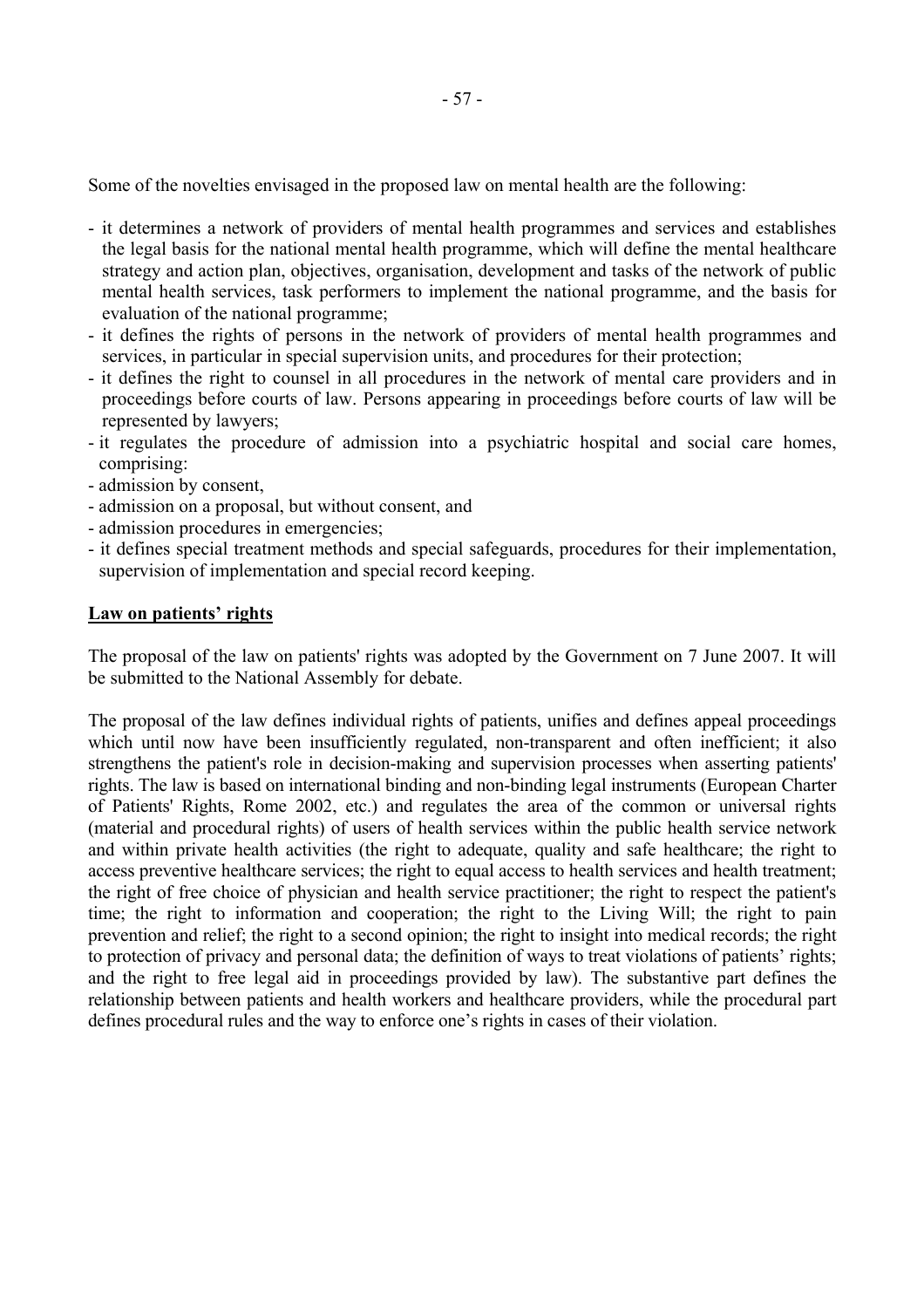The procedural part offers the following main solutions:

- if a misunderstanding is not resolved in the proceeding when the violation is dealt with by the responsible person for the first time, the complaint will be dealt with by the National Commission for Patients' Rights Protection;
- since the principle of rapidity of procedure is the point of departure, deadlines for individual procedural acts are relatively short and a patient can opt for taking his or her case to court if unsatisfied with the commission's decision, or for reconciliation in the mediation procedure in cases of enforceable claims;
- the objectives pursued by the law are either an agreement concluded with the practitioner to eliminate the violation (first instance), or a settlement reached in the mediation procedure or in an appeal procedure dealt with by a panel of judges (second instance);
- in order to ensure as good and efficient an exercise of patients' rights as possible, a patient's rights representative has been introduced, offering patients advice on the types and content of the rights the law covers, legal and other advice and specific assistance in offering guidance regarding procedures in which the patient's rights representative will participate as the patient's authorised representative.

## **Amendments to the Health Care and Health Insurance Act**

The amendments to the Health Care and Health Insurance Act are currently in the adoption procedure in the National Assembly of the Republic of Slovenia; among other issues they also regulate the payment of health services for remand persons in compliance with the act regulating criminal procedure, and envisage the integration of prison health services into a joint system of general public health service which will enable easier access to these services in prisons and thereby the implementation of the CPT recommendations (paragraphs  $74-79$ , CPT $(2006)30$ , confidential, Strasbourg, 27 July 2006).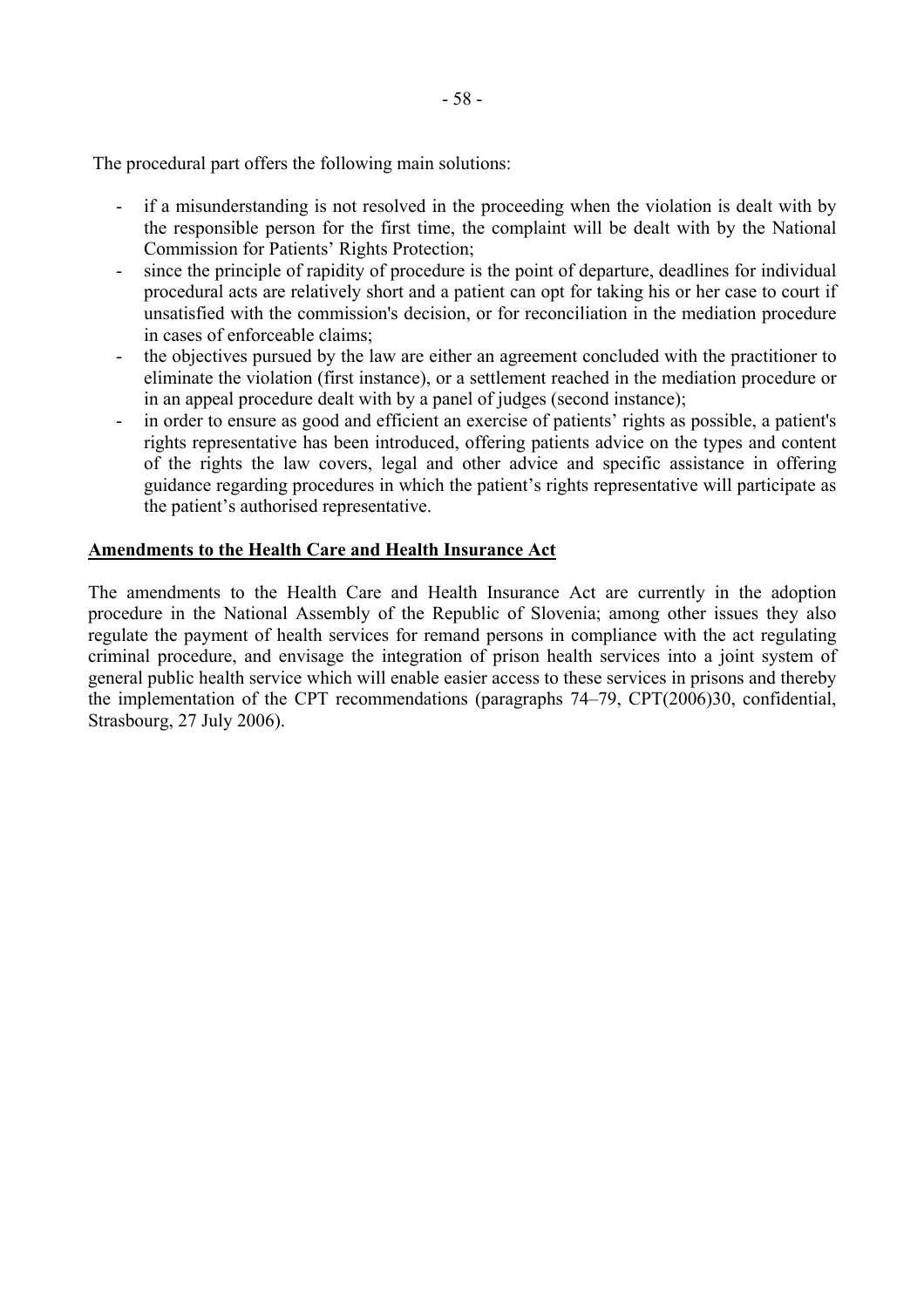# **C. Establishments under the authority of the Ministry of Labour, Family and Social Affairs**

**100.**

**101.**

1. Living conditions

**102.**

2. Treatment and care

**103.**

# **Explanation by the Ministry of Labour, Family and Social Affairs (hereinafter: MLFSA):**

The medical files kept for each resident were quite succinct and sometimes incomplete (item 103); medical documents are the responsibility of the treating doctor or the institution providing medical services at a certain establishment. In connection with this comment, the Ministry of Labour, Family and Social Affairs will link up with the Ministry of Health.

3. Staff

**104.**

# **Explanation by the MLFSA:**

The Fužine Home for Elderly Persons has a contract with a psychiatrist. The psychiatrist, coming once a week or when necessary, covers the needs of the Home.

As previously stated, the procedure to amend the standards for performing services at homes for elderly persons and other social institutions is currently under way.

**105.** Nursing staff levels appear to be satisfactory during the day, but they pose serious problems at night, when only one nurse and one nursing assistant are expected to take care of all of the Home's 169 residents, many of whom suffer from serious health problems. As stated in the CPT's report on its visit made in 2001 (paragraph 111, CPT/Inf 2006/36), low staffing levels tend to generate highly stressful work conditions and increase the risk of disproportionate reactions towards challenging residents. **The CPT recommends that the Slovenian authorities ensure, as a matter of priority, higher nursing staff attendance during the night.**

# **Explanation by the MLFSA:**

The Ministry of Labour, Family and Social Affairs has appointed a special working group to prepare a proposal of amended standards of work in homes for elderly people and in other social institutions. It is envisaged that the Commission will have completed its work by the end of 2007.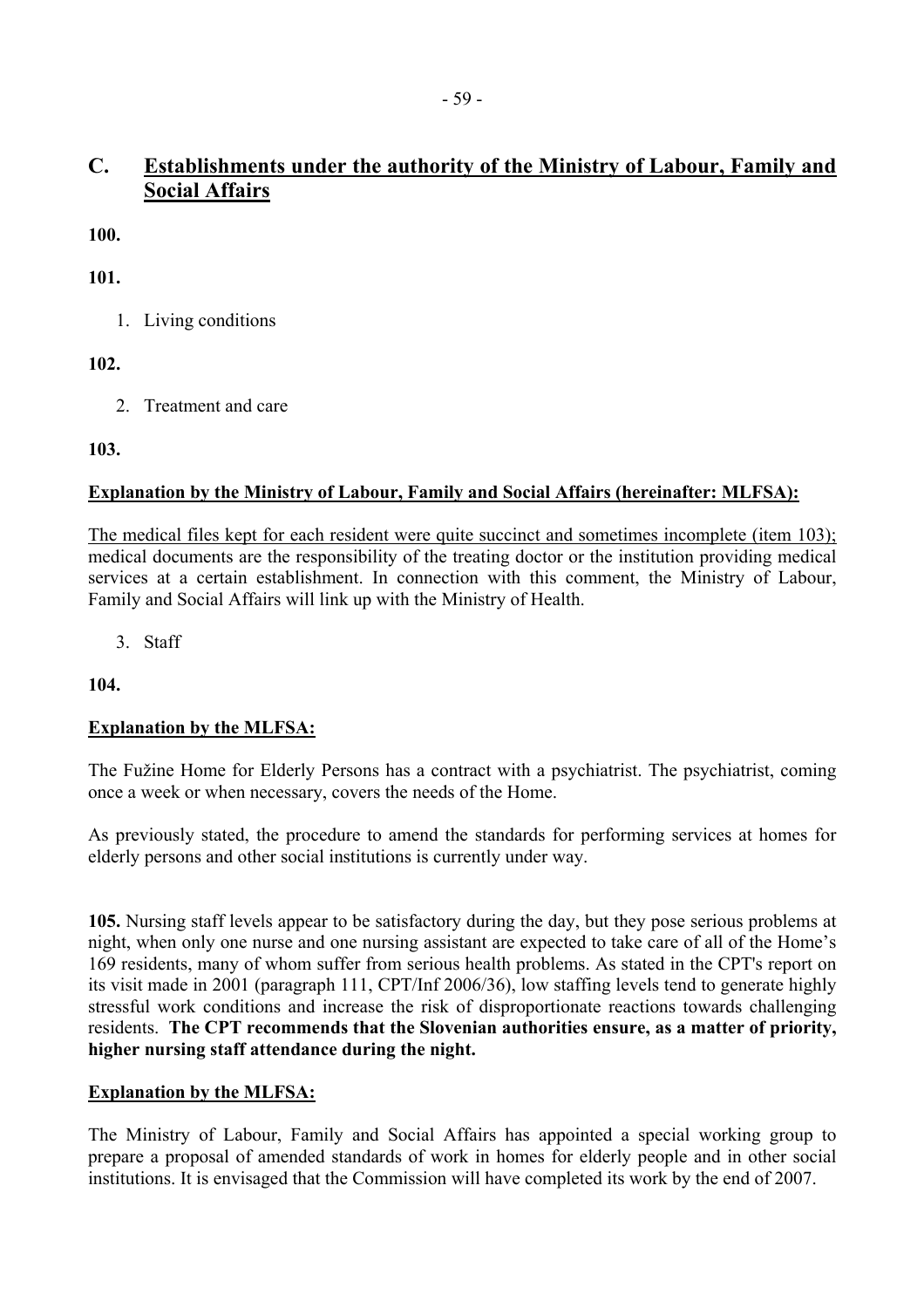4. Seclusion and other means of restraint

**106.**

#### **Explanation by the MLFSA:**

The Ministry of Labour, Family and Social Affairs and the Ministry of Health have made an enquiry into the use of net-beds as early as 2004. On the basis of the findings obtained, we state with assurance that Slovenian social care homes no longer use net-beds.

#### **107.**

#### **Explanation by the MLFSA:**

Until the CPT's visit, the Fužine Home had not kept a register for recording the use of means of restraint for overly agitated and violent residents because such means had never been used in the home. In rare cases, where the safety of residents had to be ensured, a fixation belt was used in order to prevent residents from slipping from a wheelchair due to their physical weakness. In these cases, the use of a fixation belt was proposed by a doctor and was registered in the medical file of the resident.

The resident's family members are also informed of the method and purpose of fixation, and a record of it is kept by occupational therapists.

The relevant ministry will also examine the possibility of introducing a register for recording the use of means of restraint in public health institutions.

5. Safeguards (ensuring safety)

**108.**

**109.**

**110.**

#### **Explanation by the MLFSA:**

Placement in the closed section intended for residents suffering from dementia is agreed with family members or guardians. The competent court is informed of such placement. We also add that the Ministry of Health, in cooperation with the Ministry of Labour, Family and Social Affairs, has drafted a proposal for the law governing mental health, which, among other things, specifies the procedure for admitting residents with long-term mental problems, including persons suffering from dementia. The law has been already submitted to public debate and is currently being prepared for discussion at a session of the Government.